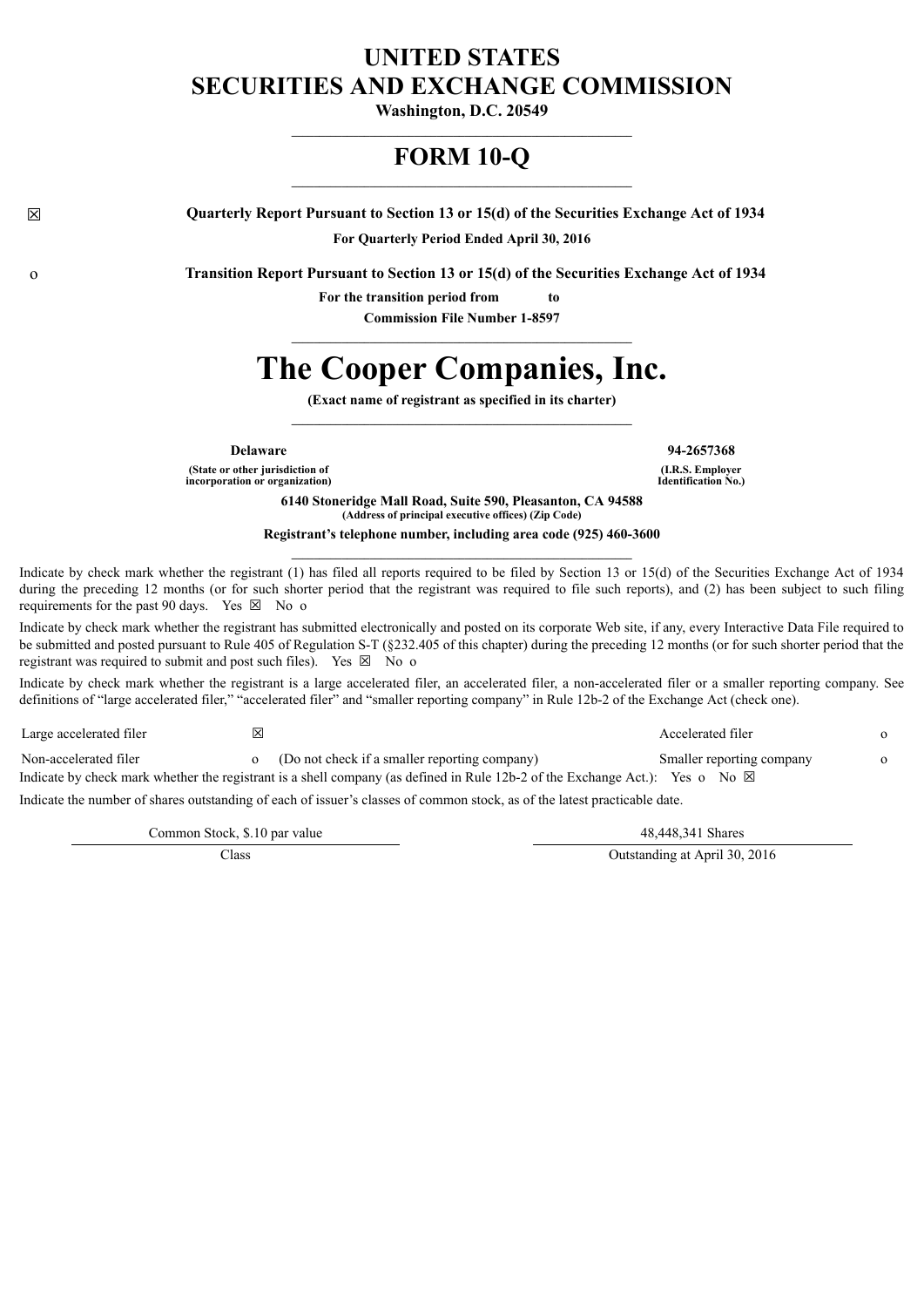## INDEX

<span id="page-1-0"></span>

|                          |                                                                                                      | Page No.         |
|--------------------------|------------------------------------------------------------------------------------------------------|------------------|
| PART I.                  | <b>FINANCIAL INFORMATION</b>                                                                         |                  |
| Item 1.                  | <b>Financial Statements</b>                                                                          |                  |
|                          | <u>Consolidated Statements of Income - Three and Six Months Ended April 30, 2016 and 2015</u>        | $\overline{3}$   |
|                          | Consolidated Statements of Comprehensive Income - Three and Six Months Ended April 30, 2016 and 2015 | $\overline{4}$   |
|                          | Consolidated Condensed Balance Sheets - April 30, 2016 and October 31, 2015                          | $\overline{2}$   |
|                          | Consolidated Condensed Statements of Cash Flows - Six Months Ended April 30, 2016 and 2015           | $6\overline{6}$  |
|                          | <b>Notes to Consolidated Condensed Financial Statements</b>                                          | $\overline{1}$   |
| Item 2.                  | Management's Discussion and Analysis of Financial Condition and Results of Operations                | 22               |
| Item 3.                  | Quantitative and Qualitative Disclosure About Market Risk                                            | 38               |
| Item 4.                  | <b>Controls and Procedures</b>                                                                       | 39               |
| PART II.                 | <b>OTHER INFORMATION</b>                                                                             |                  |
| Item 1.                  | <b>Legal Proceedings</b>                                                                             | $\underline{40}$ |
| Item 1A.                 | <b>Risk Factors</b>                                                                                  | 40               |
| Item 2.                  | Unregistered Sales of Equity Securities and Use of Proceeds                                          | 41               |
| Item 6.                  | <b>Exhibits</b>                                                                                      | 42               |
| <b>Signature</b>         |                                                                                                      | 43               |
| <b>Index of Exhibits</b> |                                                                                                      | $\overline{44}$  |
|                          |                                                                                                      |                  |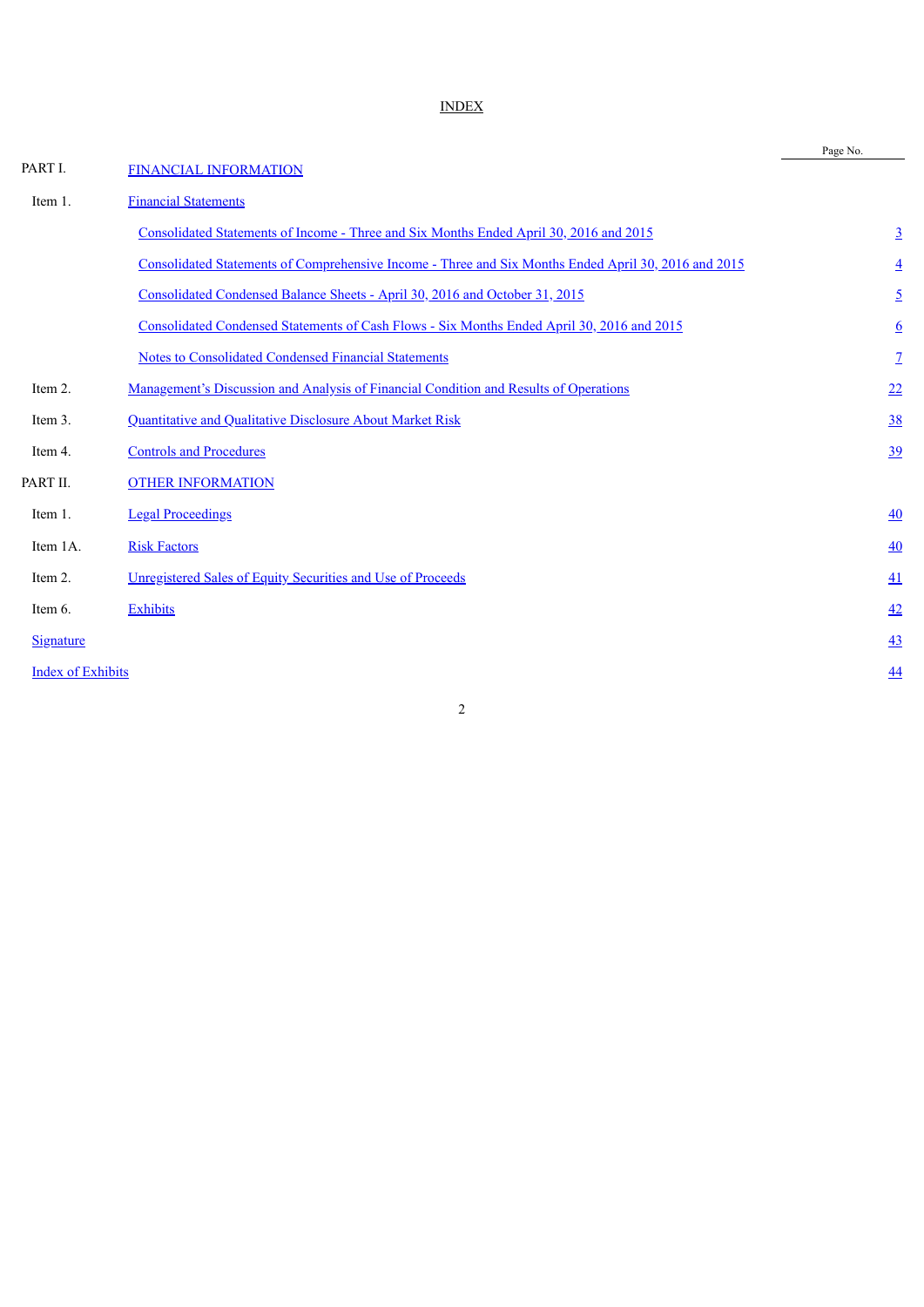### PART I. FINANCIAL INFORMATION Item 1. Financial Statements THE COOPER COMPANIES, INC. AND SUBSIDIARIES

#### <span id="page-2-2"></span><span id="page-2-1"></span><span id="page-2-0"></span>**Consolidated Statements of Income Periods Ended April 30, (In thousands, except for earnings per share) (Unaudited)**

|                                                                  | <b>Three Months</b> |    |         |                    | <b>Six Months</b> |               |         |
|------------------------------------------------------------------|---------------------|----|---------|--------------------|-------------------|---------------|---------|
|                                                                  | 2016                |    | 2015    |                    | 2016              |               | 2015    |
| Net sales                                                        | \$<br>483,793       | \$ | 434,676 | $\mathbf{\hat{S}}$ | 933,433           | $\mathsf{\$}$ | 879,847 |
| Cost of sales                                                    | 185,295             |    | 166,960 |                    | 372,971           |               | 335,780 |
| Gross profit                                                     | 298,498             |    | 267,716 |                    | 560,462           |               | 544,067 |
| Selling, general and administrative expense                      | 177,659             |    | 167,583 |                    | 351,263           |               | 341,118 |
| Research and development expense                                 | 16,696              |    | 16,819  |                    | 31,458            |               | 32,932  |
| Amortization of intangibles                                      | 14,312              |    | 12,316  |                    | 30,515            |               | 25,911  |
| Operating income                                                 | 89,831              |    | 70,998  |                    | 147,226           |               | 144,106 |
| Interest expense                                                 | 7,611               |    | 4,692   |                    | 12,886            |               | 8,633   |
| Other (income) expense, net                                      | (418)               |    | (686)   |                    | 972               |               | 1,016   |
| Income before income taxes                                       | 82,638              |    | 66,992  |                    | 133,368           |               | 134,457 |
| Provision for income taxes                                       | 8,183               |    | 5,855   |                    | 7,172             |               | 11,571  |
| Net income                                                       | 74,455              |    | 61,137  |                    | 126,196           |               | 122,886 |
| Less: net income attributable to noncontrolling interests        | 330                 |    | 424     |                    | 715               |               | 994     |
| Net income attributable to Cooper stockholders                   | \$<br>74,125        |    | 60,713  |                    | 125,481           |               | 121,892 |
| Earnings per share attributable to Cooper stockholders - basic   | 1.53                |    | 1.25    |                    | 2.59              |               | 2.52    |
| Earnings per share attributable to Cooper stockholders - diluted | 1.52                |    | 1.23    |                    | 2.57              |               | 2.48    |
| Number of shares used to compute earnings per share:             |                     |    |         |                    |                   |               |         |
| Basic                                                            | 48,428              |    | 48,463  |                    | 48,365            |               | 48,330  |
| Diluted                                                          | 48,853              |    | 49,163  |                    | 48,838            |               | 49,139  |
|                                                                  |                     |    |         |                    |                   |               |         |

See accompanying notes.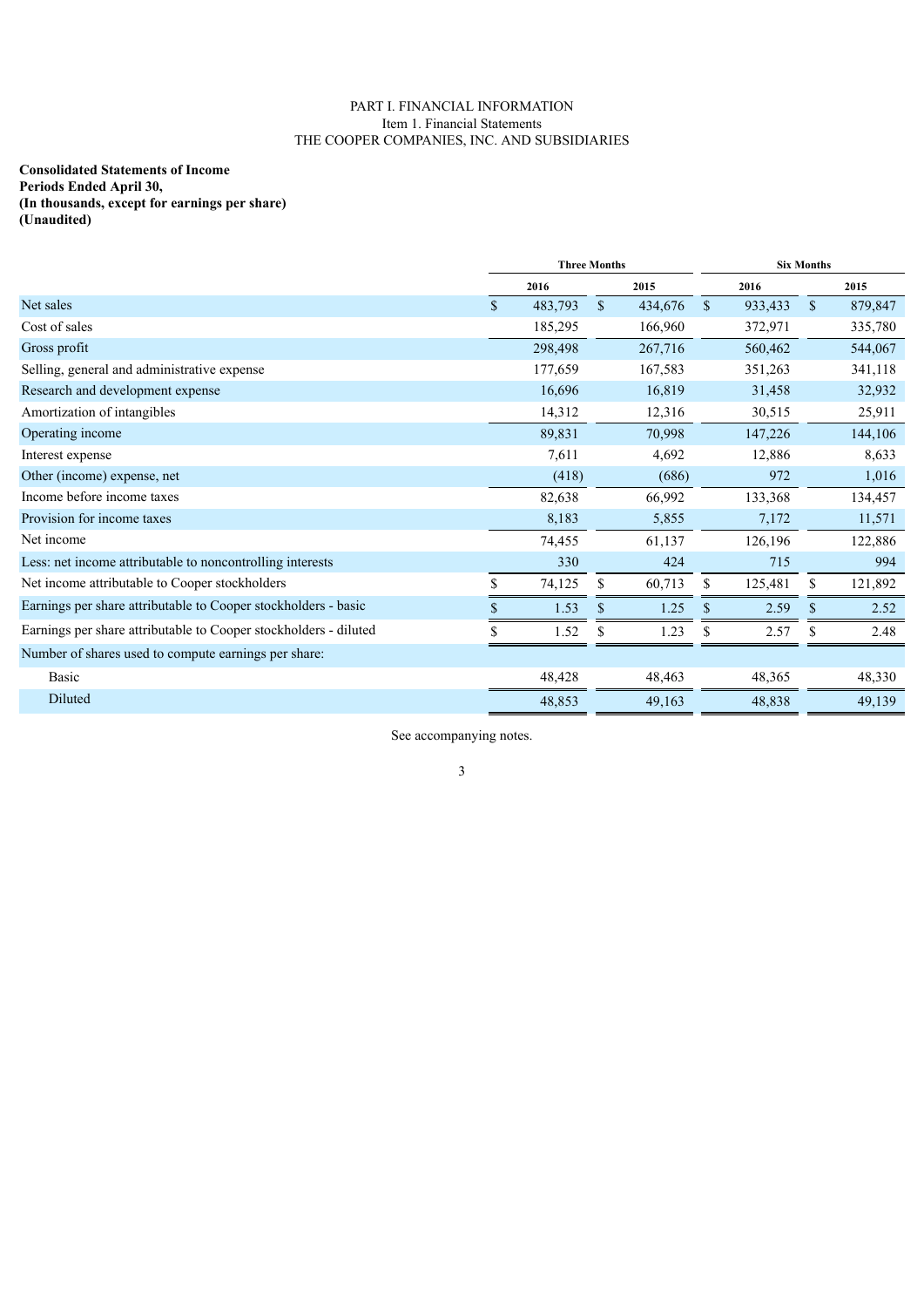<span id="page-3-0"></span>**Consolidated Statements of Comprehensive Income (Loss) Periods Ended April 30, (In thousands) (Unaudited)**

|                                                                                 | <b>Three Months</b> |         |  |        | <b>Six Months</b> |           |     |           |
|---------------------------------------------------------------------------------|---------------------|---------|--|--------|-------------------|-----------|-----|-----------|
|                                                                                 |                     | 2016    |  | 2015   |                   | 2016      |     | 2015      |
| Net income                                                                      |                     | 74,455  |  | 61,137 |                   | 126,196   | \$. | 122,886   |
| Other comprehensive income (loss):                                              |                     |         |  |        |                   |           |     |           |
| Foreign currency translation adjustment                                         |                     | 52,273  |  | 34,367 |                   | (61, 525) |     | (79,251)  |
| Change in value of derivative instruments, net of tax provision of \$30 in 2015 |                     |         |  |        |                   |           |     | 47        |
| Change in minimum pension liability, net of tax                                 |                     |         |  |        |                   | 14        |     | 14        |
| Other comprehensive income (loss)                                               |                     | 52,280  |  | 34.374 |                   | (61,511)  |     | (79, 190) |
| Comprehensive income                                                            |                     | 126,735 |  | 95,511 |                   | 64,685    |     | 43,696    |
| Less: comprehensive income attributable to noncontrolling interests             |                     | 751     |  | 1,105  |                   | 745       |     | 584       |
| Comprehensive loss attributable to Cooper stockholders                          |                     | 125,984 |  | 94,406 |                   | 63,940    |     | 43,112    |

See accompanying notes.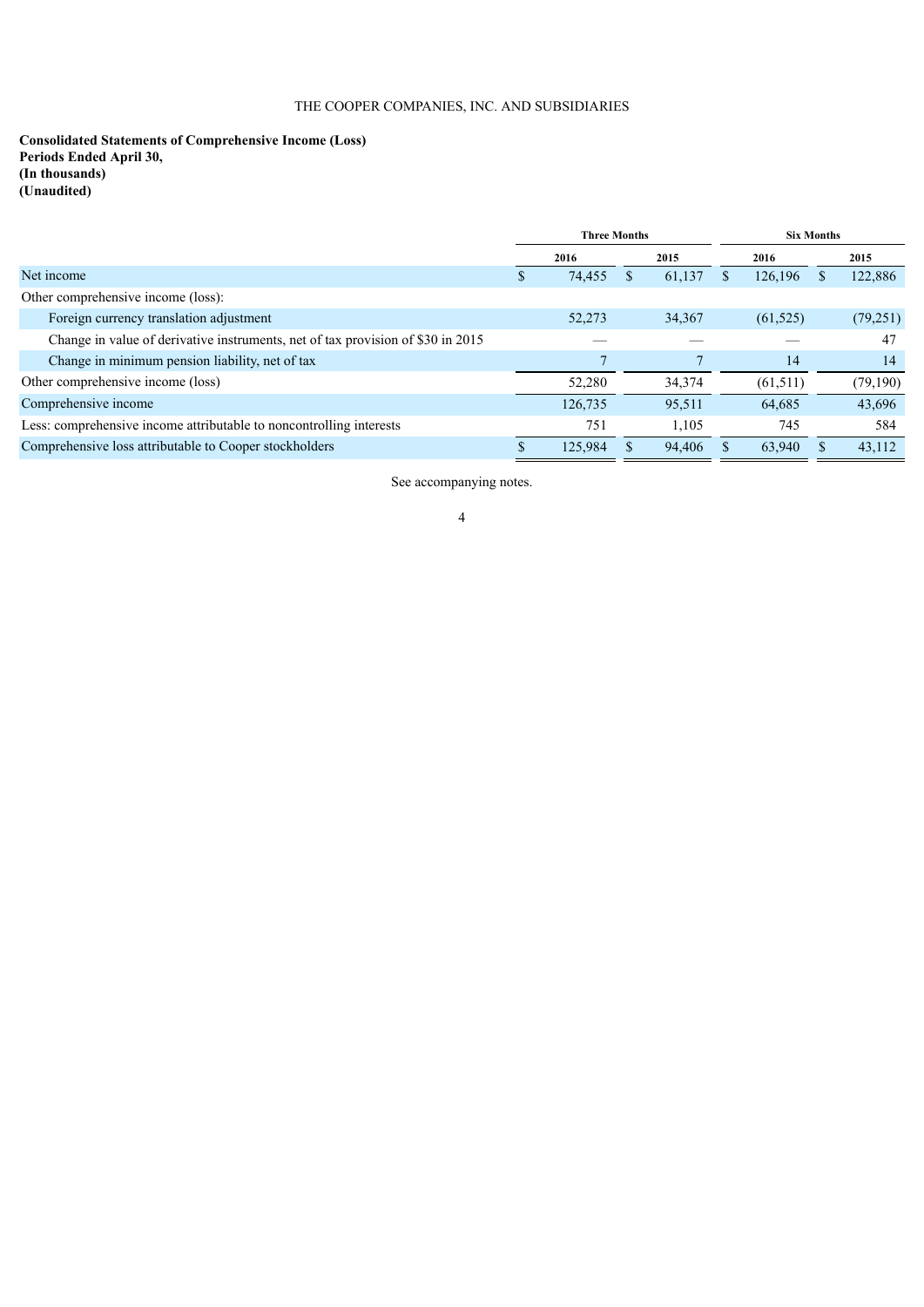## <span id="page-4-0"></span>**Consolidated Condensed Balance Sheets**

| (In thousands, unaudited) |  |
|---------------------------|--|
|---------------------------|--|

|                                                                                                                                 |      | April 30, 2016 | October 31, 2015 |
|---------------------------------------------------------------------------------------------------------------------------------|------|----------------|------------------|
| <b>ASSETS</b>                                                                                                                   |      |                |                  |
| Current assets:                                                                                                                 |      |                |                  |
| Cash and cash equivalents                                                                                                       | \$   | 44,464         | \$<br>16,426     |
| Trade accounts receivable, net of allowance for doubtful accounts of \$7,765 at April 30, 2016 and                              |      |                |                  |
| \$5,956 at October 31, 2015                                                                                                     |      | 298,825        | 282,918          |
| Inventories                                                                                                                     |      | 433,596        | 419,692          |
| Deferred tax assets                                                                                                             |      | 41,256         | 41,731           |
| Prepaid expense and other current assets                                                                                        |      | 96,974         | 80,661           |
| Total current assets                                                                                                            |      | 915,115        | 841,428          |
| Property, plant and equipment, at cost                                                                                          |      | 1,696,135      | 1,650,730        |
| Less: accumulated depreciation and amortization                                                                                 |      | 731,776        | 683,633          |
|                                                                                                                                 |      | 964,359        | 967,097          |
| Goodwill                                                                                                                        |      | 2,233,251      | 2,197,077        |
| Other intangibles, net                                                                                                          |      | 437,005        | 411,090          |
| Deferred tax assets                                                                                                             |      | 5,969          | 4,510            |
| Other assets                                                                                                                    |      | 45,554         | 38,662           |
|                                                                                                                                 | \$   | 4,601,253      | \$<br>4,459,864  |
| <b>LIABILITIES AND STOCKHOLDERS' EQUITY</b>                                                                                     |      |                |                  |
| Current liabilities:                                                                                                            |      |                |                  |
| Short-term debt                                                                                                                 | \$   | 30,191         | \$<br>243,803    |
| Accounts payable                                                                                                                |      | 105,759        | 116,912          |
| Employee compensation and benefits                                                                                              |      | 59,038         | 67,373           |
| Other current liabilities                                                                                                       |      | 127,229        | 140,694          |
| Total current liabilities                                                                                                       |      | 322,217        | 568,782          |
| Long-term debt                                                                                                                  |      | 1,411,182      | 1,105,408        |
| Deferred tax liabilities                                                                                                        |      | 37,568         | 31,016           |
| Accrued pension liability and other                                                                                             |      | 85,505         | 80,754           |
| <b>Total liabilities</b>                                                                                                        |      | 1,856,472      | 1,785,960        |
| Commitments and contingencies                                                                                                   |      |                |                  |
| Stockholders' equity:                                                                                                           |      |                |                  |
| Preferred stock, 10 cents par value, shares authorized: 1,000; zero shares issued or outstanding                                |      |                |                  |
| Common stock, 10 cents par value, shares authorized: 120,000; issued 51,738 at April 30, 2016 and<br>51,558 at October 31, 2015 |      | 5,174          | 5,156            |
| Additional paid-in capital                                                                                                      |      | 1,442,735      | 1,434,705        |
| Accumulated other comprehensive loss                                                                                            |      | (253, 153)     | (191, 643)       |
| Retained earnings                                                                                                               |      | 1,903,469      | 1,779,440        |
| Treasury stock at cost: 3,290 shares at April 30, 2016 and October 31, 2015                                                     |      | (360, 149)     | (360, 149)       |
| Total Cooper stockholders' equity                                                                                               |      | 2,738,076      | 2,667,509        |
| Noncontrolling interests                                                                                                        |      | 6,705          | 6,395            |
| Stockholders' equity                                                                                                            |      | 2,744,781      | 2,673,904        |
|                                                                                                                                 | $\$$ | 4,601,253      | \$<br>4,459,864  |
|                                                                                                                                 |      |                |                  |

See accompanying notes.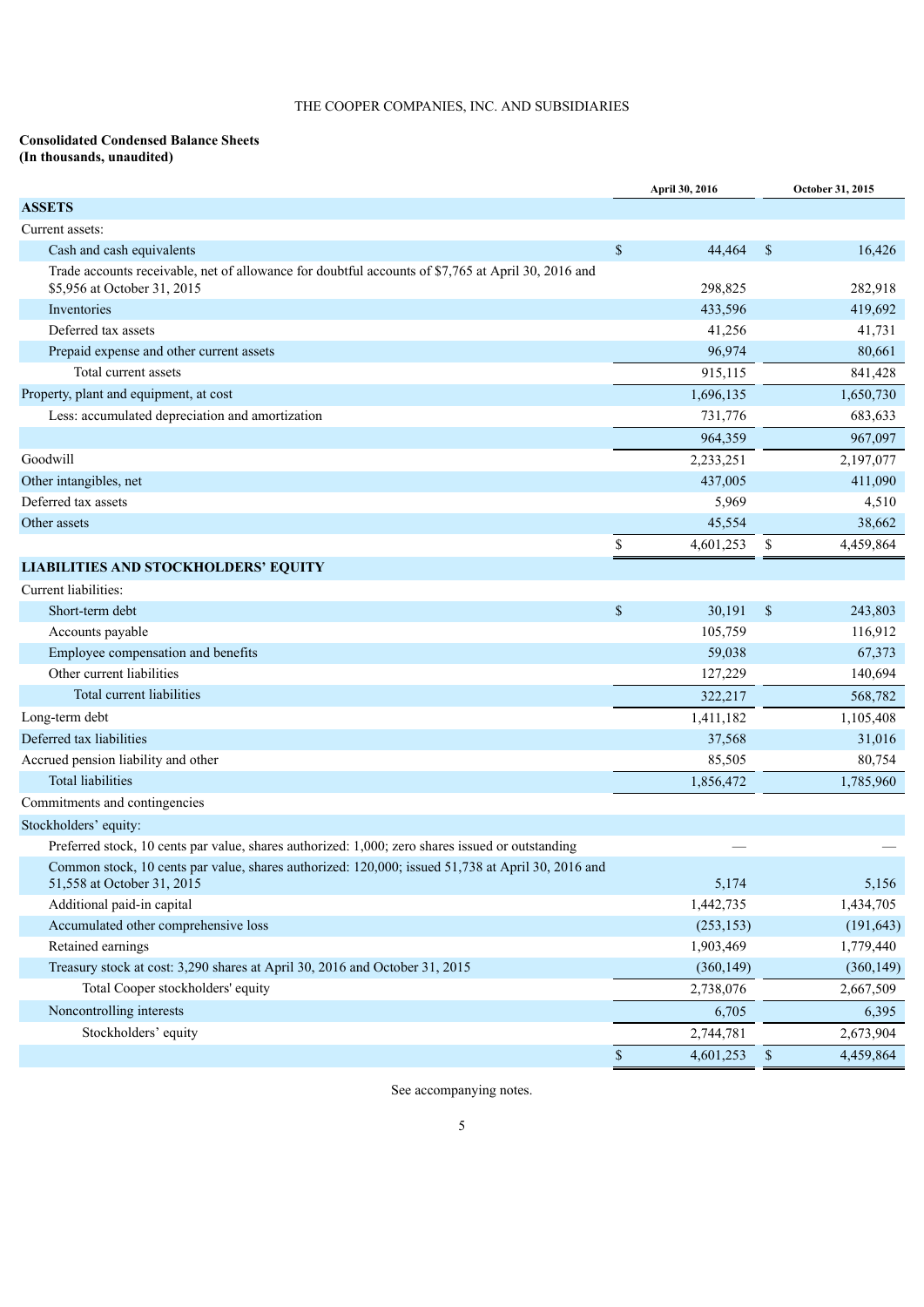#### <span id="page-5-0"></span>**Consolidated Condensed Statements of Cash Flows Six Months Ended April 30, (In thousands) (Unaudited)**

|                                                              | 2016 |             |               | 2015       |
|--------------------------------------------------------------|------|-------------|---------------|------------|
| Cash flows from operating activities:                        |      |             |               |            |
| Net income                                                   | \$   | 126,196     | <sup>\$</sup> | 122,886    |
| Depreciation and amortization                                |      | 101,434     |               | 87,389     |
| Decrease in operating capital                                |      | (61, 667)   |               | (65,358)   |
| Other non-cash items                                         |      | 21,424      |               | 45,564     |
| Net cash provided by operating activities                    |      | 187,387     |               | 190,481    |
| Cash flows from investing activities:                        |      |             |               |            |
| Purchases of property, plant and equipment                   |      | (86,332)    |               | (118, 365) |
| Acquisitions of businesses, net of cash acquired, and other  |      | (145, 422)  |               | (752)      |
| Net cash used in investing activities                        |      | (231, 754)  |               | (119, 117) |
| Cash flows from financing activities:                        |      |             |               |            |
| Proceeds from long-term debt                                 |      | 1,367,300   |               | 483,400    |
| Repayments of long-term debt                                 |      | (1,250,394) |               | (658, 229) |
| Net (repayments of) proceeds from short-term debt            |      | (23, 552)   |               | 135,514    |
| Repurchase of common stock                                   |      |             |               | (15,996)   |
| Net payments related to share-based compensation awards      |      | (11, 525)   |               | (6,662)    |
| Excess tax benefit from share-based compensation awards      |      | 5,005       |               |            |
| Purchase of shares from noncontrolling interests             |      |             |               | (8, 557)   |
| Dividends on common stock                                    |      | (1, 452)    |               | (1, 448)   |
| Debt acquisition costs                                       |      | (12, 541)   |               |            |
| Distributions to noncontrolling interests                    |      | (383)       |               | (816)      |
| Payment of contingent consideration                          |      |             |               | (2, 406)   |
| Proceeds from construction allowance                         |      |             |               | 710        |
| Net cash provided by (used in) financing activities          |      | 72,458      |               | (74, 490)  |
| Effect of exchange rate changes on cash and cash equivalents |      | (53)        |               | (4,185)    |
| Net increase (decrease) in cash and cash equivalents         |      | 28,038      |               | (7,311)    |
| Cash and cash equivalents - beginning of period              |      | 16,426      |               | 25,222     |
| Cash and cash equivalents - end of period                    | \$   | 44,464      | \$            | 17,911     |

See accompanying notes.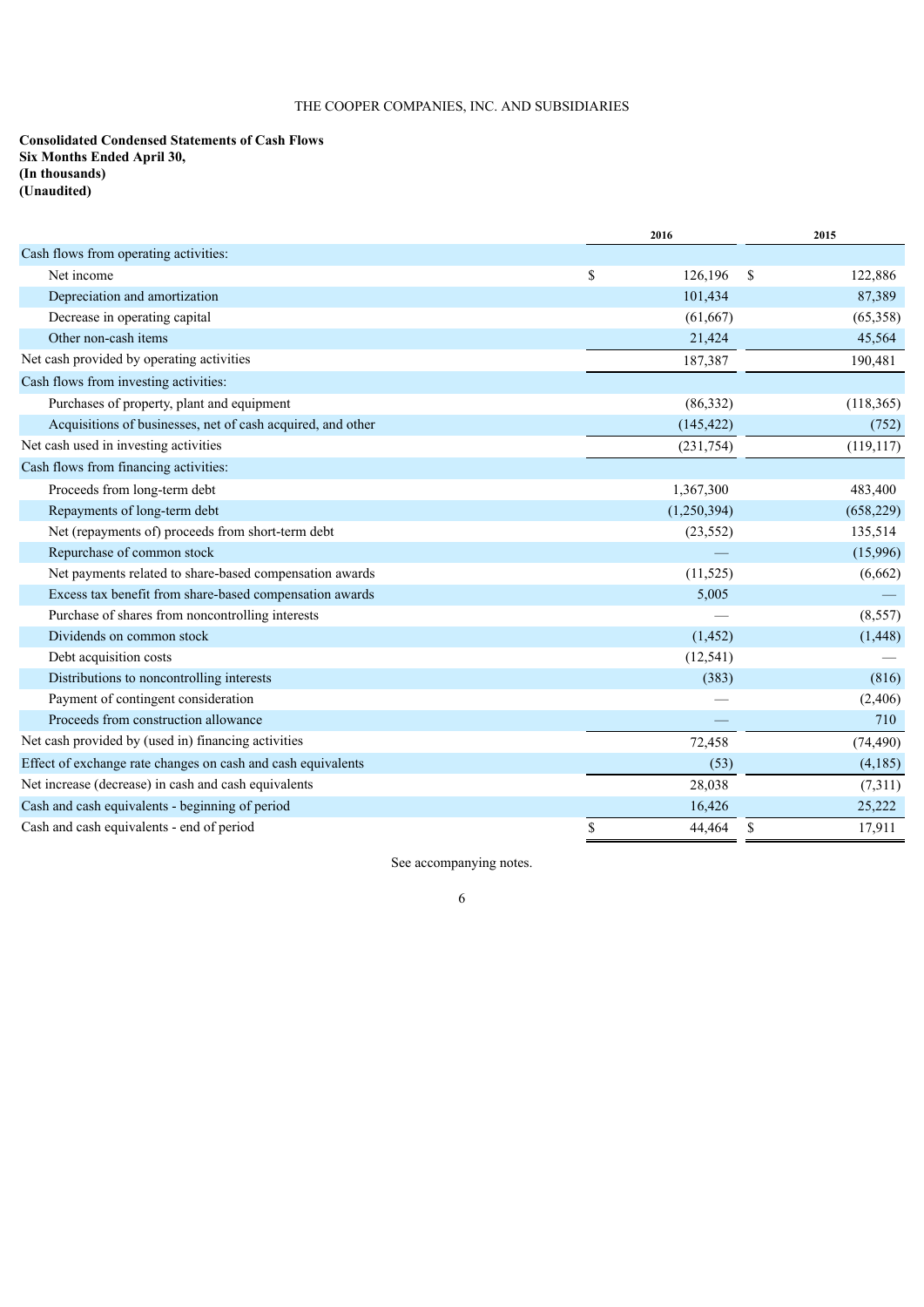#### <span id="page-6-0"></span>Note 1. General

The Cooper Companies, Inc. (Cooper, we or the Company) is a global medical device company publicly traded on the NYSE Euronext (NYSE: COO). Cooper is dedicated to being A Quality of Life Company™ with a focus on delivering shareholder value. Cooper operates through our business units, CooperVision and CooperSurgical.

- CooperVision develops, manufactures and markets a broad range of soft contact lenses for the worldwide vision correction market.
- CooperSurgical develops, manufactures and markets medical devices and procedure solutions to improve health care delivery to women.

The unaudited consolidated condensed financial statements presented in this report contain all adjustments necessary to present fairly Cooper's consolidated condensed financial position at April 30, 2016 and October 31, 2015, the consolidated results of its operations for the three and six months ended April 30, 2016 and 2015 and its consolidated condensed cash flows for the six months ended April 30, 2016 and 2015. Most of these adjustments are normal and recurring. However, certain adjustments associated with acquisitions are of a nonrecurring nature. Readers should not assume that the results reported here either indicate or guarantee future performance.

During interim periods, we follow the accounting policies described in our Annual Report on Form 10-K for the fiscal year ended October 31, 2015. Please refer to this when reviewing this Quarterly Report on Form 10-Q.

Management estimates and judgments are an integral part of financial statements prepared in accordance with accounting principles generally accepted in the United States of America (GAAP). We believe that the critical accounting policies listed below address the more significant estimates required of Management when preparing our consolidated financial statements in accordance with GAAP. We consider an accounting estimate critical if changes in the estimate may have a material impact on our financial condition or results of operations. We believe that the accounting estimates employed are appropriate and resulting balances are reasonable; however, actual results could differ from the original estimates, requiring adjustment to these balances in future periods. The accounting policies that reflect our more significant estimates, judgments and assumptions and which we believe are the most critical to aid in fully understanding and evaluating our reported financial results are:

- Revenue recognition
- Net realizable value of inventory
- Valuation of goodwill
- Business combinations
- Income taxes
- Share-based compensation

During the fiscal first half of 2016, there were no significant changes in our estimates and critical accounting policies. Please refer to Management's Discussion and Analysis of Financial Condition and Results of Operations in Part II, Item 7 of our Annual Report on Form 10-K for the fiscal year ended October 31, 2015, for a more complete discussion of our estimates and critical accounting policies.

#### **Accounting Pronouncements Issued Not Yet Adopted**

In March 2016, the FASB issued ASU 2016-09, *Stock Compensation (Topic 718): Improvements to Employee Share-Based Payment Accounting,* which is intended to improve the accounting for share-based payment transactions as part of the FASB's simplification initiative. The ASU changes the following aspects of the accounting for share-based payment award transactions, including: accounting for income taxes; classification of excess tax benefits on the statement of cash flows; forfeitures; minimum statutory tax withholding requirements; and classification of employee

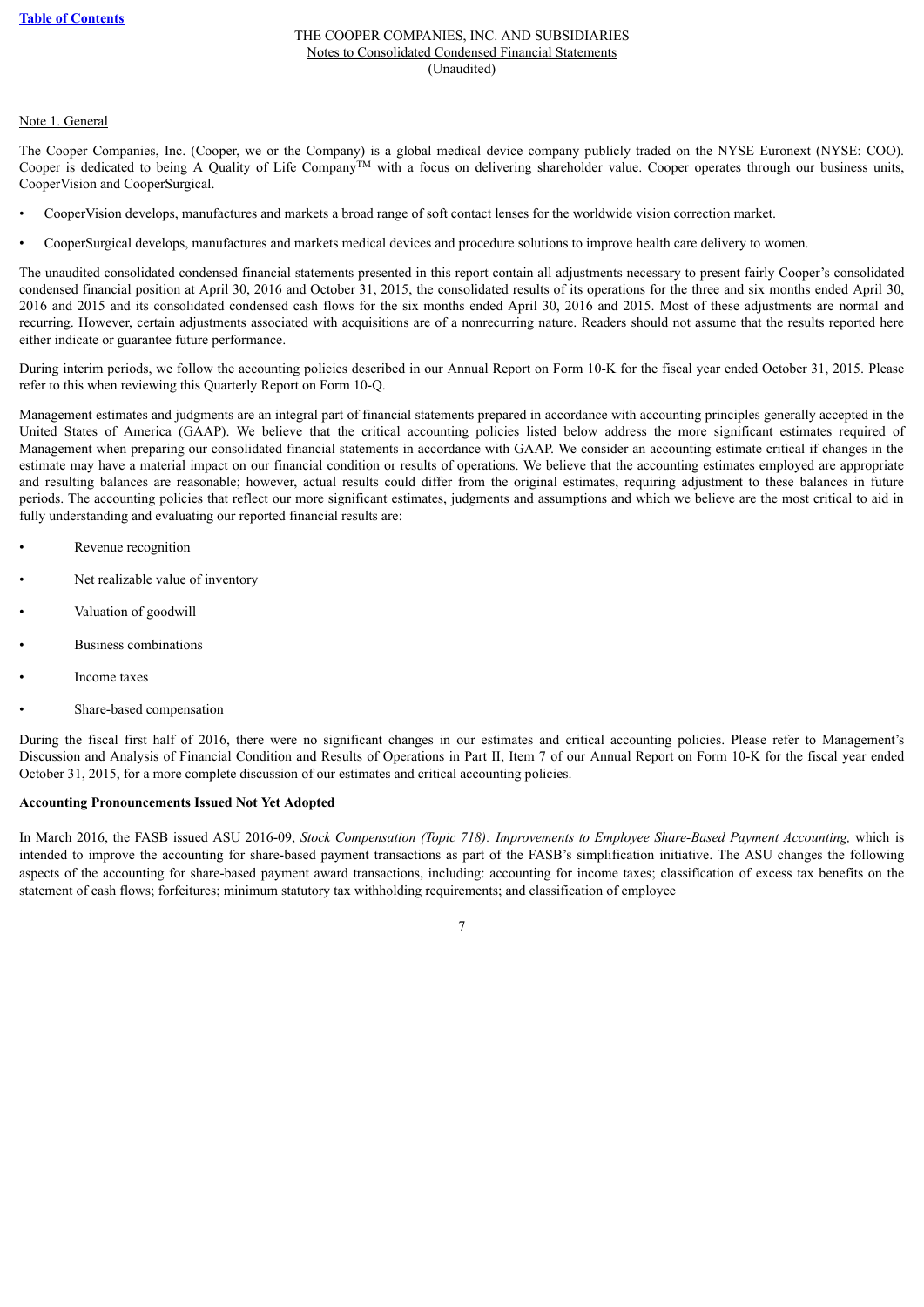taxes paid on the statement of cash flows when an employer withholds shares for tax-withholding purposes. We are currently evaluating the impact of ASU 2016-09, which is effective for the Company in our fiscal year and interim periods beginning on November 1, 2017.

In February 2016, the FASB issued ASU 2016-02, *Leases (Topic 842).* ASU 2016-01 requires that a lessee recognize the assets and liabilities that arise from operating leases. A lessee should recognize in the statement of financial position a liability to make lease payments (the lease liability) and a right-of-use asset representing its right to use the underlying asset for the lease term. For leases with a term of 12 months or less, a lessee is permitted to make an accounting policy election by class of underlying asset not to recognize lease assets and lease liabilities. In transition, lessees and lessors are required to recognize and measure leases at the beginning of the earliest period presented using a modified retrospective approach. We are currently evaluating the impact of ASU 2016-02, which is effective for the Company in our fiscal year and interim periods beginning on November 1, 2019.

In November 2015, the FASB issued ASU 2015-17, *Balance Sheet Classification of Deferred Taxes,* which requires entities to present all deferred tax assets and liabilities as noncurrent. The amendments in the ASU are effective for the Company in our fiscal year and interim periods beginning on November 1, 2017. The Company does not expect the new guidance to have a material impact on the Company's consolidated financial statements.

In May 2014, the FASB issued ASU 2014-09, *Revenue from Contracts with Customers (Topic 606)*. ASU 2014-09 requires revenue recognition to depict the transfer of goods or services to customers in an amount that reflects the consideration to which the entity expects to be entitled in exchange for those goods or services. ASU 2014-09 sets forth a new revenue recognition model that requires identifying the contract, identifying the performance obligations, determining the transaction price, allocating the transaction price to performance obligations and recognizing the revenue upon satisfaction of performance obligations. The amendments in the ASU can be applied either retrospectively to each prior reporting period presented or retrospectively with the cumulative effect of initially applying the update recognized at the date of the initial application along with additional disclosures. We are currently evaluating the impact of ASU 2014-09, which is effective for the Company in our fiscal year and interim periods beginning on November 1, 2018.

#### **Accounting Pronouncements Recently Adopted**

In April 2015, the FASB issued Accounting Standards Update (ASU) 2015-03, *Interest - Imputation of Interest (Subtopic 835-30) Simplifying the Presentation of Debt Issuance Costs.* The amendments in this update require that debt issuance costs related to a recognized debt liability be presented in the balance sheet as a direct deduction from the carrying amount of that debt liability, consistent with debt discounts. ASU 2015-03 is effective for interim and annual reporting periods beginning after December 15, 2016. Early adoption is permitted. We elected to early adopt this guidance as a change in accounting principle on a retrospective basis in the fiscal first quarter ended January 31, 2016. As of January 31, 2016 and October 31, 2015, we have presented debt issuance costs related to our term loans, previously reported in other assets, as direct deductions from the carrying amount of the debt liability. We also presented the debt issuance costs related to our revolving credit facility as a deferred asset within other assets, as is permitted by ASU 2015-15, *Imputation of Interest*, which was issued in August 2015. Such adoption did not have a material impact to our consolidated financial position.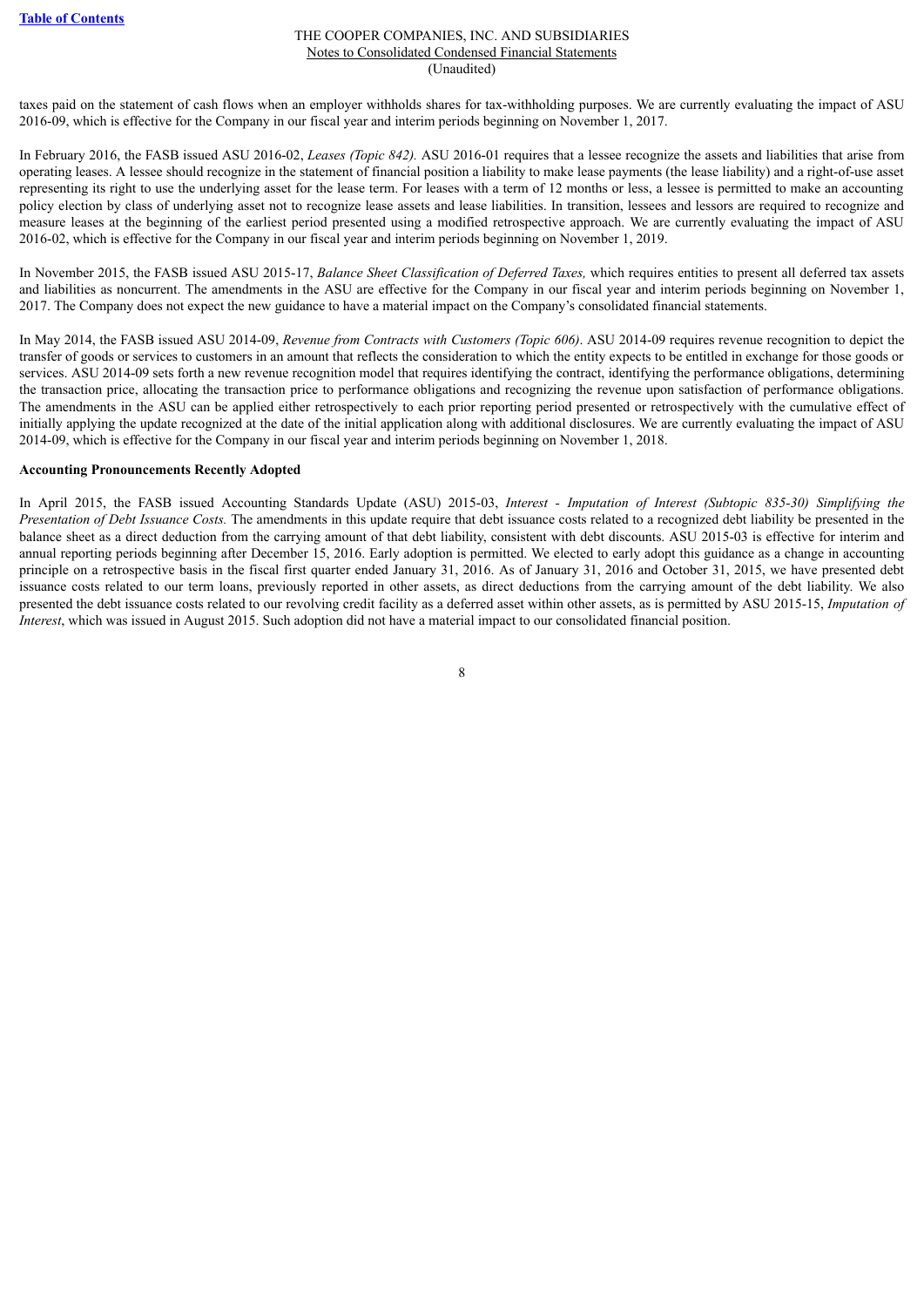#### Note 2. Acquisitions

On March 31, 2016 we completed the acquisition of Genesis Genetics Inc., a genetics laboratory specializing in preimplantation genetic screening and preimplantation genetic diagnosis used during the IVF process, headquartered in Plymouth, Michigan. The fair value of the consideration transferred for the acquisition was approximately \$60.0 million in cash, \$59.3 million net of cash acquired. Our preliminary allocation of the fair value of the purchase price includes \$28.6 million in identifiable intangible assets, consisting of \$25.2 million for customer relationships and \$3.4 million for trade names; \$27.6 million in goodwill; and \$3.8 million in identifiable net assets.

On February 8, 2016, we completed the acquisition of The Pipette Company, a manufacturer and distributor of micro pipettes for the Assisted Reproductive Technology market headquartered in Adelaide, Australia. The fair value of the consideration transferred for the acquisition was approximately \$20.2 million in cash, \$19.6 million net of cash acquired. Our preliminary allocation of the fair value of the purchase price includes \$5.6 million in identifiable intangible assets, consisting of \$5.2 million for customer relationships and \$0.4 million for trade names; \$14.7 million in goodwill; and \$0.2 million in identifiable net liabilities.

On December 17, 2015, we completed the acquisition of Research Instruments Limited, a manufacturer and supplier of in vitro fertilization (IVF) medical devices and systems headquartered in Cornwall, United Kingdom. The fair value of the consideration transferred for the acquisition was approximately \$53.6 million in cash, \$50.0 million net of cash acquired. Our preliminary allocation of the fair value of the purchase price includes \$10.3 million in identifiable intangible assets, consisting of \$6.2 million for developed technology, \$2.2 million of trade names and \$1.9 million for customer relationships; \$36.1 million in goodwill; and \$7.3 million in identifiable net assets.

We believe these acquisitions strengthen CooperSurgical's fertility business through the addition of new or complementary products and services within IVF and our genetic testing platform.

The pro forma results of operations of these acquisitions have not been presented because the effects of the business combinations described above, individually and in the aggregate, were not material to our consolidated results of operations.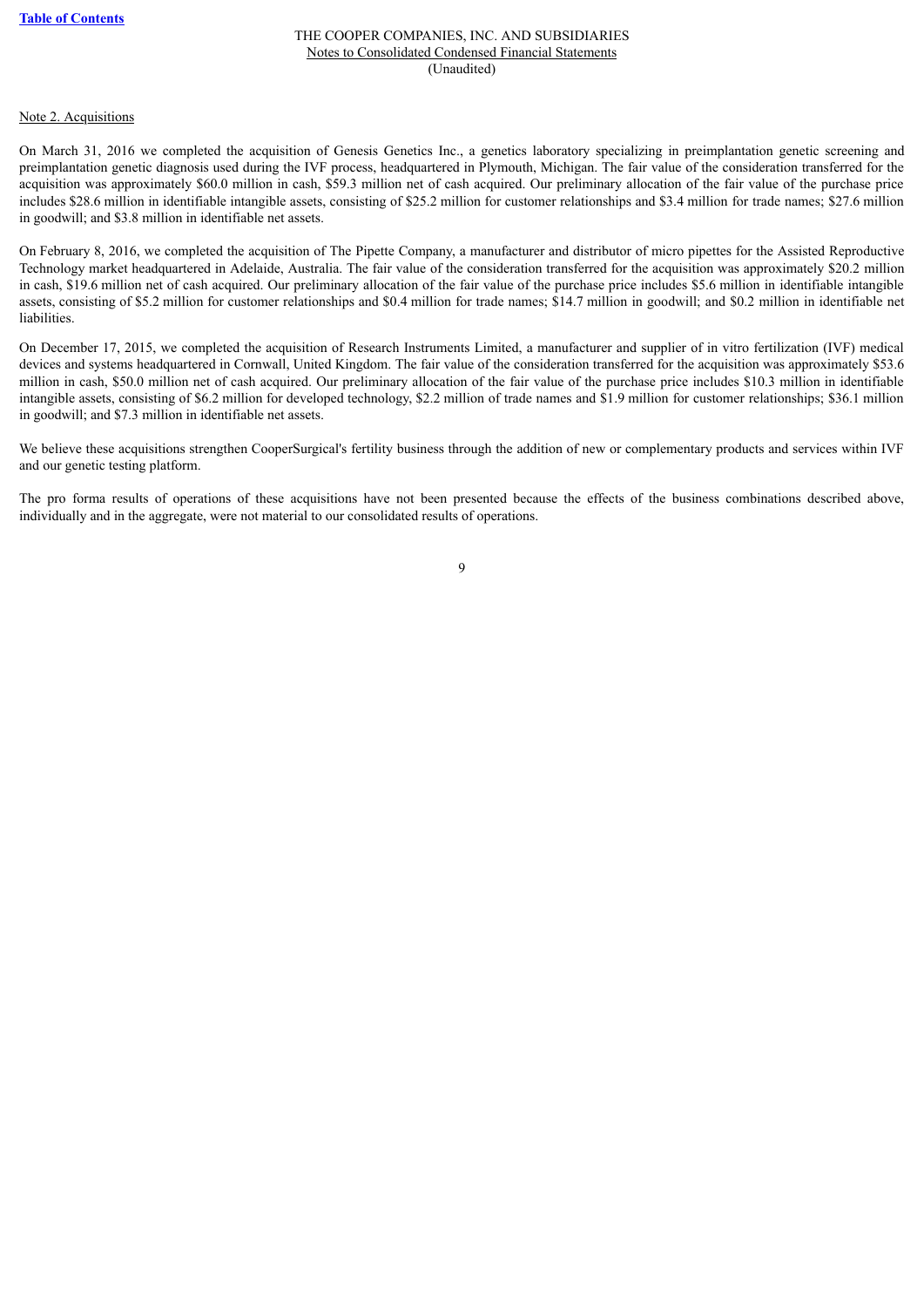#### Note 3. Restructuring and Integration Costs

#### *2014 Sauflon Integration Plan*

During the fiscal fourth quarter of 2014, in connection with the Sauflon acquisition, our CooperVision business unit initiated restructuring and integration activities to optimize operational synergies of the combined companies. These activities include workforce reductions, consolidation of duplicative facilities and product rationalization. We estimate that the total restructuring costs under this plan will be \$125.0 million. These costs include approximately \$95.0 million associated with assets, including product rationalization and related equipment disposals and accelerated depreciation, about \$27.0 million associated with employee termination costs, and about \$3.0 million associated with facility lease termination costs. We are substantially complete with activities related to operating expenses, and we expect to incur costs related to the manufacturing activities through the end of fiscal 2016.

In the three and six month periods ended April 30, 2016, we recorded in cost of sales \$4.2 million and \$14.7 million of expense, respectively, arising from production-related asset disposals and accelerated depreciation on equipment, primarily related to our hydrogel lenses, based on our review of products, materials and manufacturing processes of Sauflon. We recorded in cost of sales, employee termination costs of \$0.7 million and \$0.5 million in the three and six month periods ended April 30, 2016, respectively. We recorded \$0.1 million of employee termination costs and \$0.3 million for lease termination costs in selling, general and administrative expense in the six months ended April 30, 2016. We also recorded in research and development expense \$0.1 million of employee termination costs in the six months ended April 30, 2016. In addition, CooperVision incurred \$2.1 million and \$10.0 million of integration costs included in operating expenses in the three and six month periods ended April 30, 2016, respectively.

In the three and six month periods ended April 30, 2015, we recorded in cost of sales \$5.2 million and \$13.9 million of expense, respectively, arising from production-related asset disposals and accelerated depreciation on equipment, primarily related to our hydrogel lenses, based on our review of products, materials and manufacturing processes of Sauflon. In the three month period ended April 30, 2015, we reduced the accrued employee termination costs in selling, general and administrative expense by \$4.5 million based on estimates of the expected costs and the results of voluntary terminations. We recorded in research and development expense \$0.2 million and \$0.3 million of employee termination costs in the three and six months ended April 30, 2015, respectively. In addition, CooperVision incurred \$8.0 million and \$14.1 million of integration costs in the three and six months ended April 30, 2015, respectively, recorded in selling, general and administrative expense.

A summary of the cumulative total restructuring costs by major component recognized to date as of April 30, 2016, is as follows:

| (In millions)                                    | <b>Employee-related</b> | <b>Facilities-related</b> | <b>Product Rationalization</b> |      | Total |
|--------------------------------------------------|-------------------------|---------------------------|--------------------------------|------|-------|
| Amounts incurred in:                             |                         |                           |                                |      |       |
| Year ended October 31, 2014                      | 20.3                    | 0.5                       |                                | 15.3 | 36.1  |
| Year ended October 31, 2015                      | (2.5)                   | 0.4                       |                                | 57.7 | 55.6  |
| Six months ended April 30, 2016                  | 0.7                     | 0.3                       |                                | 14.7 | 15.7  |
| Cumulative amounts incurred as of April 30, 2016 | 18.5                    |                           |                                | 87.7 | 107.4 |

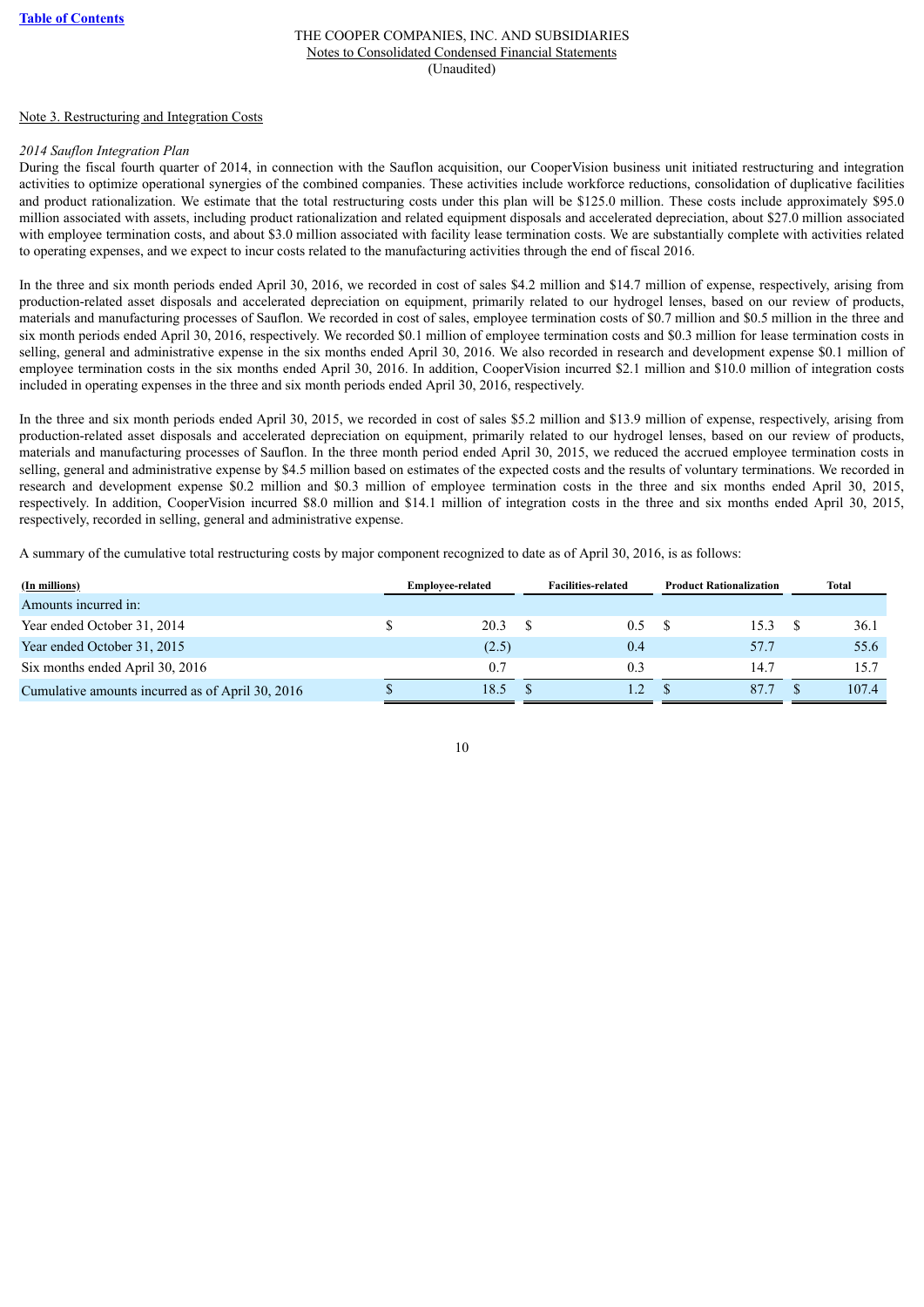The following table summarizes the restructuring activities by major component for the fiscal year ended October 31, 2015 and the six months ended April 30, 2016:

| (In millions)                                        | <b>Employee-related</b> |    | <b>Facilities-related</b> | <b>Product Rationalization</b> | Total |        |
|------------------------------------------------------|-------------------------|----|---------------------------|--------------------------------|-------|--------|
|                                                      |                         |    |                           |                                |       |        |
| Balance at October 31, 2014                          | 19.9                    | -S | 0.5                       | -S                             |       | 20.4   |
| (Reductions) additions during fiscal 2015            | (2.5)                   |    | 0.4                       | 57.7                           |       | 55.6   |
| Payments during the fiscal year                      | (9.0)                   |    | (0.4)                     |                                |       | (9.4)  |
| Non-cash adjustments (a) $(b)$                       | 0.2                     |    | (0.2)                     | (57.7)                         |       | (57.7) |
| Balance at October 31, 2015                          | 8.6                     |    | 0.3                       |                                |       | 8.9    |
| Additions during the six months ended April 30, 2016 | 0.7                     |    | 0.3                       | 14.7                           |       | 15.7   |
| Payments during the six months ended April 30, 2016  | (3.7)                   |    | (0.1)                     |                                |       | (3.8)  |
| Non-cash adjustments (a) $(b)$                       | (0.1)                   |    | (0.1)                     | (14.7)                         |       | (14.9) |
| Balance at April 30, 2016                            | 5.5                     |    | 0.4                       |                                |       | 5.9    |

*(a) Non-cash adjustments for employee-related and facilities-related costs represent currency translation adjustment.*

(b) Non-cash adjustments for product rationalization represent equipment disposals, inventory write-offs and accelerated depreciation.

Note 4. Inventories

| (In millions)   | <b>April 30, 2016</b> | October 31, 2015 |
|-----------------|-----------------------|------------------|
| Raw materials   | 85.8                  | 80.9             |
| Work-in-process | 15.6                  | 14.5             |
| Finished goods  | 332.2                 | 324.3            |
|                 | 433.6                 | 419.7            |

Inventories are stated at the lower of cost or market. Cost is computed using standard cost that approximates actual cost, on a first-in, first-out basis.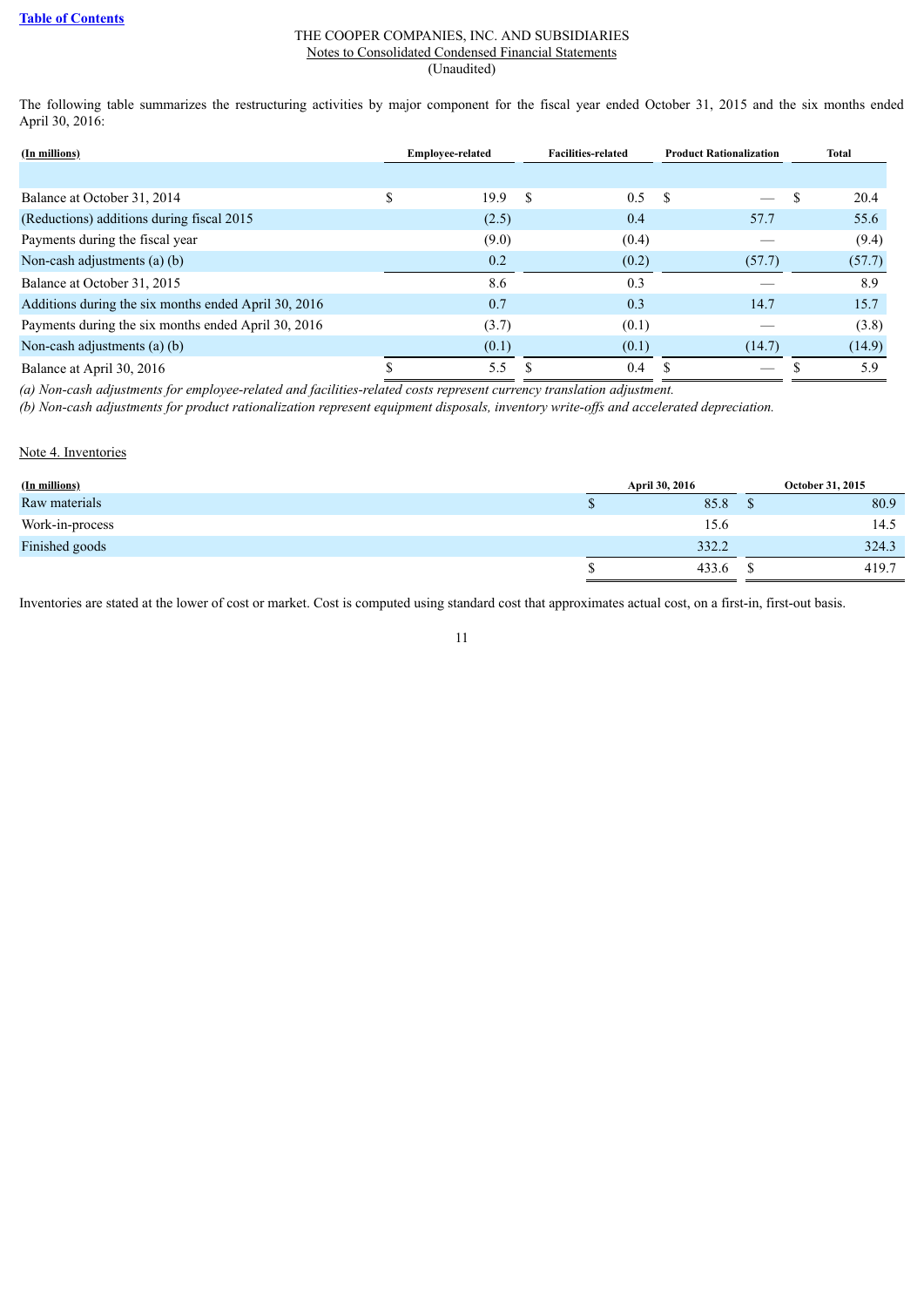#### Note 5. Intangible Assets

#### **Goodwill**

| (In millions)                                                     | CooperVision | CooperSurgical | Total   |
|-------------------------------------------------------------------|--------------|----------------|---------|
| Balance at October 31, 2014                                       | 1,861.5      | 359.4          | 2,220.9 |
| Net (reductions) additions during the year ended October 31, 2015 | (1.2)        | 17.4           | 16.2    |
| Translation                                                       | (32.7)       | (7.3)          | (40.0)  |
| Balance at October 31, 2015                                       | 1,827.6      | 369.5          | 2,197.1 |
| Net additions during the six-month period ended April 30, 2016    | 0.1          | 79.2           | 79.3    |
| Translation                                                       | (45.7)       | 2.6            | (43.1)  |
| Balance at April 30, 2016                                         | 1.782.0      | 451.3          | 2,233.3 |

We performed our annual impairment assessment in our fiscal third quarter of 2015, and our analysis indicated that we had no impairment of goodwill. As described in our Annual Report on Form 10-K for the fiscal year ended October 31, 2015, we will continue to monitor conditions and changes which could indicate that our recorded goodwill may be impaired.

#### **Other Intangible Assets**

|                                                |                                 | As of April 30, 2016 |     |                                              | As of October 31, 2015 |                                 |    |                                                     |  |  |
|------------------------------------------------|---------------------------------|----------------------|-----|----------------------------------------------|------------------------|---------------------------------|----|-----------------------------------------------------|--|--|
| (In millions)                                  | <b>Gross Carrying</b><br>Amount |                      |     | Accumulated<br>Amortization<br>& Translation |                        | <b>Gross Carrying</b><br>Amount |    | Accumulated<br><b>Amortization</b><br>& Translation |  |  |
| <b>Trademarks</b>                              | $\cdot$ D                       | 29.9                 | \$. | 5.4                                          | -S                     | 23.7                            | -S | 4.4                                                 |  |  |
| Technology                                     |                                 | 332.0                |     | 127.0                                        |                        | 318.9                           |    | 114.7                                               |  |  |
| Customer relationships                         |                                 | 279.8                |     | 113.3                                        |                        | 247.0                           |    | 104.5                                               |  |  |
| License and distribution rights and other      |                                 | 73.3                 |     | 32.3                                         |                        | 71.7                            |    | 26.6                                                |  |  |
|                                                |                                 | 715.0                |     | 278.0                                        |                        | 661.3                           |    | 250.2                                               |  |  |
| Less: accumulated amortization and translation |                                 | 278.0                |     |                                              |                        | 250.2                           |    |                                                     |  |  |
| Other intangible assets, net                   |                                 | 437.0                |     |                                              | ¢<br>$\mathbf{D}$      | 411.1                           |    |                                                     |  |  |

We estimate that amortization expense for our existing other intangible assets at April 30, 2016, will be \$59.6 million in fiscal 2016, \$56.1 million in fiscal 2017, \$54.1 million in fiscal 2018, \$51.5 million in fiscal 2019 and \$40.9 million in fiscal 2020.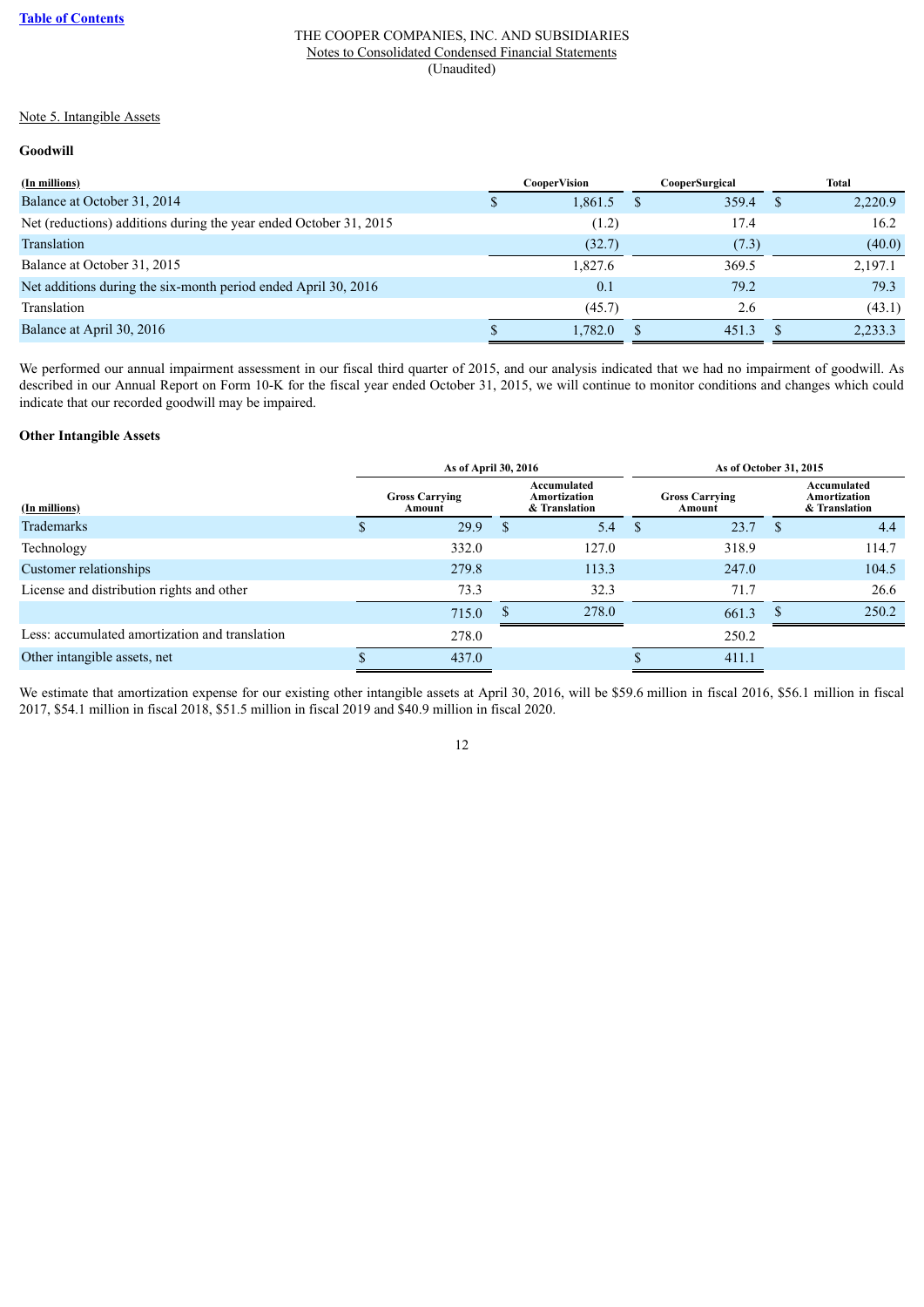Note 6. Debt

| (In millions)                                      | April 30, 2016                 |             | October 31, 2015 |  |  |
|----------------------------------------------------|--------------------------------|-------------|------------------|--|--|
| Short-term:                                        |                                |             |                  |  |  |
| Overdraft and other credit facilities              | \$<br>31.7                     | <b>S</b>    | 240.4            |  |  |
| Current portion of long-term debt                  |                                |             | 3.8              |  |  |
| Less: unamortized debt issuance cost on term loans | (1.5)                          |             | (0.4)            |  |  |
|                                                    | 30.2                           |             | 243.8            |  |  |
| Long-term:                                         |                                |             |                  |  |  |
| Credit agreements                                  | \$<br>$\overline{\phantom{m}}$ | $\mathbf S$ | 109.0            |  |  |
| Term loans                                         | 1,415.0                        |             | 996.3            |  |  |
| Other                                              | 0.3                            |             | 0.5              |  |  |
| Less: unamortized debt issuance cost on term loans | (4.1)                          |             | (0.4)            |  |  |
|                                                    | 1,411.2                        |             | 1,105.4          |  |  |

#### **Revolving Credit and Term Loan Agreement on March 1, 2016 (2016 Credit Agreement)**

On March 1, 2016, we entered into a new Revolving Credit and Term Loan Agreement (2016 Credit Agreement), among the Company, CooperVision International Holding Company, LP, the lenders from time to time party thereto and KeyBank National Association, as administrative agent. The 2016 Credit Agreement provides for a multicurrency revolving credit facility in an aggregate principal amount of \$1.0 billion and a term loan facility in an aggregate principal amount of \$830.0 million, each of which, unless terminated earlier, mature on March 1, 2021. In addition, we have the ability from time to time to request an increase to the size of the revolving credit facility or establish one or more new term loans under the term loan facility in an aggregate amount up to \$750.0 million, subject to the discretionary participation of the lenders.

The 2016 Credit Agreement replaced our previous Credit Agreement that was entered into on January 12, 2011, and we terminated the Credit Agreement on March 1, 2016. In connection with the termination, all borrowings outstanding under the Credit Agreement were repaid and all letters of credit outstanding were transferred to the 2016 Credit Agreement. We did not incur any termination or prepayment penalties with respect to replacing the Credit Agreement. We used funds from the new term loan to repay the \$200.0 million outstanding principal amount of the two uncommitted revolving lines of credit, entered into on March 24, 2015, as well as to partially repay outstanding amounts under the term loans entered into on August 4, 2014, and September 12, 2013, and for general corporate purposes.

Amounts outstanding under the 2016 Credit Agreement will bear interest, at our option, at either the base rate, which is a rate per annum equal to the greatest of (a) KeyBank's prime rate, (b)  $0.5\%$  in excess of the federal funds effective rate and (c)  $1\%$  in excess of the adjusted LIBO rate for a one month interest period on such day, or the adjusted LIBO rate or adjusted foreign currency rate, plus, in each case, an applicable rate of, initially, 0.5% in respect of base rate loans and 1.5% in respect of adjusted LIBO rate or adjusted foreign currency rate loans. Following a specified period after the closing date, the applicable rates will be determined quarterly by reference to a grid based upon our ratio of consolidated net indebtedness to consolidated pro forma EBITDA, as defined in the 2016 Credit Agreement. During the term of the revolving credit facility, we may borrow, repay and re-borrow amounts available under the revolving credit facility, subject to voluntary reduction of the revolving commitment.

We pay an annual commitment fee that ranges from 0.125% to 0.25% of the unused portion of the revolving credit facility depending on certain financial ratios. In addition to the annual commitment fee described above, we are also required to pay certain letter of credit and related fronting fees and other administrative fees pursuant to the terms of the 2016 Credit Agreement.

The 2016 Credit Agreement is not secured by any of the Company's, or any of its subsidiaries' (including CooperVision International Holding Company's), assets. All obligations under this facility will be guaranteed by each of the Company's

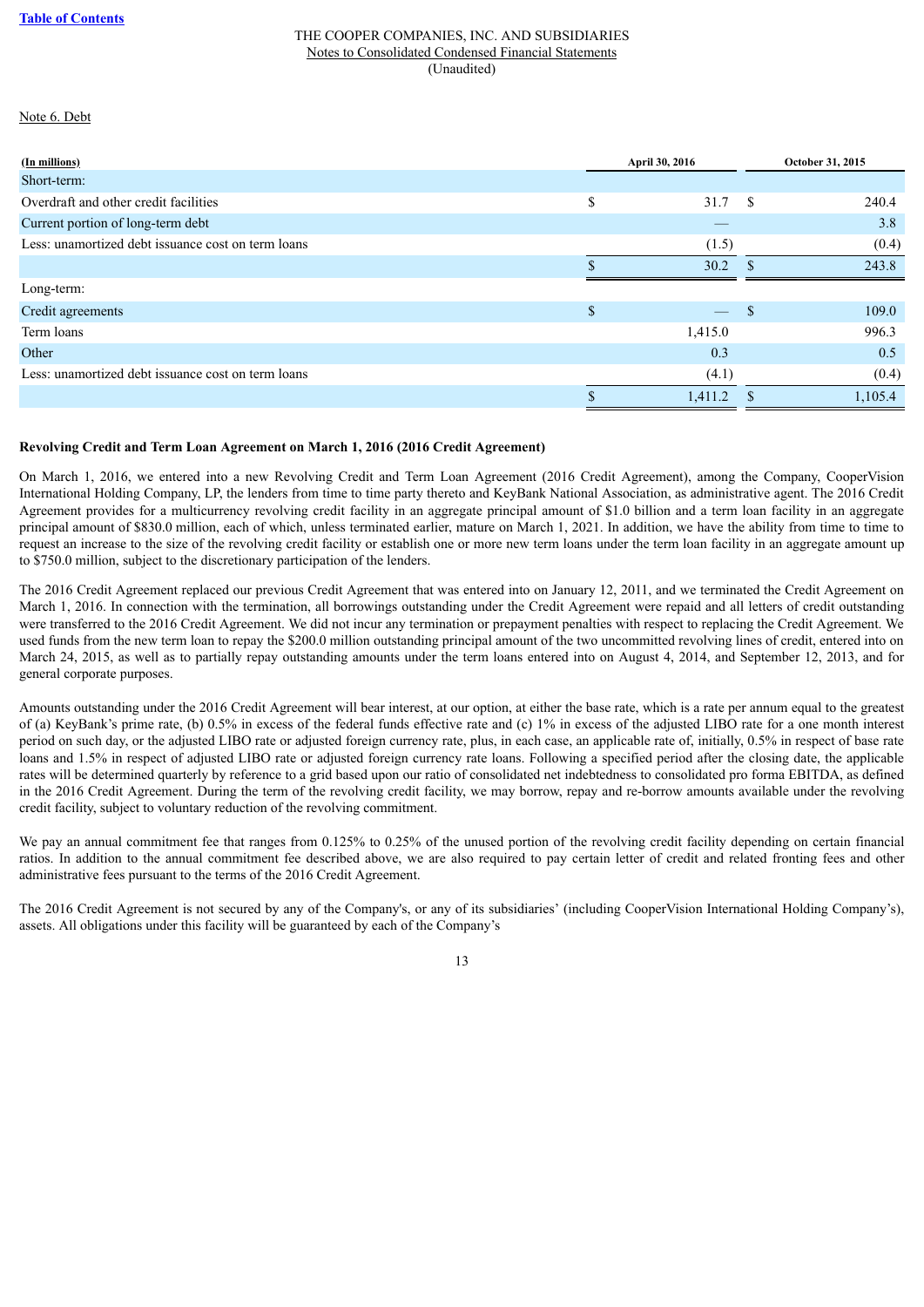existing and future direct and indirect domestic material subsidiaries, as defined in the 2016 Credit Agreement. CooperVision International Holding Company is responsible only for its own obligations, if any, and does not guarantee any of the Company's obligations under the 2016 Credit Agreement.

The facility is not subject to amortization and is not subject to mandatory prepayments prior to maturity. We may prepay loan balances from time to time, in whole or in part, without premium or penalty (other than any related breakage costs).

The 2016 Credit Agreement contains customary restrictive covenants, as well as financial covenants that require us to maintain a certain total leverage ratio and interest coverage ratio, each as defined in the 2016 Credit Agreement. The 2016 Credit Agreement also contains customary events of default, the occurrence of which would permit KeyBank as the administrative agent to declare the principal, accrued interest and other obligations under the agreement to be immediately due and payable.

Pursuant to the terms of the 2016 Credit Agreement and the term loans discussed below, we are also required to maintain specified financial ratios:

- The ratio of Consolidated Proforma EBITDA to Consolidated Interest Expense (as defined, Interest Coverage Ratio) be at least 3.00 to 1.00 at all times.
- The ratio of Consolidated Funded Indebtedness to Consolidated Proforma EBITDA (as defined, Total Leverage Ratio) be no higher than 3.75 to 1.00.

At April 30, 2016, we were in compliance with the Interest Coverage Ratio at 26.42 to 1.00 and the Total Leverage Ratio at 2.37 to 1.00.

At April 30, 2016, we had \$830.0 million outstanding under the term loan and about \$1.0 billion available under the revolving credit agreement.

#### **Uncommitted Revolving Lines of Credit on March 24, 2015**

On March 24, 2015, we entered into two uncommitted line of credit agreements with TD Bank, N.A. and Santander Bank, N.A. These lines of credit had a termination date of March 24, 2016, and each provided revolving loan amounts to Cooper of up to \$100.0 million, at the lender's option, with maturity dates of up to ninety days from the loan origination date. Amounts outstanding under these agreements will bear interest at a rate equal to LIBOR for the period plus, 0.90%, payable in arrears on the last day of the period, as defined in the agreements.

In the fiscal second quarter of 2016, in connection with the refinancing discussed above, we repaid the full outstanding principal amount of the two uncommitted revolving lines of credit. At April 30, 2016, there were no amounts outstanding under these agreements.

#### **\$700.0 million Term Loan on August 4, 2014**

On August 4, 2014, we entered into a three-year, \$700.0 million, senior unsecured term loan agreement by and among the Company, the lenders party thereto and KeyBank National Association as administrative agent. This syndicated credit facility will mature and the balance is payable on August 4, 2017. There is no amortization of principal and we may prepay loan balances from time to time, in whole or in part, without premium or penalty. In August 2014, we utilized this facility to fund the acquisition of Sauflon, as well as to provide working capital and for general corporate purposes. In fiscal second quarter of 2016, we repaid \$400.0 million of the outstanding balance using funds from the 2016 Credit Agreement.

Amounts outstanding under this term loan agreement will bear interest, at the Company's option, at either the base rate, which is a rate per annum equal to the greatest of (a) KeyBank's prime rate, (b) 0.5% in excess of the federal funds effective rate and (c) 1% in excess of the adjusted Eurodollar rate (currently referred to as LIBOR) for a one-month interest period on such day, or the adjusted Eurodollar rate, plus, in each case, an applicable margin. The applicable margins will be determined quarterly by reference to a grid based upon the Company's Total Leverage Ratio, as defined in the term loan agreement and consistent with the 2016 Credit Agreement discussed above.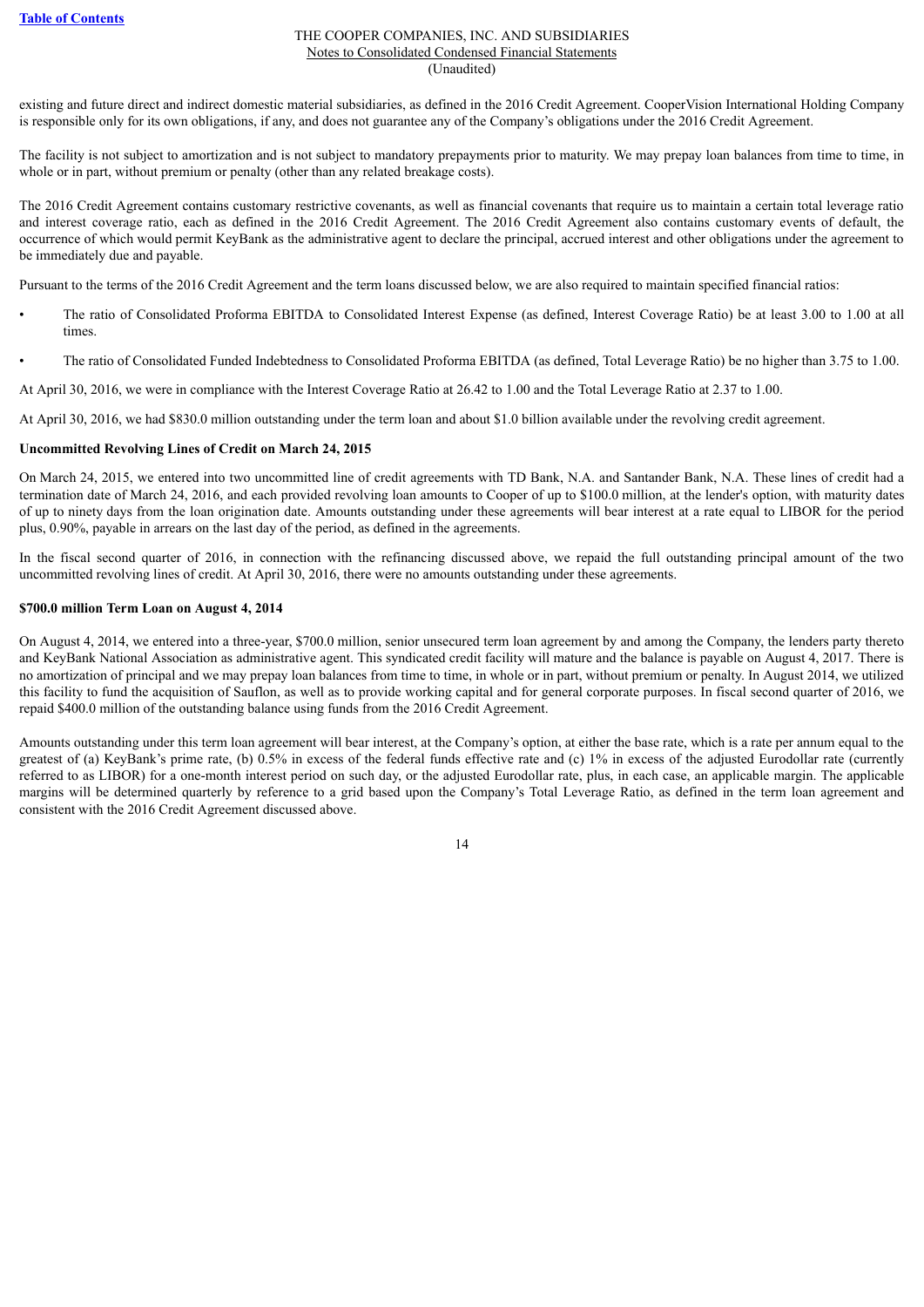This term loan agreement contains customary restrictive covenants, as well as financial covenants that require the Company to maintain a certain Total Leverage Ratio and Interest Coverage Ratio, each as defined in the agreement, and consistent with the 2016 Credit Agreement as discussed above. This term loan agreement also contains customary events of default, the occurrence of which would permit the Administrative Agent to declare the principal, accrued interest and other obligations of the Company under the agreement to be immediately due and payable.

On March 1, 2016, we entered into an Amendment and Restatement Agreement (Amended and Restated 2014 Term Loan) to amend and restate in its entirety the Term Loan Agreement, dated as of August 4, 2014, as amended by Amendment No. 1 dated as of August 21, 2015 (2014 Term Loan Agreement), by and among the Company, the lenders party thereto, and KeyBank National Association, as administrative agent. The Amended and Restated 2014 Term Loan modifies certain provisions of the 2014 Term Loan Agreement to, among other things, conform certain restrictive covenants and events of default to the restrictive covenants and events of default contained in our new 2016 Credit Agreement.

At April 30, 2016, we had \$300.0 million outstanding under this term loan.

#### **\$300.0 million Term Loan on September 12, 2013**

On September 12, 2013, the Company entered into a five-year, \$300.0 million, senior unsecured term loan agreement by and among the Company; the lenders party thereto and KeyBank National Association, as administrative agent. This syndicated credit facility, as subsequently amended, will mature on September 12, 2018, and will be subject to amortization of principal of 5% per annum payable quarterly beginning October 31, 2016, with the balance payable at maturity. In fiscal second quarter of 2016, we repaid \$15.0 million of the outstanding balance using the funds from the 2016 Credit Agreement.

Amounts outstanding under this term loan agreement will bear interest, at the Company's option, at either the base rate, which is a rate per annum equal to the greatest of (a) KeyBank's prime rate, (b) 0.5% in excess of the federal funds effective rate and (c) 1% in excess of the adjusted Eurodollar rate (currently referred to as LIBOR) for a one-month interest period on such day, or the adjusted Eurodollar rate, plus, in each case, an applicable margin. The applicable margins will be determined quarterly by reference to a grid based upon the Company's Total Leverage Ratio, as defined in the term loan agreement, and consistent with the 2016 Credit Agreement discussed above.

This term loan agreement contains customary restrictive covenants, as well as financial covenants that require the Company to maintain a certain Total Leverage Ratio and Interest Coverage Ratio, each as defined in the agreement, consistent with the 2016 Credit Agreement discussed above. The agreement also contains customary events of default, the occurrence of which would permit the Administrative Agent to declare the principal, accrued interest and other obligations of the Company under the agreement to be immediately due and payable.

In connection with the Sauflon acquisition, on June 30, 2014, we entered into an amendment to this term loan agreement, dated as of September 12, 2013, by and among (i) the Company, (ii) the lenders from time to time party thereto and (iii) KeyBank National Association, as administrative agent. This term loan amendment modifies certain provisions of the term loan agreement to, among other things, amend certain restrictive covenants and related definitions to allow for certain indebtedness, investments, guaranty obligations, acquisitions, intercompany loans, capital distributions and dispositions of assets made or to be made in connection with the acquisition.

On August 4, 2014, we entered into Amendment No. 2 to this term loan agreement, dated as of September 12, 2013, as amended by Amendment No. 1 dated as of June 30, 2014, by and among the Company, the lenders party thereto and KeyBank National Association, as administrative agent. The term loan amendment modifies certain provisions of the term loan agreement to remove the call premium related to prepayments and/or refinancing of the term loan agreement, effective August 4, 2014.

On March 1, 2016, we entered into an Amendment and Restatement Agreement (Amended and Restated 2013 Term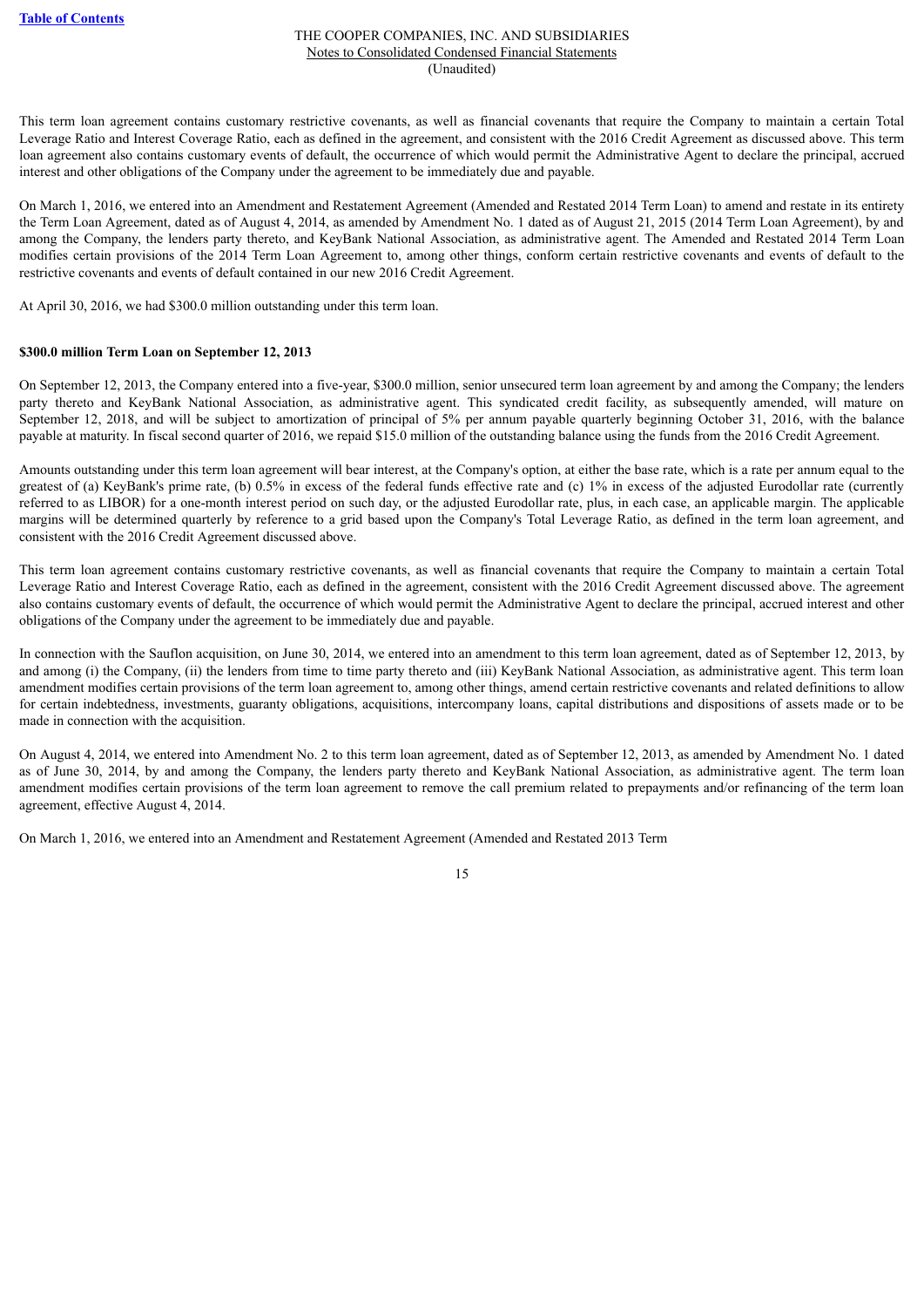Loan) to amend and restate in its entirety the Term Loan Agreement, dated as of September 12, 2013, as amended by Amendment No. 1 dated as of June 30, 2014, Amendment No. 2 dated as of August 4, 2014 and Amendment No. 3 dated as of August 21, 2015 (2013 Term Loan Agreement), by and among the Company, the lenders party thereto, and KeyBank National Association, as administrative agent. The Amended and Restated 2013 Term Loan modifies certain provisions of the 2013 Term Loan Agreement to, among other things, conform certain restrictive covenants and events of default to the restrictive covenants and events of default contained in our new 2016 Credit Agreement.

At April 30, 2016, we had \$285.0 million outstanding under this term loan.

#### Note 7. Income Taxes

Our effective tax rate (ETR) (provision for income taxes divided by pretax income) for the fiscal first half of 2016 was 5.4%. Our year-to-date results reflect the projected fiscal year ETR, plus any discrete items. The ETR used to record the provision for income taxes for the fiscal first half of 2015 was 8.6%. The decrease in the effective tax rate in the fiscal first half of 2016 was primarily due to a release of reserves associated with a prior year tax filing, a statutory tax rate reduction in the United Kingdom and the retroactive extension of the R&D tax credit.

We recognize the benefit from a tax position only if it is more likely than not that the position would be sustained upon audit based solely on the technical merits of the tax position. At November 1, 2015, Cooper had unrecognized tax benefits of which, if recognized, \$29.4 million would impact our ETR. For the six-month period ended April 30, 2016, there were no material changes to the total amount of unrecognized tax benefits.

Interest and penalties of \$3.7 million have been reflected as a component of the total liability at November 1, 2015. It is our policy to recognize the items of interest and penalties directly related to income taxes as additional income tax expense.

Included in the balance of unrecognized tax benefits at November 1, 2015, is \$10.0 million related to tax positions for which it is reasonably possible that the total amounts could significantly change during the next twelve months. This amount represents a decrease in unrecognized tax benefits related to expiring statutes in various jurisdictions worldwide and relates primarily to transfer pricing matters.

At April 30, 2016, the tax years for which Cooper remains subject to United States Federal income tax assessment upon examination are 2014 through 2015. Cooper remains subject to income tax examinations in other significant tax jurisdictions including the United Kingdom, Japan, France and Australia for the tax years 2012 through 2015.

#### Note 8. Earnings Per Share

| Periods Ended April 30,                                               | <b>Three Months</b> |      |  |      |  | <b>Six Months</b> |   |       |  |  |
|-----------------------------------------------------------------------|---------------------|------|--|------|--|-------------------|---|-------|--|--|
| (In millions, except per share amounts)                               | 2016                |      |  | 2015 |  | 2016              |   | 2015  |  |  |
| Net income attributable to Cooper stockholders                        |                     | 74.1 |  | 60.7 |  | 125.5             |   | 121.9 |  |  |
| Basic:                                                                |                     |      |  |      |  |                   |   |       |  |  |
| Weighted average common shares                                        |                     | 48.4 |  | 48.5 |  | 48.4              |   | 48.3  |  |  |
| Basic earnings per common share attributable to Cooper stockholders   |                     | 1.53 |  | 1.25 |  | 2.59              | S | 2.52  |  |  |
| Diluted:                                                              |                     |      |  |      |  |                   |   |       |  |  |
| Weighted average common shares                                        |                     | 48.4 |  | 48.5 |  | 48.4              |   | 48.3  |  |  |
| Effect of potential dilutive common shares                            |                     | 0.5  |  | 0.7  |  | 0.4               |   | 0.8   |  |  |
| Diluted weighted average common shares                                |                     | 48.9 |  | 49.2 |  | 48.8              |   | 49.1  |  |  |
| Diluted earnings per common share attributable to Cooper stockholders |                     | 1.52 |  | 1.23 |  | 2.57              |   | 2.48  |  |  |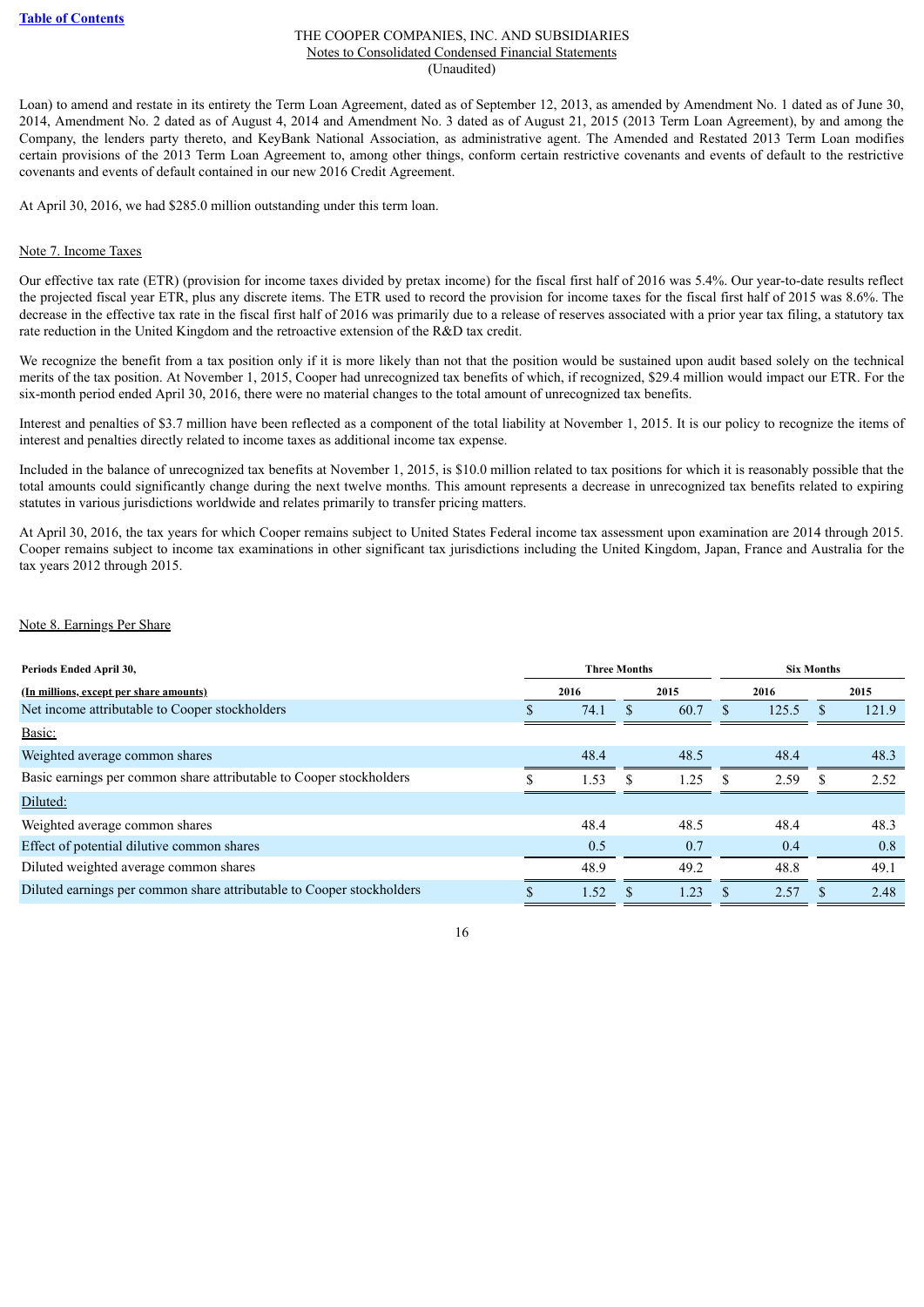The following table sets forth stock options to purchase Cooper's common stock and restricted stock units that were not included in the diluted earnings per share calculation because their effect would have been antidilutive for the periods presented:

| Periods Ended April 30,                    | <b>Three Months</b> |        | <b>Six Months</b> |  |        |  |  |
|--------------------------------------------|---------------------|--------|-------------------|--|--------|--|--|
| (In thousands, except exercise prices)     | 2016                | 2015   | 2016              |  | 2015   |  |  |
| Numbers of stock option shares excluded    | 537                 | 123    | 531               |  |        |  |  |
| Range of exercise prices                   | $$131.60-S162.69$   | 162.28 | $$131.60-S162.69$ |  | 162.28 |  |  |
| Numbers of restricted stock units excluded |                     |        |                   |  |        |  |  |

#### Note 9. Share-Based Compensation Plans

Cooper has several share-based compensation plans that are described in the Company's Annual Report on Form 10‑K for the fiscal year ended October 31, 2015. The compensation expense and related income tax benefit recognized in our consolidated condensed financial statements for share-based awards were as follows:

| Periods Ended April 30,                     | <b>Three Months</b> |     |  |      |  | <b>Six Months</b> |  |      |  |  |  |
|---------------------------------------------|---------------------|-----|--|------|--|-------------------|--|------|--|--|--|
| (In millions)                               | 2016                |     |  | 2015 |  | 2016              |  | 2015 |  |  |  |
| Selling, general and administrative expense |                     | 7.0 |  | 6.2  |  | 12.8              |  | 15.9 |  |  |  |
| Cost of sales                               |                     | 0.7 |  | 0.6  |  |                   |  | 1.4  |  |  |  |
| Research and development expense            |                     | 0.2 |  | 0.2  |  | 0.6               |  | 0.4  |  |  |  |
| Total share-based compensation expense      |                     | 7.9 |  | 7.0  |  | 14.6              |  |      |  |  |  |
| Related income tax benefit                  |                     | 2.3 |  | 2.2  |  | 4.3               |  | 5.6  |  |  |  |

We capitalized share-based compensation expense as part of the cost of inventory in the amounts of \$0.7 million and \$1.2 million during the three and six months ended April 30, 2016, respectively; and \$0.6 million and \$1.4 million during the three and six months ended April 30, 2015, respectively.

#### Note 10. Stockholders' Equity

#### **Analysis of Changes in Accumulated Other Comprehensive Income (Loss):**

| (In millions)                                                          | <b>Foreign Currency</b><br>Translation<br>Adjustment |              | <b>Change in Value</b><br>-of<br><b>Derivative</b><br>Instruments |       | <b>Minimum Pension</b><br>Liability |        | Total        |         |
|------------------------------------------------------------------------|------------------------------------------------------|--------------|-------------------------------------------------------------------|-------|-------------------------------------|--------|--------------|---------|
| Balance at October 31, 2014                                            |                                                      | (92.4)       |                                                                   | (0.1) |                                     | (13.7) | <sup>S</sup> | (106.2) |
| Gross change in value during the year ended October 31, 2015           |                                                      | (79.4)       |                                                                   |       |                                     | (10.0) |              | (89.4)  |
| Reclassification adjustments for loss realized in net income           |                                                      |              |                                                                   | 0.1   |                                     |        |              | 0.1     |
| Tax effect for the period                                              |                                                      |              |                                                                   |       |                                     | 3.9    |              | 3.9     |
| Balance at October 31, 2015                                            |                                                      | $(171.8)$ \$ |                                                                   |       |                                     | (19.8) | <sup>S</sup> | (191.6) |
| Gross change in value during the six-month period ended April 30, 2016 |                                                      | (61.5)       |                                                                   |       |                                     | (0.1)  |              | (61.6)  |
| Reclassification adjustments for loss realized in net income           |                                                      |              |                                                                   |       |                                     |        |              |         |
| Tax effect for the period                                              |                                                      |              |                                                                   |       |                                     |        |              |         |
| Balance at April 30, 2016                                              |                                                      | (233.3)      |                                                                   |       |                                     | (19.9) |              | (253.2) |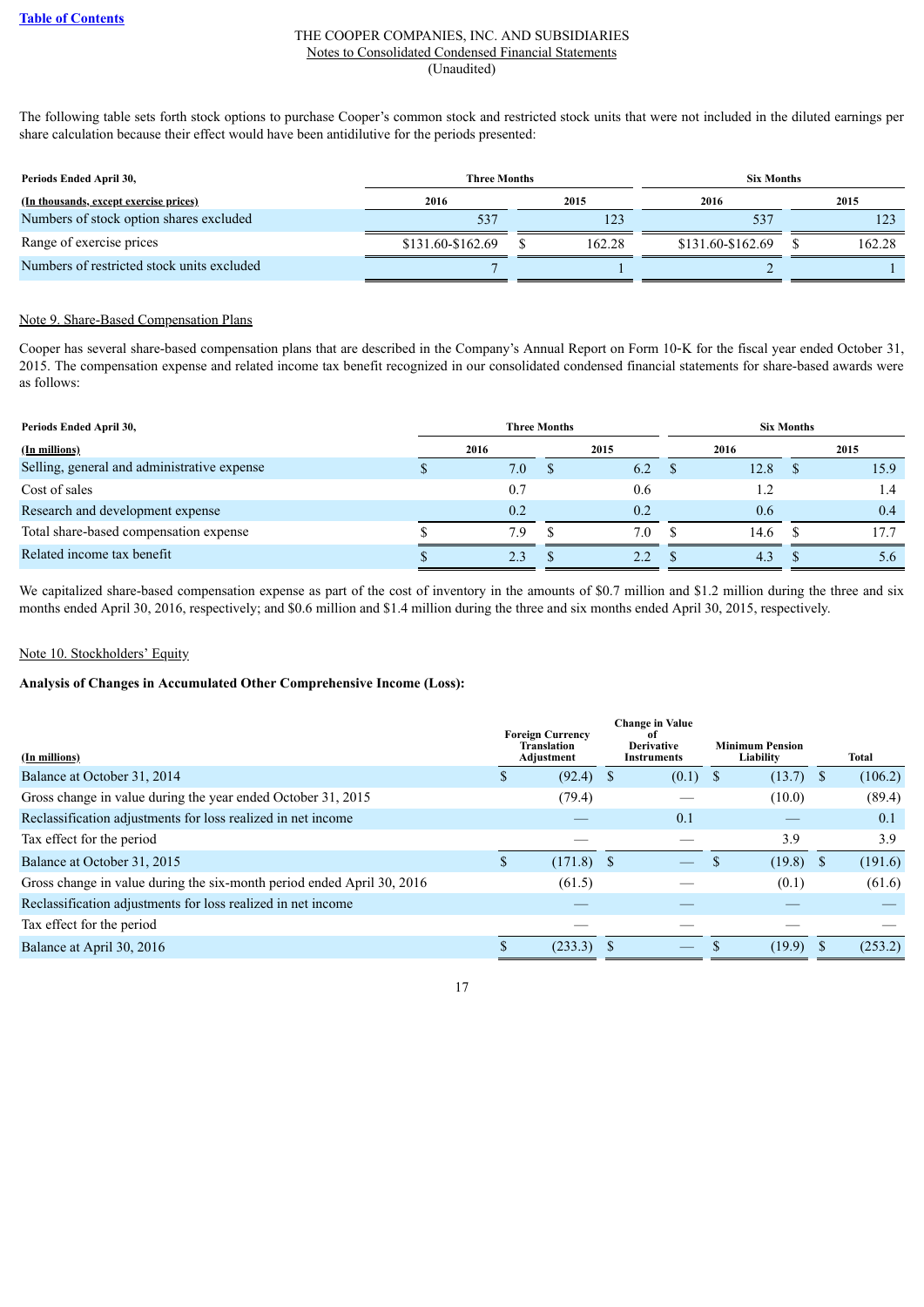#### **Share Repurchases**

In December 2011, our Board of Directors authorized the 2012 Share Repurchase Program and subsequently amended the total repurchase authorization to \$500.0 million of the Company's common stock. This program has no expiration date and may be discontinued at any time. Purchases under the 2012 Share Repurchase Program are subject to a review of the circumstances in place at the time and may be made from time to time as permitted by securities laws and other legal requirements. We did not repurchase shares in the fiscal first half of 2016. In the fiscal first quarter of 2015, we repurchased 100 thousand shares of the Company's common stock for \$16.0 million, at an average purchase price of \$159.96 per share. At April 30, 2016, approximately \$118.4 million remains authorized for repurchase under the program.

#### **Dividends**

We paid a semiannual dividend of approximately \$1.5 million or 3 cents per share on February 9, 2016, to stockholders of record on January 22, 2016.

#### Note 11. Fair Value Measurements

At April 30, 2016 and October 31, 2015, the carrying value of cash and cash equivalents, accounts receivable, prepaid expense and other current assets, lines of credit, accounts payable and other current liabilities approximate fair value due to the short-term nature of such instruments and the ability to obtain financing on similar terms.

Assets and liabilities are measured and reported at fair value per related accounting standards that define fair value as the price that would be received to sell an asset or paid to transfer a liability in an orderly transaction between market participants at the measurement date. The fair value hierarchy prioritizes the inputs to valuation techniques used to measure fair value. An asset's or liability's level is based on the lowest level of input that is significant to the fair value measurement. Assets and liabilities carried at fair value are valued and disclosed in one of the following three levels of the valuation hierarchy:

Level 1: Quoted market prices in active markets for identical assets or liabilities.

Level 2: Observable market-based inputs or unobservable inputs that are corroborated by market data.

Level 3: Unobservable inputs reflecting the reporting entity's own assumptions.

We believe that the balances of our revolving debt and term loans approximated their fair values at April 30, 2016 and October 31, 2015 and are categorized as Level 2 of the fair value hierarchy.

The Company has derivative assets and liabilities that may include interest rate swaps, cross currency swaps and foreign currency forward contracts. The impact of the counterparty's creditworthiness when in an asset position and Cooper's creditworthiness when in a liability position has also been factored into the fair value measurement of the derivative instruments. Both the counterparty and Cooper are expected to continue to perform under the contractual terms of the instruments.

We may use interest rate swaps to maintain our desired mix of fixed-rate and variable-rate debt. The swaps exchange fixed and variable rate payments without exchanging the notional principal amount of the debt. We generally have elected to use the income approach to value the derivatives using observable Level 2 market expectations at the measurement date and standard valuation techniques to convert future amounts to a single present amount assuming that participants are motivated but not compelled to transact. Level 2 inputs are limited to quoted prices for similar assets or liabilities in active markets, specifically Eurodollar futures contracts up to three years, and inputs other than quoted prices that are observable for the asset or liability - specifically LIBOR cash and swap rates and credit risk at commonly quoted intervals. Mid-market pricing may be used as a practical expedient for fair value measurements.

We may use foreign exchange forward contracts to minimize, to the extent reasonable and practical, our exposure to the impact of foreign currency fluctuations. We have elected to use the income approach to value the derivatives using observable Level 2 market expectations at the measurement date and standard valuation techniques to convert future

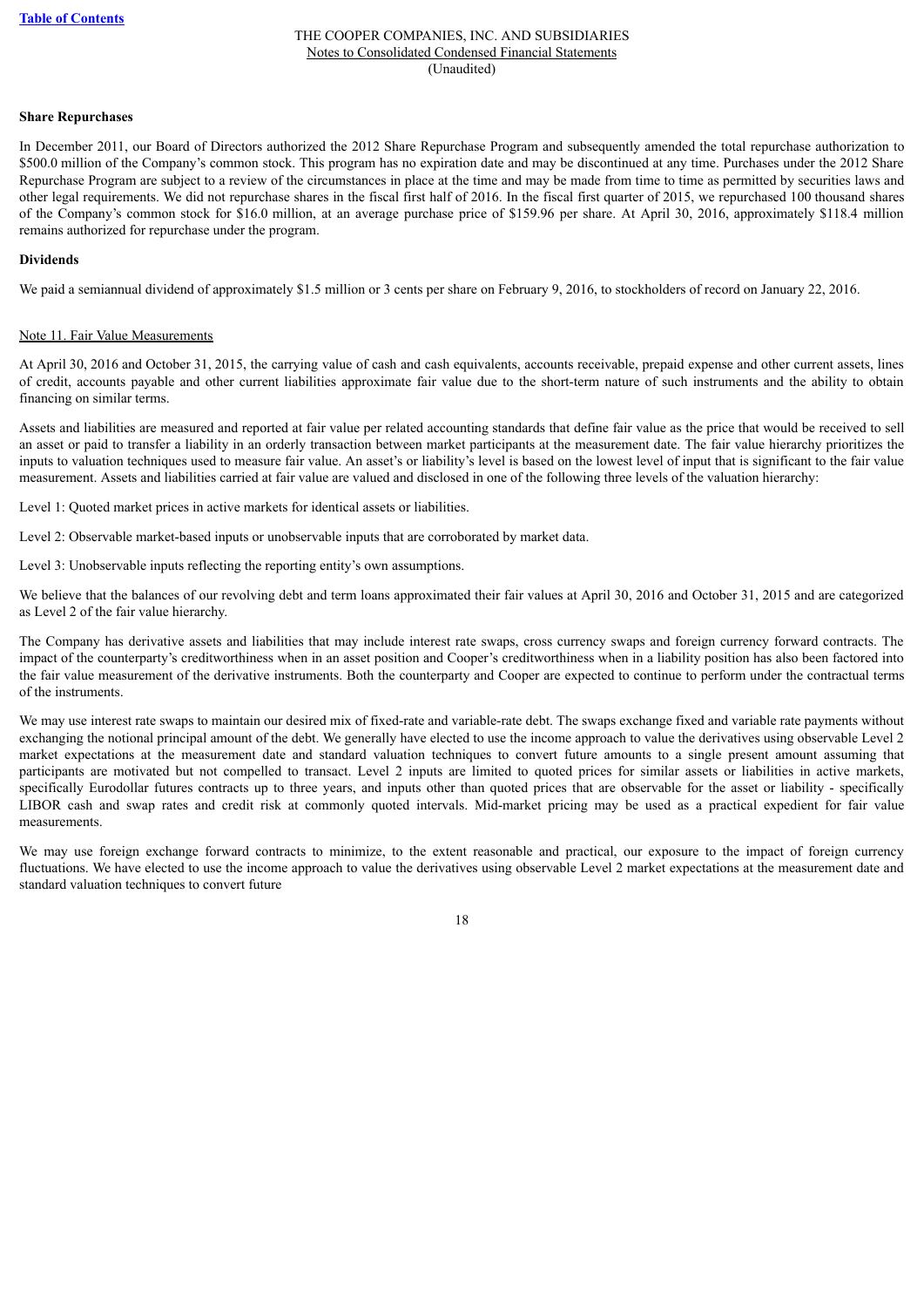amounts to a single present amount assuming that participants are motivated but not compelled to transact. Level 2 inputs for the valuations are limited to quoted prices for similar assets or liabilities in active markets and inputs other than quoted prices that are observable for the asset or liability - specifically LIBOR cash rates, credit risk at commonly quoted intervals, foreign exchange spot rates and forward points. Mid-market pricing is used as a practical expedient for fair value measurements.

The following table sets forth our financial assets and liabilities that were measured at fair value on a recurring basis using Level 2 inputs during the fiscal first six months of 2016, within the fair value hierarchy at April 30, 2016, and fiscal year 2015, within the fair value hierarchy at October 31, 2015:

| (In millions)              | <b>April 30, 2016</b> |     | October 31, 2015 |     |
|----------------------------|-----------------------|-----|------------------|-----|
| Assets:                    |                       |     |                  |     |
| Foreign exchange contracts |                       | 0.8 |                  |     |
| <b>Liabilities:</b>        |                       |     |                  |     |
| Foreign exchange contracts |                       | 0.9 |                  | 0.4 |
|                            |                       |     |                  |     |

#### Note 12. Employee Benefits

Cooper's Retirement Income Plan (Plan), a defined benefit plan, covers substantially all full-time United States employees. Our contributions are designed to fund normal cost on a current basis and to fund the estimated prior service cost of benefit improvements. The unit credit actuarial cost method is used to determine the annual cost. Cooper pays the entire cost of the Plan and funds such costs as they accrue. Virtually all of the assets of the Plan are comprised of equities and participation in equity and fixed income funds.

Our results of operations for the three and six months ended April 30, 2016 and 2015 reflect the following components of net periodic pension costs:

| Periods Ended April 30,            | <b>Three Months</b> |       |  |       |      | <b>Six Months</b> |  |       |  |  |  |  |
|------------------------------------|---------------------|-------|--|-------|------|-------------------|--|-------|--|--|--|--|
| (In millions)                      |                     | 2016  |  | 2015  |      | 2016              |  | 2015  |  |  |  |  |
| Service cost                       | D                   | 2.3   |  | 2.0   | - \$ | 4.6               |  | 4.1   |  |  |  |  |
| Interest cost                      |                     | 1.2   |  | 1.1   |      | 2.5               |  | 2.1   |  |  |  |  |
| Expected return on plan assets     |                     | (1.6) |  | (1.5) |      | (3.3)             |  | (3.0) |  |  |  |  |
| Amortization of prior service cost |                     |       |  |       |      |                   |  |       |  |  |  |  |
| Recognized net actuarial loss      |                     | 0.4   |  | 0.2   |      | 0.8               |  | 0.5   |  |  |  |  |
| Net periodic pension cost          |                     | 2.3   |  | 1.8   |      | 4.6               |  | 3.7   |  |  |  |  |

We contributed \$2.5 million to the Plan in the fiscal first half of 2016, and expect to contribute an additional \$7.5 million during fiscal 2016. We contributed \$2.5 million to the Plan in the fiscal first half of 2015. The expected rate of return on plan assets for determining net periodic pension cost is 8%.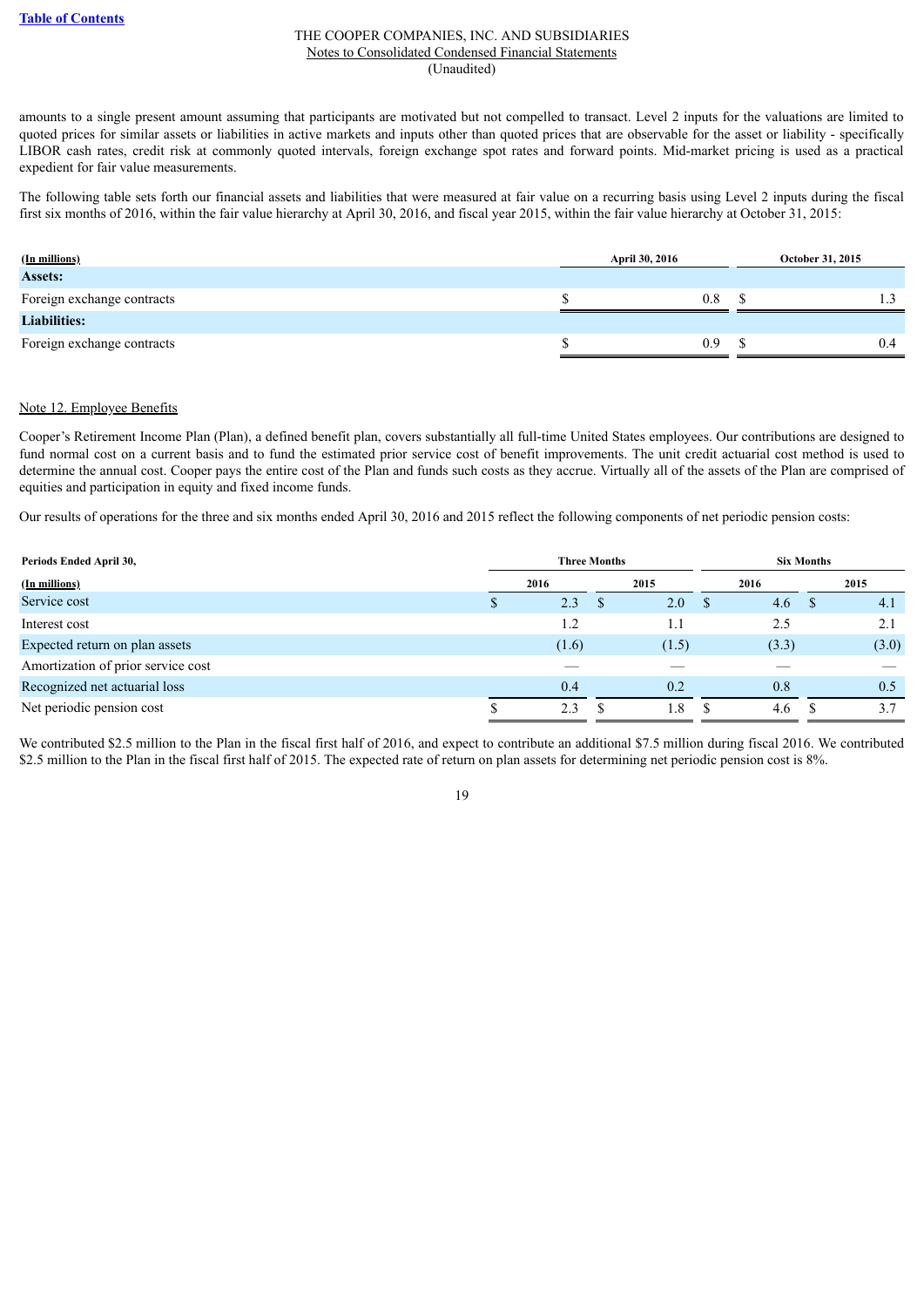#### Note 13. Contingencies

Since March 2015, over 50 putative class action complaints were filed by contact lens consumers alleging that contact lens manufacturers, in conjunction with their respective Unilateral Pricing Policy (UPP), conspired to reach agreements between each other and certain distributors and retailers regarding the prices at which certain contact lenses could be sold to consumers. The plaintiffs are seeking damages against CooperVision, Inc., other contact lens manufacturers, distributors and retailers, in various courts around the United States. In June 2015, all of the class action cases were consolidated and transferred to the United States District Court for the Middle District of Florida. CooperVision and the other defendants jointly filed a motion to dismiss the complaints which currently is pending, and the actions currently are in discovery. CooperVision denies the allegations and intends to defend the actions vigorously. We are not in a position to assess whether any loss or adverse effect on our financial condition is probable or remote or to estimate the range of potential loss, if any.

#### Note 14. Business Segment Information

Cooper uses operating income, as presented in our financial reports, as the primary measure of segment profitability. We do not allocate costs from corporate functions to segment operating income. Items below operating income are not considered when measuring the profitability of a segment. We use the same accounting policies to generate segment results as we do for our consolidated results.

Identifiable assets are those used in continuing operations except cash and cash equivalents, which we include as corporate assets. Long-lived assets are property, plant and equipment.

Segment information:

| Periods Ended April 30,             | <b>Three Months</b> |        |               |        | <b>Six Months</b> |        |               |        |  |  |
|-------------------------------------|---------------------|--------|---------------|--------|-------------------|--------|---------------|--------|--|--|
| (In millions)                       |                     | 2016   |               | 2015   |                   | 2016   |               | 2015   |  |  |
| CooperVision net sales by category: |                     |        |               |        |                   |        |               |        |  |  |
| Toric lens                          | \$                  | 120.5  | \$.           | 107.1  | \$.               | 228.0  | \$            | 215.6  |  |  |
| Multifocal lens                     |                     | 42.5   |               | 37.9   |                   | 82.9   |               | 80.4   |  |  |
| Single-use sphere lens              |                     | 97.6   |               | 85.1   |                   | 188.4  |               | 169.3  |  |  |
| Non single-use sphere and other     |                     | 130.6  |               | 129.5  |                   | 256.3  |               | 263.6  |  |  |
| Total CooperVision net sales        |                     | 391.2  |               | 359.6  |                   | 755.6  |               | 728.9  |  |  |
| CooperSurgical net sales            |                     | 92.6   |               | 75.1   |                   | 177.8  |               | 150.9  |  |  |
| Total net sales                     | $\mathbf{\hat{S}}$  | 483.8  | \$            | 434.7  | \$                | 933.4  | \$            | 879.8  |  |  |
| Operating income (loss):            |                     |        |               |        |                   |        |               |        |  |  |
| CooperVision                        | \$                  | 83.6   | <sup>\$</sup> | 67.7   | \$                | 136.4  | <sup>\$</sup> | 140.9  |  |  |
| CooperSurgical                      |                     | 17.7   |               | 14.2   |                   | 33.1   |               | 27.4   |  |  |
| Corporate                           |                     | (11.5) |               | (10.9) |                   | (22.3) |               | (24.2) |  |  |
| Total operating income              |                     | 89.8   |               | 71.0   |                   | 147.2  |               | 144.1  |  |  |
| Interest expense                    |                     | 7.6    |               | 4.7    |                   | 12.9   |               | 8.6    |  |  |
| Other (income) expense, net         |                     | (0.4)  |               | (0.7)  |                   | 1.0    |               | 1.0    |  |  |
| Income before income taxes          | \$                  | 82.6   | S             | 67.0   | \$                | 133.4  | S             | 134.5  |  |  |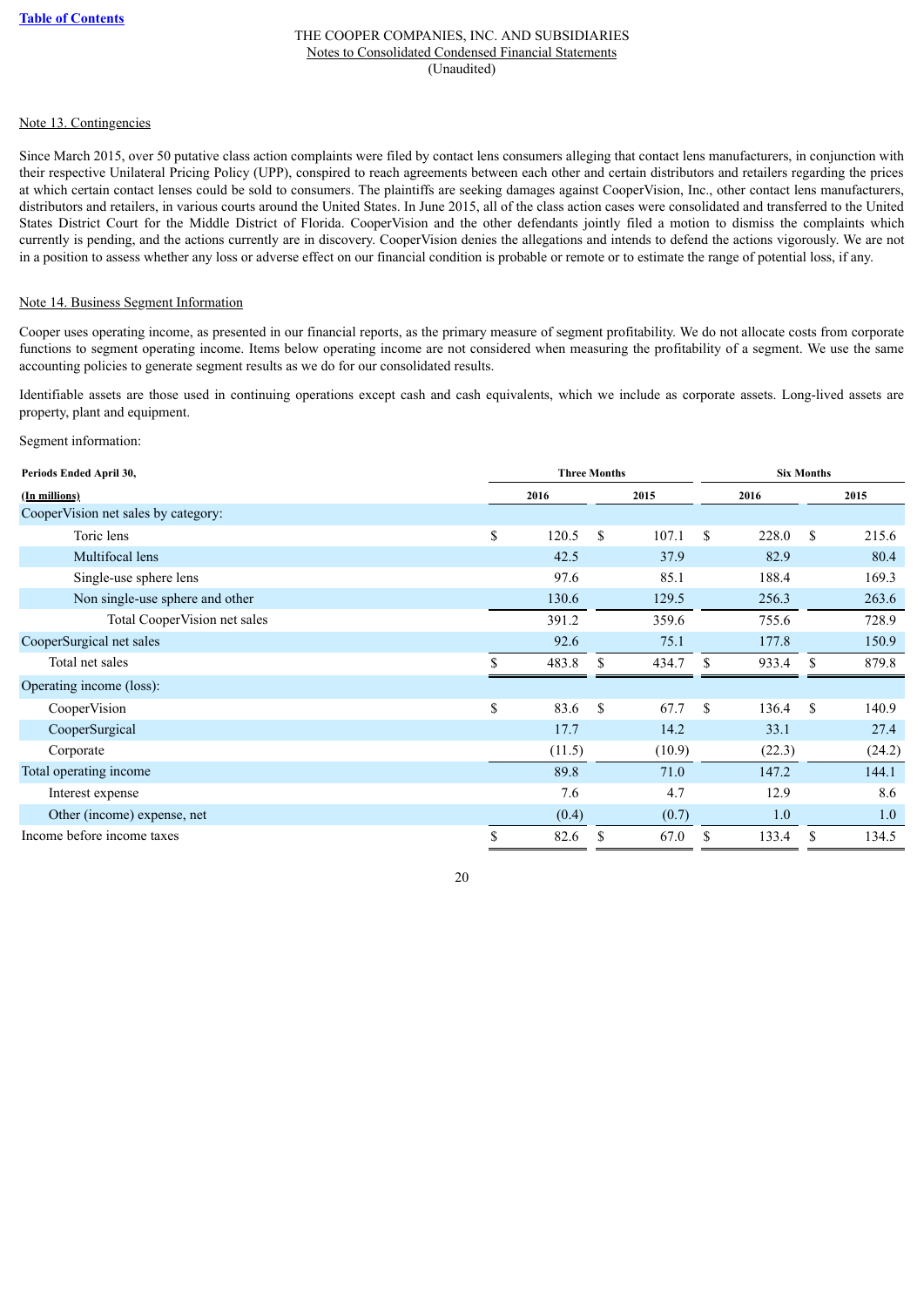| (In millions)        |   | April 30, 2016 | October 31, 2015 |
|----------------------|---|----------------|------------------|
| Identifiable assets: |   |                |                  |
| CooperVision         |   | 3,678.9        | 3,714.6          |
| CooperSurgical       |   | 817.6          | 674.8            |
| Corporate            |   | 104.8          | 70.5             |
| Total                | ъ | 4,601.3        | 4,459.9          |

## Geographic information:

| Periods Ended April 30,                                 | <b>Three Months</b> |              |       | <b>Six Months</b> |       |  |       |  |  |  |
|---------------------------------------------------------|---------------------|--------------|-------|-------------------|-------|--|-------|--|--|--|
| (In millions)                                           | 2016                | 2015<br>2016 |       |                   |       |  | 2015  |  |  |  |
| Net sales to external customers by country of domicile: |                     |              |       |                   |       |  |       |  |  |  |
| <b>United States</b>                                    | 221.4               | -S           | 197.4 |                   | 428.2 |  | 401.3 |  |  |  |
| Europe                                                  | 165.9               |              | 154.7 |                   | 323.0 |  | 313.8 |  |  |  |
| Rest of world                                           | 96.5                |              | 82.6  |                   | 182.2 |  | 164.7 |  |  |  |
| Total                                                   | 483.8               |              | 434.7 |                   | 933.4 |  | 879.8 |  |  |  |

| (In millions)                             |    | April 30, 2016 | October 31, 2015 |       |  |
|-------------------------------------------|----|----------------|------------------|-------|--|
| Long-lived assets by country of domicile: |    |                |                  |       |  |
| <b>United States</b>                      | ¢  | 500.9          |                  | 494.2 |  |
| Europe                                    |    | 391.6          |                  | 407.9 |  |
| Rest of world                             |    | 71.9           |                  | 65.0  |  |
| Total                                     | -D | 964.4          |                  | 967.1 |  |

#### Note 15. Subsequent Event

Subsequent to our fiscal second quarter of 2016, on May 31, 2016, CooperSurgical acquired Reprogenetics UK, a genetics laboratory specializing in service offerings of preimplantation genetic screening (PGS) and preimplantation genetic diagnosis (PGD) used during the IVF process, for approximately \$12.0 million.

Subsequent to our fiscal second quarter of 2016, on May 25, 2016, CooperSurgical acquired the commercial assets of Recombine Inc., a clinical genetic testing company specializing in carrier screening for approximately \$85.0 million.

Subsequent to our fiscal second quarter of 2016, on May 4, 2016, CooperSurgical acquired Kivex Biotec A/S (K-Systems), a manufacturer and distributor of equipment for IVF clinics, for approximately \$11.5 million.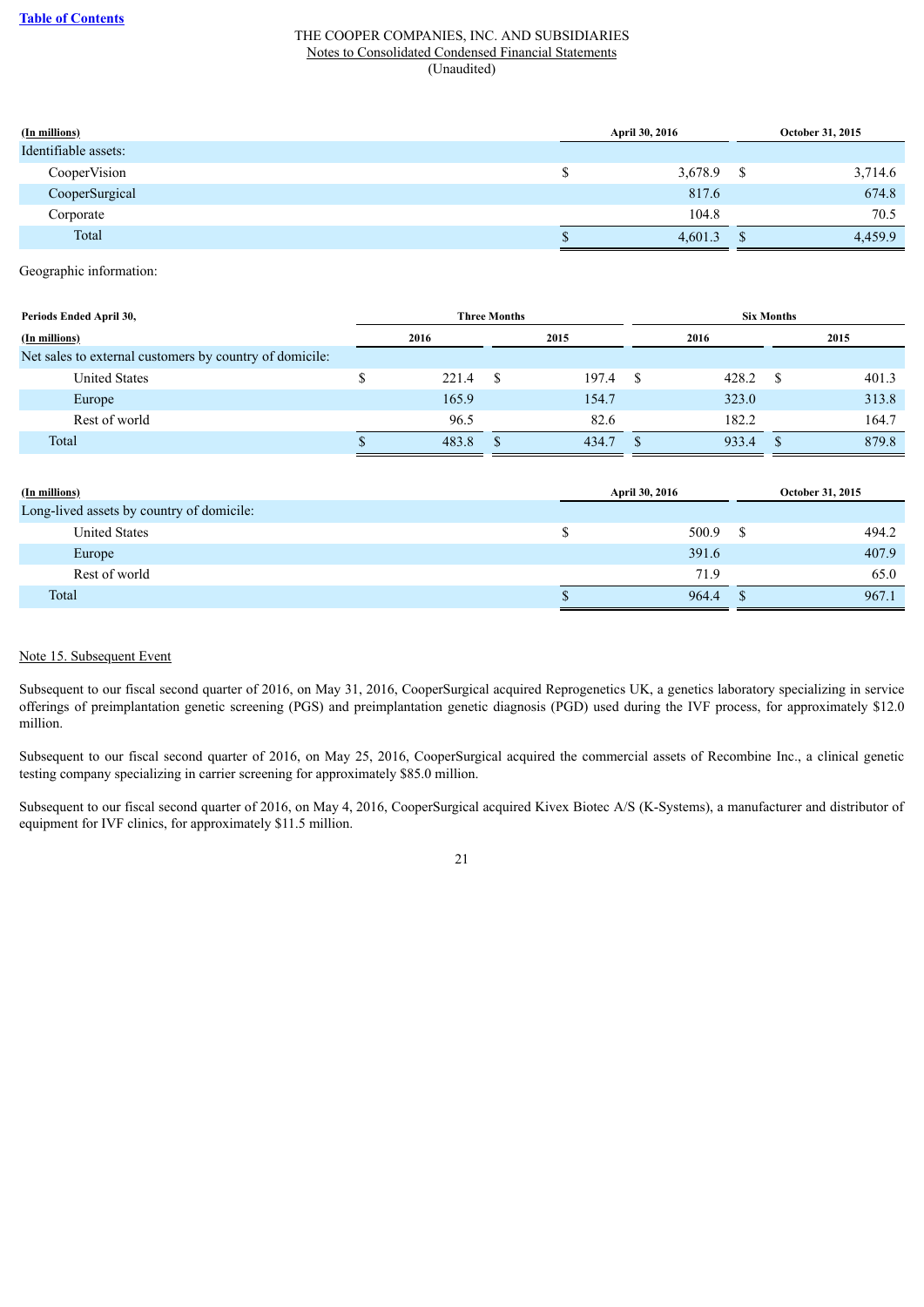<span id="page-21-0"></span>Note numbers refer to "Notes to Consolidated Condensed Financial Statements" in Item 1. Financial Statements.

#### **Forward-Looking Statements**

This Quarterly Report on Form 10-Q contains "forward-looking statements" as defined by the Private Securities Litigation Reform Act of 1995. These include statements relating to plans, prospects, goals, strategies, future actions, events or performance and other statements which are other than statements of historical fact, including all statements regarding acquisitions including the acquired companies' financial position, market position, product development and business strategy, expected cost synergies, expecting timing and benefits of the transaction, difficulties in integrating entities or operations, as well as estimates of our and the acquired entities' future expenses, sales and earnings per share are forward-looking. In addition, all statements regarding anticipated growth in our revenue, anticipated effects of any product recalls, anticipated market conditions, planned product launches and expected results of operations and integration of any acquisition are forward-looking. To identify these statements look for words like "believes," "expects," "may," "will," "should," "could," "seeks," "intends," "plans," "estimates" or "anticipates" and similar words or phrases. Forward-looking statements necessarily depend on assumptions, data or methods that may be incorrect or imprecise and are subject to risks and uncertainties. Among the factors that could cause our actual results and future actions to differ materially from those described in forward-looking statements are:

- Adverse changes in the global or regional general business, political and economic conditions, including the impact of continuing uncertainty and instability of certain countries that could adversely affect our global markets.
- Foreign currency exchange rate and interest rate fluctuations including the risk of fluctuations in the value of foreign currencies that would decrease our revenues and earnings.
- Acquisition-related adverse effects including the failure to successfully obtain the anticipated revenues, margins and earnings benefits of acquisitions; integration delays or costs and the requirement to record significant adjustments to the preliminary fair value of assets acquired and liabilities assumed within the measurement period, required regulatory approvals for an acquisition not being obtained or being delayed or subject to conditions that are not anticipated, adverse impacts of changes to accounting controls and reporting procedures, contingent liabilities or indemnification obligations, increased leverage and lack of access to available financing (including financing for the acquisition or refinancing of debt owed by us on a timely basis and on reasonable terms).
- Our indebtedness could adversely affect our financial health, prevent us from fulfilling our debt obligations or limit our ability to borrow additional funds.
- A major disruption in the operations of our manufacturing, research and development or distribution facilities, due to technological problems, including any related to our information systems maintenance, enhancements or new system deployments and integrations, integration of acquisitions, natural disasters or other causes.
- Disruptions in supplies of raw materials, particularly components used to manufacture our silicone hydrogel lenses.
- New U.S. and foreign government laws and regulations, and changes in existing laws, regulations and enforcement guidance, which affect the contact lens industry, specifically, or the medical device and the health care industries generally.
- Compliance costs and potential liability in connection with U.S. and foreign health care regulations and federal and state laws pertaining to privacy and security of health information, including product recalls, warning letters, and data security breaches.
- Legal costs, insurance expenses, settlement costs and the risk of an adverse decision, prohibitive injunction or settlement related to product liability, patent infringement or other litigation.
- Changes in tax laws or their interpretation and changes in statutory tax rates.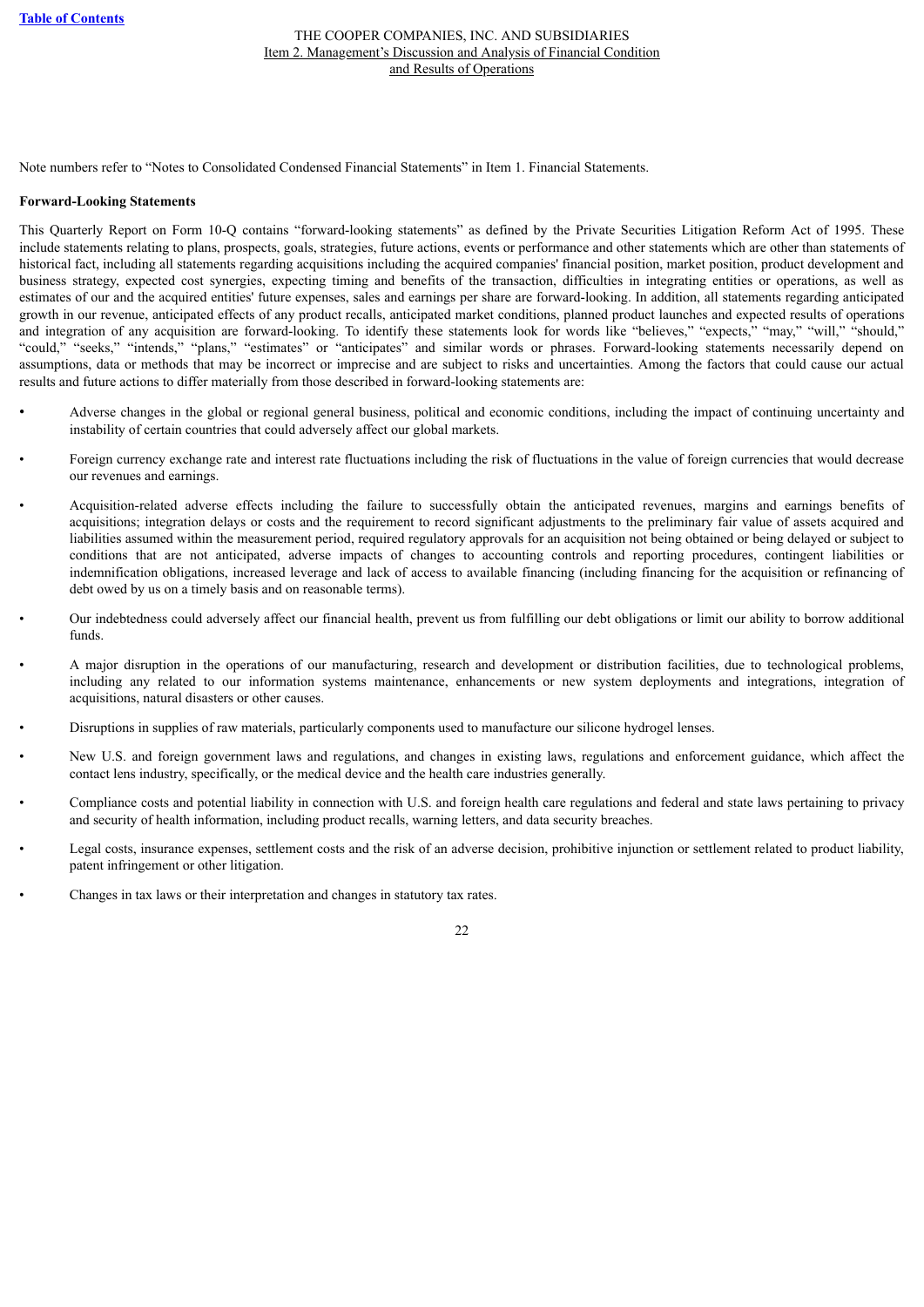- Limitations on sales following product introductions due to poor market acceptance.
- New competitors, product innovations or technologies.
- Reduced sales, loss of customers and costs and expenses related to recalls.
- Failure to receive, or delays in receiving, U.S. or foreign regulatory approvals for products.
- Failure of our customers and end users to obtain adequate coverage and reimbursement from third party payors for our products and services.
- The requirement to provide for a significant liability or to write off, or accelerate depreciation on, a significant asset, including goodwill.
- The success of our research and development activities and other start-up projects.
- Dilution to earnings per share from acquisitions or issuing stock.
- Changes in accounting principles or estimates.
- Environmental risks.
- Other events described in our Securities and Exchange Commission filings, including the "Business" and "Risk Factors" sections in our Annual Report on Form 10-K for the fiscal year ended October 31, 2015, as such Risk Factors may be updated in quarterly filings.

We caution investors that forward-looking statements reflect our analysis only on their stated date. We disclaim any intent to update them except as required by law.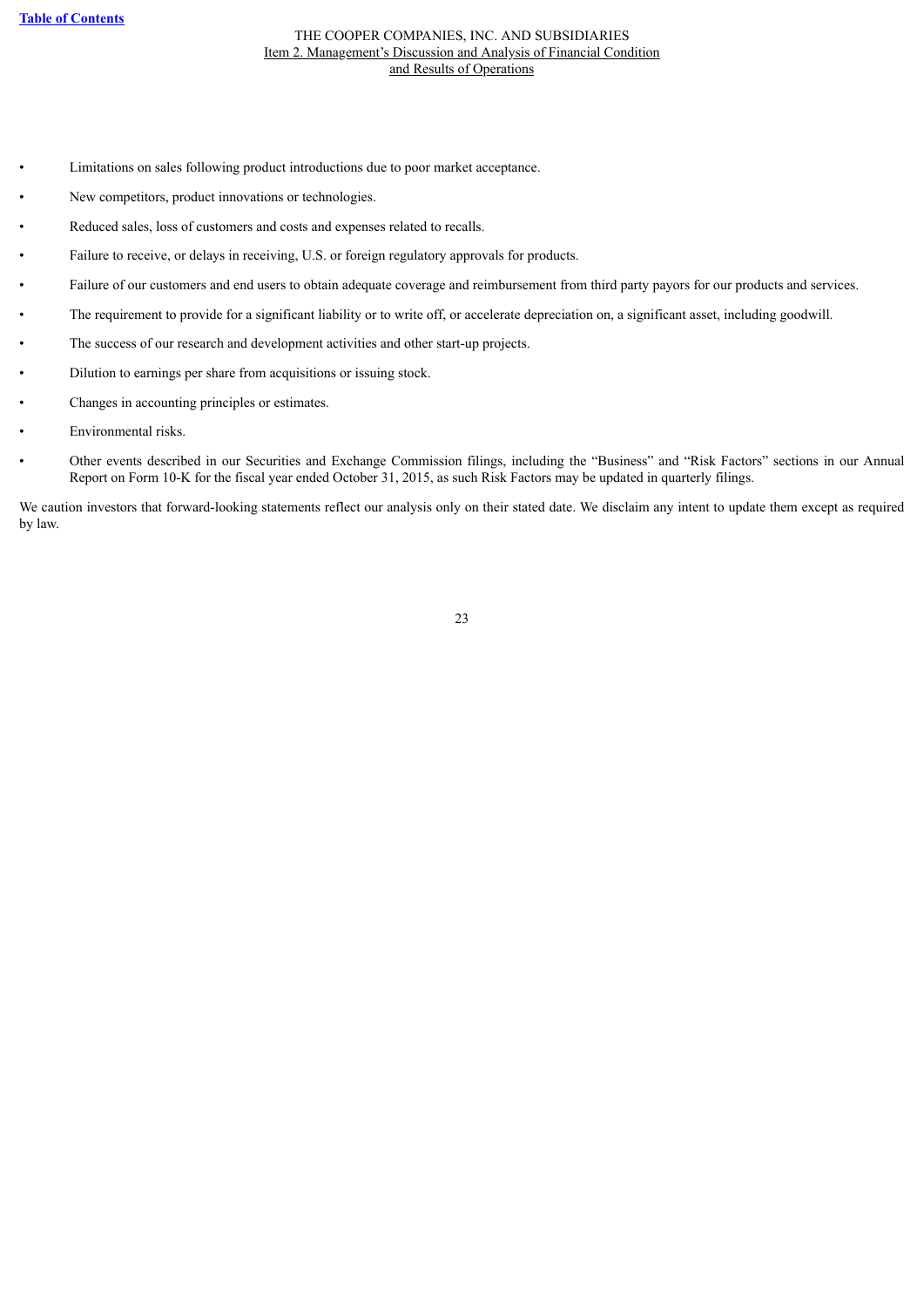#### **Results of Operations**

In this section, we discuss the results of our operations for the fiscal second quarter of 2016 ended April 30, 2016, and the six months then ended and compare them with the same periods of fiscal 2015. We discuss our cash flows and current financial condition under "Capital Resources and Liquidity." Within the tables presented, percentages are calculated based on the underlying whole-dollar amounts and, therefore, may not recalculate from the rounded numbers used for disclosure purposes.

#### **Second Quarter Highlights**

- Net sales of \$483.8 million, up 11% from \$434.7 million
- Gross profit \$298.5 million, up 11% from \$267.7 million
- Operating income \$89.8 million, up 27% from \$71.0 million
- Diluted earnings per share of \$1.52, up from \$1.23 per share
- Cash provided by operations \$97.8 million, down from \$110.6 million

Results in our fiscal second quarter of 2016 include \$4.9 million of expenses primarily due to equipment and product rationalization related to acquisitions, \$1.4 million of costs associated with the start-up of new manufacturing facilities, and \$0.9 million of integration costs, all recorded in cost of sales; \$5.6 million of expenses for acquisition, restructuring and integration activities, and \$0.6 million of certain legal costs, recorded in operating expenses; as well as \$14.3 million for amortization of intangible assets. We also incurred a loss of \$0.4 million in the period relating to debt extinguishment, recorded in other expense. The legal costs relate to litigation of the class action complaints filed against CooperVision and other contact lens manufacturers, distributors and retailers relating to Unilateral Pricing Policy (UPP)and related lobbying expenses.

Results in our fiscal second quarter of 2015 included \$5.3 million of expenses primarily due to product and equipment rationalization related to acquisitions and \$2.5 million of costs associated with the start-up of new manufacturing facilities, recorded in cost of sales; \$4.7 million of expenses for restructuring and integration activities and \$0.9 million of certain legal costs, recorded in operating expenses; as well as \$12.3 million for amortization of intangible assets. The legal costs related to third-party intellectual property claims and litigation as well as litigation relating to UPP described above.

#### **Six-Month Highlights**

- Net sales of \$933.4 million, up 6% from \$879.8 million
- Gross profit \$560.5 million, up 3% from \$544.1 million
- Operating income \$147.2 million, up 2% from \$144.1 million
- Diluted earnings per share of \$2.57, up from \$2.48 per share
- Cash provided by operations \$187.4 million, down from \$190.5 million

Results in the six months ended April 30, 2016 include \$16.2 million of expenses primarily due to equipment and product rationalization related to acquisitions, \$3.7 million of costs associated with the start-up of new manufacturing facilities, and \$1.3 million of integration costs, all recorded in cost of sales; \$16.5 million of expenses for acquisition, restructuring and integration activities, and \$1.4 million of certain legal costs, discussed above, recorded in operating expenses; as well as \$30.5 million for amortization of intangible assets. We also incurred losses of \$0.9 million in the period related to debt extinguishment and foreign exchange forward contracts related to an acquisition, recorded in other expense.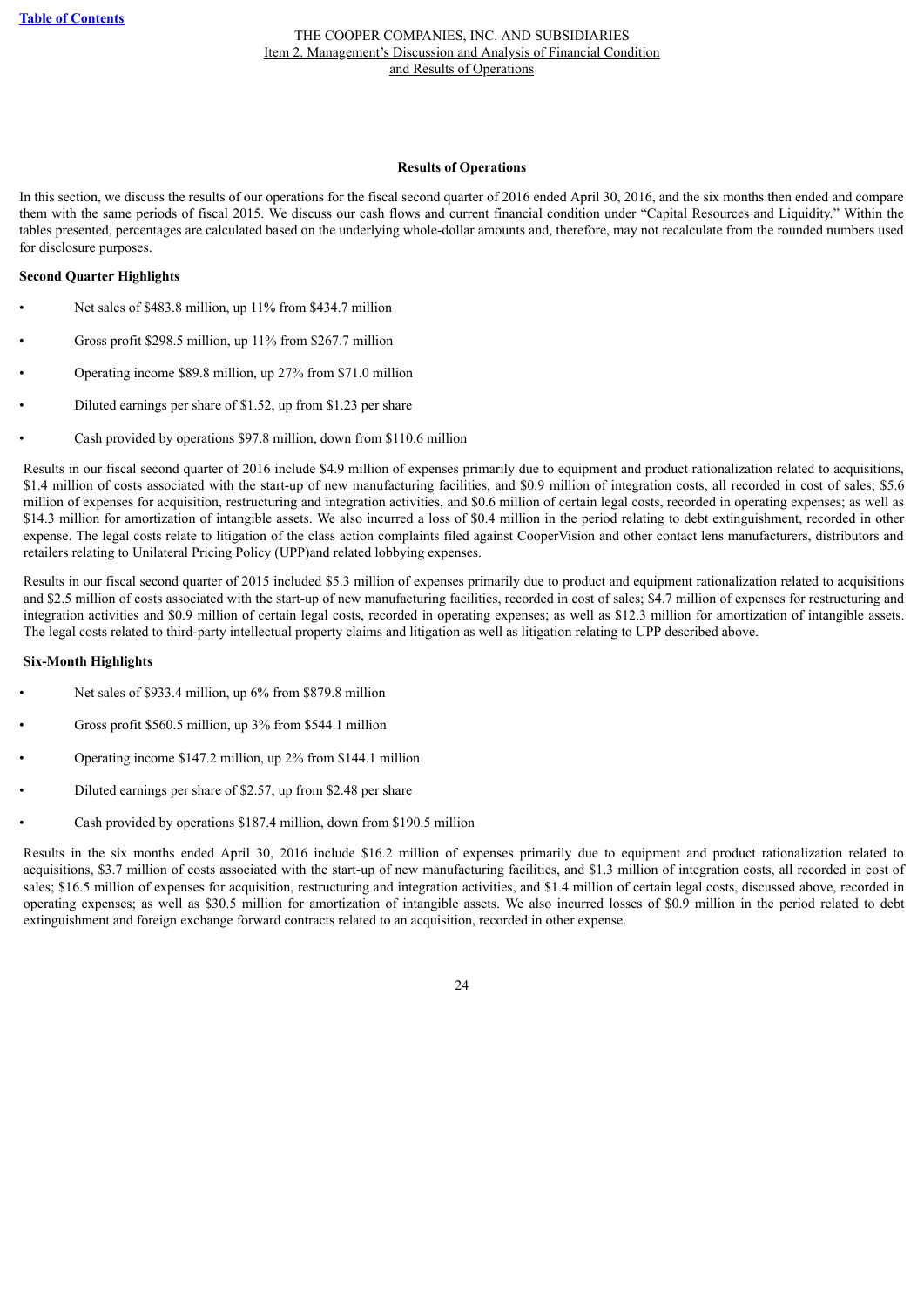Results in the six months ended April 30, 2015 included \$14.7 million of expenses primarily due to product and equipment rationalization related to recent acquisitions and \$2.5 million of costs associated with the start-up of new manufacturing facilities, recorded in costs of sales; \$11.2 million of expenses for restructuring and integration activities and the \$0.9 million of certain legal costs discussed above, recorded in operating expenses; as well as \$25.9 million for amortization of intangible assets.

#### **Outlook**

Overall, we remain optimistic about the long-term prospects for the worldwide contact lens and women's health care markets. However, events affecting the economy as a whole, including the uncertainty and instability of global markets driven by foreign currency and commodity volatility as well as the Affordable Care Act, including the trend of consolidation within the health care industry, impact our current performance and continue to represent a risk to our performance for the remainder of fiscal year 2016.

*CooperVision* - We compete in the worldwide contact lens market with our spherical, toric and multifocal contact lenses offered in a variety of materials including using silicone hydrogel Aquaform® technology and phosphorylcholine technology (PC) Technology™. We believe that there will be lower contact lens wearer dropout rates as technology improves and enhances the wearing experience through a combination of improved designs and materials and the growth of preferred modalities such as single-use and monthly wearing options. CooperVision is focused on greater worldwide market penetration of recently introduced products and we continue to expand our presence in existing and emerging markets, including through acquisitions.

Sales of contact lenses utilizing silicone hydrogel materials continue to grow and this product material represents about half of the industry. Our ability to compete successfully with a full range of silicone hydrogel products is an important factor to achieving our desired future levels of sales growth and profitability. CooperVision markets monthly and two-week silicone hydrogel spherical and toric lens products under our Biofinity®, clariti® and Avaira® brands and a monthly silicone hydrogel multifocal lens under Biofinity. CooperVision markets single-use silicone hydrogel spherical, toric and multifocal lenses under our clariti 1day brand and a single-use silicone hydrogel spherical lens under MyDay®.

We believe that the global market for single-use contact lenses will continue to grow and our single-use silicone hydrogel products represent an opportunity for our business. Our clariti 1day brand provides the only single-use silicone hydrogel lenses in the marketplace with a complete line of spherical, toric and multifocal contact lenses. We forecast increasing aggregate demand for clariti 1day and MyDay products, as well as future single-use products. To meet this anticipated demand, we plan to continue the implementation of capital projects to invest in increased single-use manufacturing capacity.

*CooperSurgical -* Our CooperSurgical business competes in the highly fragmented medical device segment of the women's health care market. CooperSurgical has established its market presence and distribution system by developing products and acquiring companies and products that complement its business model. CooperSurgical product sales are categorized based on the point of health care delivery including products used in medical office and surgical procedures by obstetricians and gynecologists (ob/gyns) that represented 56% of CooperSurgical's net sales in the fiscal second quarter of 2016 compared to 66% in the prior year period. CooperSurgical's remaining sales are highly specialized products and services that target in vitro fertilization (IVF) treatment used in fertility that now represent 44% of CooperSurgical's net sales up from 34% in the prior year period. This change in product mix is attributed to recent acquisitions in fertility discussed below.

Beginning in August 2015, we have invested in CooperSurgical's fertility business through the acquisition of companies and product lines for new or complementary products and services for IVF treatment. In May 2016, CooperSurgical acquired the commercial assets of Recombine Inc., a clinical genetic testing company specializing in carrier screening, and Kivex Biotec A/S, a manufacturer and distributor of equipment for IVF clinics, and Reprogenetics UK, a genetics laboratory specializing in service offerings of preimplantation genetic screening (PGS) and preimplantation genetic diagnosis (PGD) used during the IVF process. In our fiscal second quarter of 2016, we acquired Genesis Genetics, Inc., a genetics laboratory specializing in PGS and PGD used during the IVF process, and The Pipette Company, a manufacturer and distributor of micro pipettes for the Assisted Reproductive Technology (ART) market. In our fiscal first quarter of 2016, CooperSurgical acquired Research Instruments Limited, a manufacturer and supplier of IVF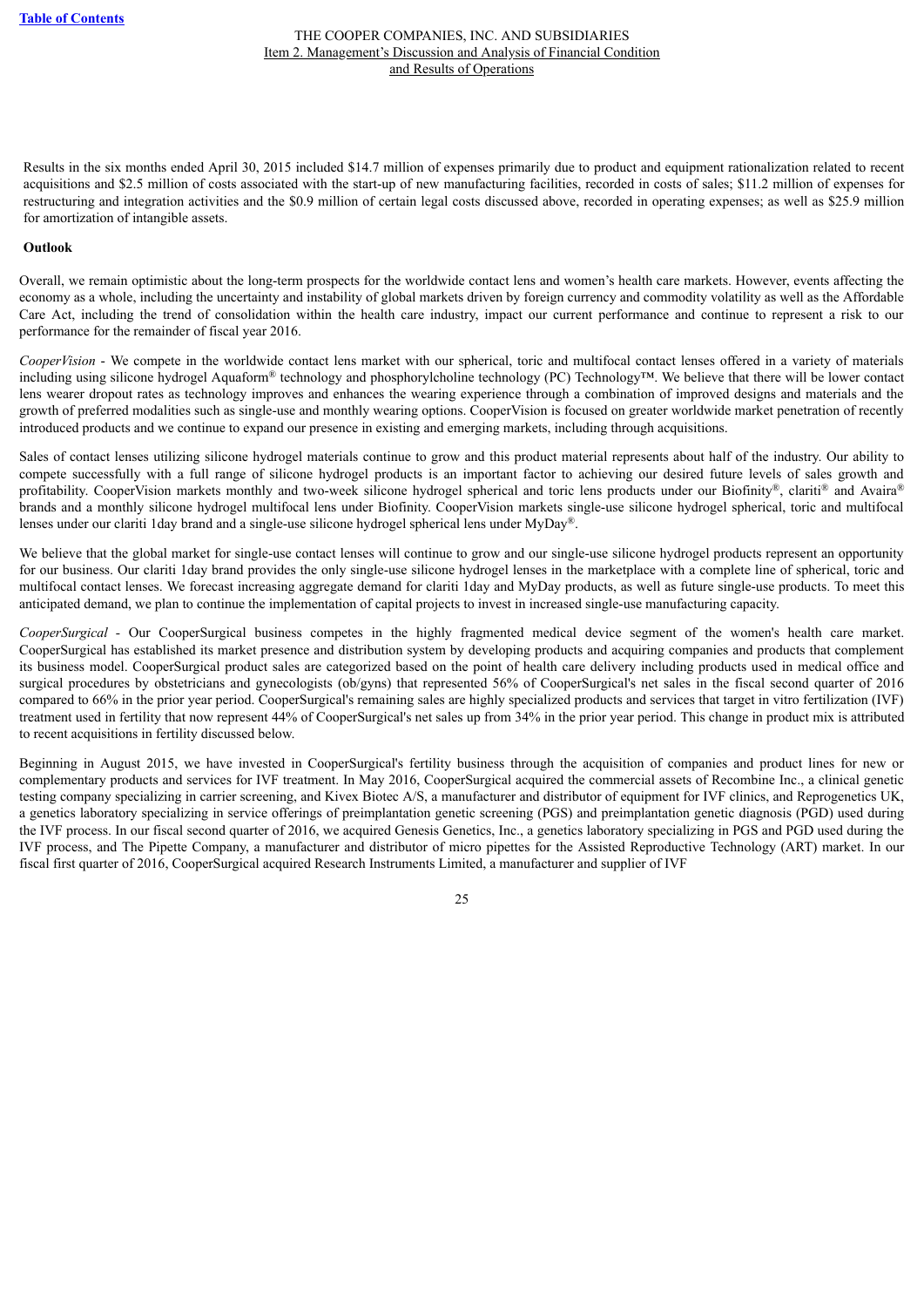medical devices and systems. Finally, in our fiscal fourth quarter of 2015, CooperSurgical acquired Reprogenetics, a genetics laboratory specializing in service offerings of PGS and PGD used during the IVF process. We intend to continue to invest in CooperSurgical's business through acquisitions of companies and product lines.

*Capital Resources -* At April 30, 2016, we had \$44.5 million in cash, primarily outside the United States, and about \$1.0 billion available under our new syndicated revolving credit agreement. The \$830.0 million term loan entered on March 1, 2016, \$300.0 million of the \$700.0 million term loan entered into on August 4, 2014, and \$285.0 million of the \$300.0 million term loan entered into on September 12, 2013, remain outstanding as of April 30, 2016.

On March 1, 2016, we entered into a new syndicated revolving Credit and Term Loan Agreement with Keybank as administrative agent. This agreement, maturing on March 1, 2021, replaced our previous revolving Credit Agreement, entered into on January, 12, 2011 and provides for a multicurrency revolving credit facility in an aggregate principal amount of \$1.0 billion and a term loan facility in the aggregate principal amount of \$830.0 million. Concurrently, we used funds from the new term loan to repay the \$200.0 million outstanding principal amount of the two uncommitted revolving lines of credit, entered into on March 24, 2015 and the outstanding amounts under the previous Credit Agreement. We also used funds from the new term loan to partially repay outstanding amounts under the term loans entered into on August 4, 2014 and September 12, 2013, and for general corporate purposes. For more information, please see the notes to consolidated condensed financial statements.

Our current cash balance and availability under the existing credit facilities reflects the use of cash outside the United States and the use of credit facilities to fund acquisitions, including recent CooperSurgical acquisitions and the \$1.1 billion acquisition of Sauflon in August 2014. We believe that our cash and cash equivalents, cash flow from operating activities and borrowing capacity under the new credit facilities will fund operations both in the next 12 months and in the longer term as well as current and long-term cash requirements for capital expenditures, acquisitions, share repurchases and cash dividends. However, depending on the size or timing of these business activities, we may seek to raise additional debt financing.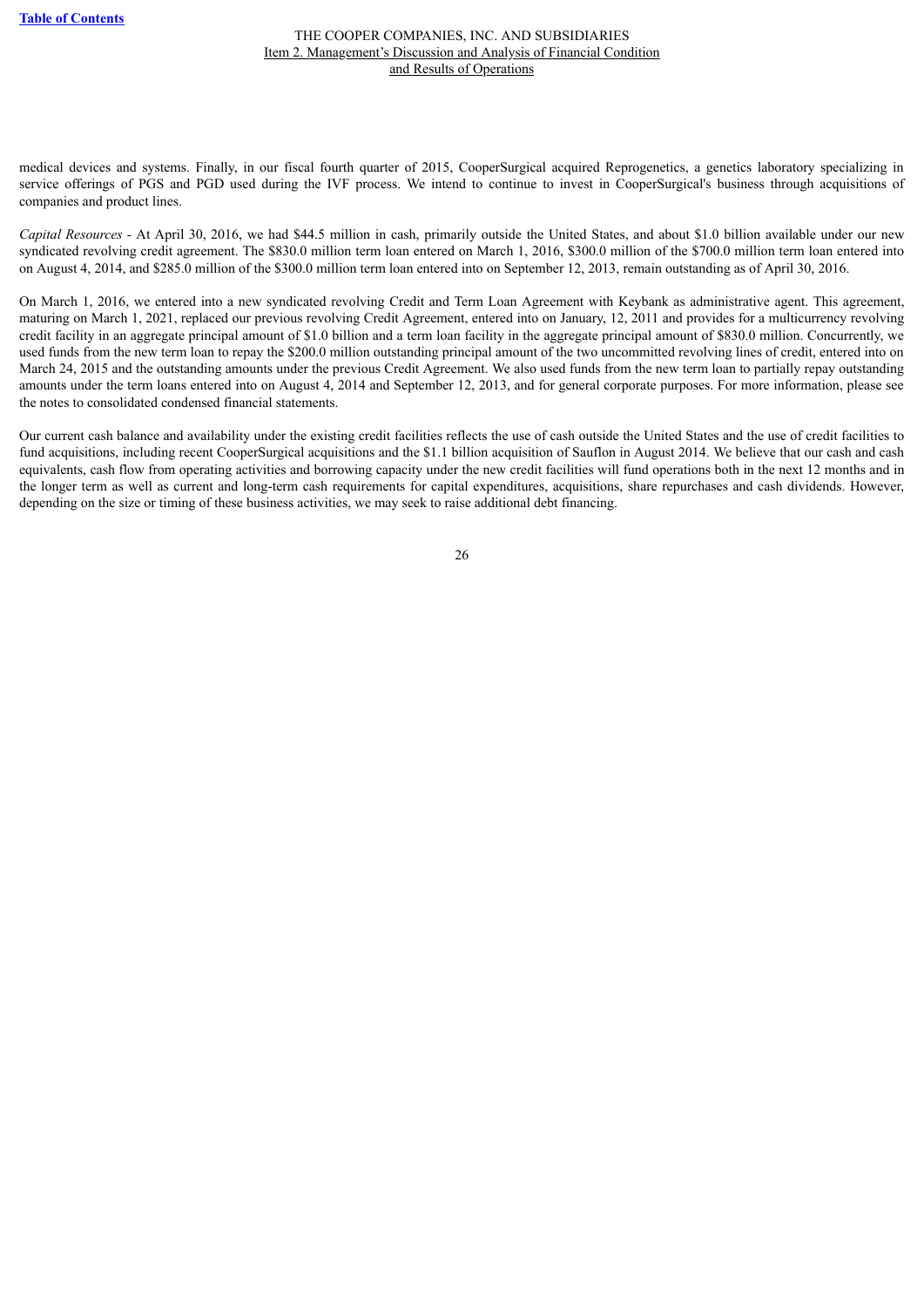#### **Selected Statistical Information – Percentage of Sales and Growth**

|                                             | <b>Percentage of Sales</b><br>2015<br>2016 |      | 2016 vs 2015 | <b>Percentage of Sales</b> | 2016 vs 2015 |          |
|---------------------------------------------|--------------------------------------------|------|--------------|----------------------------|--------------|----------|
| Periods Ended April 30,                     |                                            |      | % Change     | 2016                       | 2015         | % Change |
| Net sales                                   | 100%                                       | 100% | $11\%$       | 100%                       | 100%         | $6\%$    |
| Cost of sales                               | 38%                                        | 38%  | $11\%$       | 40%                        | 38%          | $11\%$   |
| Gross profit                                | 62%                                        | 62%  | $11\%$       | 60%                        | 62%          | $3\%$    |
| Selling, general and administrative expense | 37%                                        | 39%  | $6\%$        | 38%                        | 39%          | $3\%$    |
| Research and development expense            | 3%                                         | 4%   | (1)%         | $3\%$                      | $4\%$        | (4)%     |
| Amortization of intangibles                 | 3%                                         | 3%   | $16\%$       | 3%                         | 3%           | 18 %     |
| Operating income                            | 19%                                        | 16%  | 27%          | 16%                        | 16%          | $2\%$    |

#### **Net Sales**

Cooper's two business units, CooperVision and CooperSurgical, generate all of its sales.

- CooperVision develops, manufactures and markets a broad range of soft contact lenses for the worldwide vision correction market.
- CooperSurgical develops, manufactures and markets medical devices and procedure solutions to improve health care delivery to women.

Our consolidated net sales grew by \$49.1 million or 11%, and \$53.6 million or 6%, in the three and six months ended April 30, 2016, respectively:

| Periods Ended April 30, |       | <b>Three Months</b> |                          | <b>Six Months</b> |       |      |       |                       |
|-------------------------|-------|---------------------|--------------------------|-------------------|-------|------|-------|-----------------------|
| (\$ in millions)        | 2016  | 2015                | 2016 vs 2015<br>% Change | 2016              |       | 2015 |       | 2016 vs 2015 % Change |
| CooperVision            | 391.2 | 359.6               | 9%                       |                   | 755.6 |      | 728.9 | 4%                    |
| CooperSurgical          | 92.6  | 75.1                | 23%                      |                   | 77.8  |      | 150.9 | 18%                   |
|                         | 483.8 | 434.7               | 11%                      |                   | 933.4 |      | 879.8 | 6%                    |

#### **CooperVision Net Sales**

The contact lens market has two major product categories:

- Spherical lenses including lenses that correct near- and farsightedness uncomplicated by more complex visual defects.
- Toric and multifocal lenses including lenses that, in addition to correcting near- and farsightedness, address more complex visual defects such as astigmatism and presbyopia by adding optical properties of cylinder and axis, which correct for irregularities in the shape of the cornea.

In order to achieve comfortable and healthy contact lens wear, products are sold with recommended replacement schedules, often defined as modalities, with the primary modalities being single-use, two-week and monthly. CooperVision offers spherical, aspherical, toric, multifocal and toric multifocal lens products in most modalities.

Single-use lenses are designed for daily replacement and frequently replaced lenses are designed for two-week or monthly replacement. Significantly, the market for spherical lenses is growing with value-added spherical lenses to alleviate dry eye symptoms, to add aspherical optical properties, and/or higher oxygen permeable lenses such as silicone hydrogels.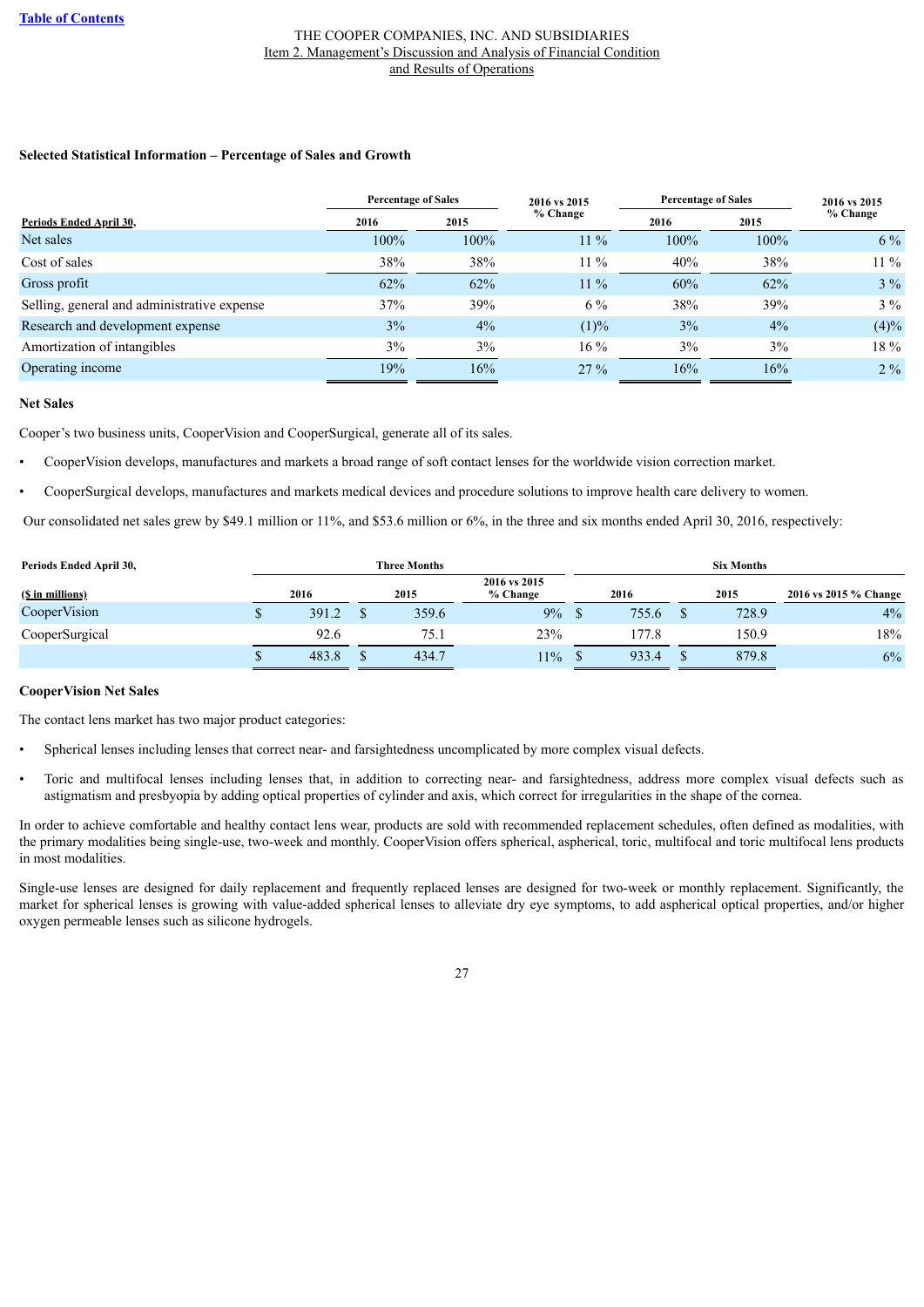CooperVision's silicone hydrogel Biofinity brand spherical, toric and multifocal contact lenses, Avaira brand spherical and toric lenses and MyDay brand spherical lenses, are manufactured using proprietary Aquaform technology to increase oxygen transmissibility for longer wear. Our silicone hydrogel clariti brand spherical, toric and multifocal contact lenses are available in monthly and single-use modalities. We believe the clariti single-use silicone hydrogel lens products provide a competitive advantage in approved markets as clariti is the only single-use silicone hydrogel lens available in all vision correction categories - spherical, toric and multifocal.

CooperVision's Proclear brand aspheric, toric and multifocal contact lenses, manufactured using PC Technology, help enhance tissue/device compatibility and offer improved lens comfort.

CooperVision's net sales for the fiscal second quarter of 2016 increased 9% from the prior year period. CooperVision net sales growth included increases in total sphere lenses up 8%, representing 54% of net sales, compared to 55% in the prior year period, primarily on growth in sales of clariti, Biofinity and MyDay lenses offset by declines in older hydrogel products. Total toric lenses grew 13%, representing 31% of net sales, compared to 30% in the prior year period, with growth in sales of clariti and Biofinity products. Total multifocal lenses grew 12% representing 11% of net sales, the same as in the prior year period, with growth in sales of Biofinity, clariti and Proclear products. Total silicone hydrogel products, including clariti, Biofinity, Avaira and MyDay, grew 19%, representing 60% of net sales compared to 55% in the prior year period.

CooperVision competes in the worldwide soft contact lens market and services three primary regions: the Americas, EMEA (Europe, Middle East and Africa) and Asia Pacific.

#### **CooperVision Net Sales by Geography**

| Periods Ended April 30, |       | <b>Three Months</b> |                           |       | <b>Six Months</b> |                           |
|-------------------------|-------|---------------------|---------------------------|-------|-------------------|---------------------------|
| (\$ in millions)        | 2016  | 2015                | 2016 vs. 2015<br>% Change | 2016  | 2015              | 2016 vs. 2015<br>% Change |
| Americas                | 165.1 | 152.5               | 8%                        | 316.5 | 310.9             | 2%                        |
| EMEA                    | 148.8 | 143.3               | 4%                        | 294.1 | 290.9             | $1\%$                     |
| Asia Pacific            | 77.3  | 63.8                | 21%                       | 145.0 | 127.1             | 14%                       |
|                         | 391.2 | 359.6               | 9%                        | 755.6 | 728.9             | 4%                        |

Americas net sales growth was primarily due to market gains of silicone hydrogel lenses including Biofinity, clariti, and MyDay, partially offset by the decrease in sales of older hydrogel products. The increase in EMEA net sales growth was primarily driven by market gains of silicone hydrogel lenses including Biofinity, clariti and MyDay. Net sales growth in EMEA was partially offset by the negative impact from the weakening of foreign currencies as compared to the United States dollar. Net sales in the Asia Pacific region grew on market gains of silicone hydrogel lenses, including Biofinity, clariti and MyDay, along with growth in sales of Proclear 1 Day lenses. Net sales growth in the Asia Pacific region benefited in the three month period and was negatively impacted in the six month period by exchange rate changes of the United States dollar compared to the Japanese yen.

CooperVision's net sales were driven primarily by increases in the volume of lenses sold, including recently introduced silicone hydrogel products and products from the acquisition of Sauflon. While unit growth and product mix have influenced CooperVision's net sales, average realized prices by product have not materially influenced sales growth.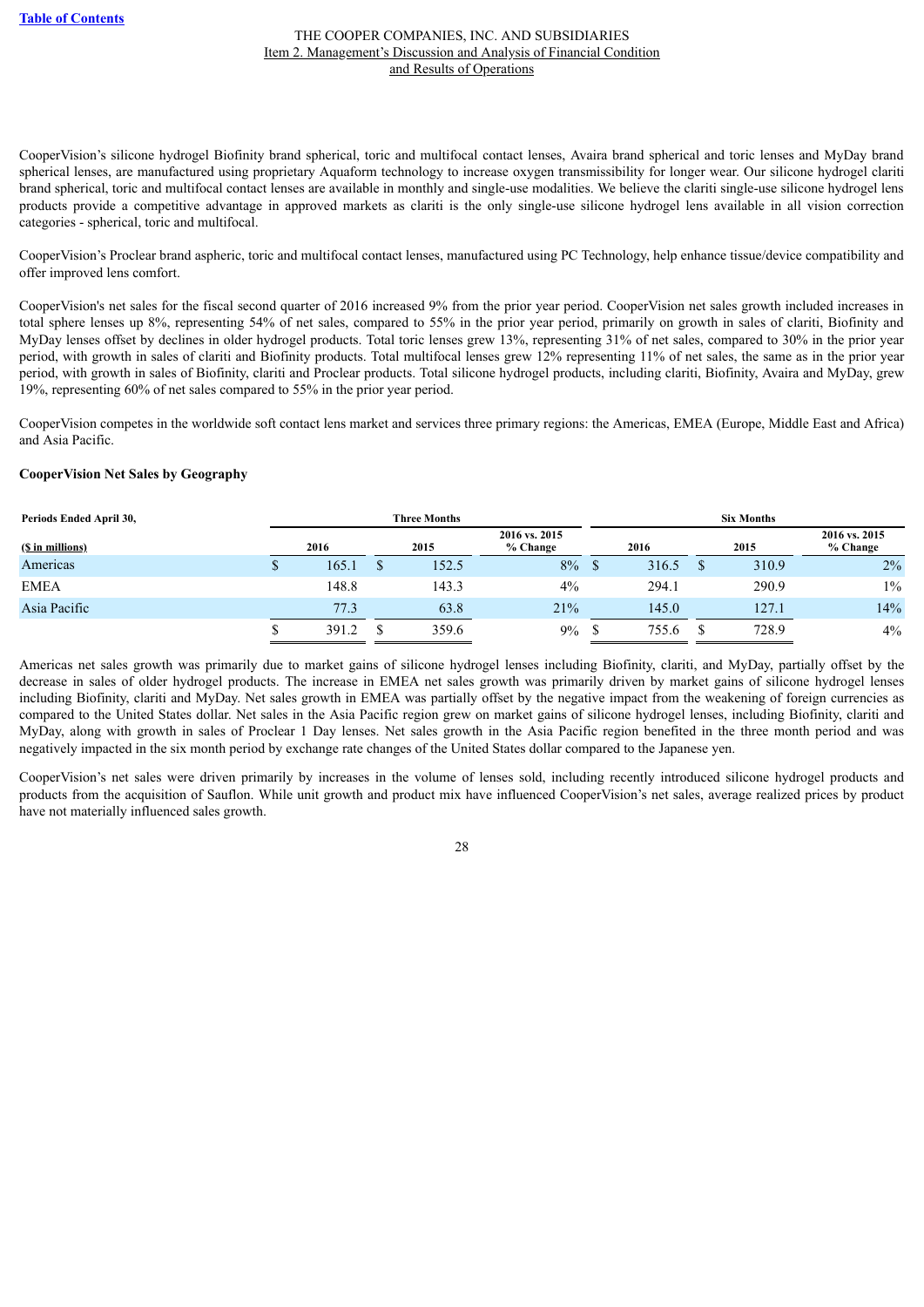#### **CooperSurgical Net Sales**

CooperSurgical supplies the market for women's health care with a diversified portfolio of products and services for use in surgical and other medical procedures that are performed primarily by obstetricians and gynecologists in hospitals, surgical centers, fertility clinics and in the medical office. Fertility offerings include highly specialized products and services that target in vitro fertilization (IVF) treatment with a goal to make fertility treatment safer, more efficient and convenient.

| Three Months Ended April 30,<br>(\$ in millions) |    | 2016  | $%$ Net<br><b>Sales</b> |              | 2015  | $%$ Net<br><b>Sales</b> | 2016 vs. 2015<br>% Change |  |
|--------------------------------------------------|----|-------|-------------------------|--------------|-------|-------------------------|---------------------------|--|
| Office and surgical products                     | S  | 52.3  | 56%<br>S                |              | 49.9  | 66%                     | $5\%$                     |  |
| Fertility                                        |    | 40.3  | 44%                     |              | 25.2  | 34%                     | 60%                       |  |
|                                                  |    | 92.6  | 100%                    | -S           | 75.1  | 100%                    | 23%                       |  |
| Six Months Ended April 30,<br>(\$ in millions)   |    | 2016  | $%$ Net<br><b>Sales</b> |              | 2015  | $%$ Net<br><b>Sales</b> | 2016 vs. 2015<br>% Change |  |
| Office and surgical products                     | \$ | 106.4 | 60%                     | <sup>S</sup> | 100.7 | 67%                     | 6%                        |  |
| Fertility                                        |    | 71.4  | 40%                     |              | 50.2  | 33%                     | 42%                       |  |
|                                                  | \$ | 177.8 | 100%                    |              | 150.9 | 100%                    | 18%                       |  |

CooperSurgical's net sales of medical office and surgical products in the three and six month periods ended April 30, 2016 increased compared to the prior year periods on growth in sales of disposable products used in surgical procedures and recently launched products. The net sales increase in fertility as compared to the prior year period was primarily due to sales of products and services of recently acquired companies. Net sales growth was partially offset by the negative impact from the weakening of foreign currencies as compared to the United States dollar.

CooperSurgical's sales primarily include women's health care products and services used in fertility procedures and by gynecologists and obstetricians in the medical office and surgical centers. The balance consists of sales of medical devices outside of women's health care which CooperSurgical does not actively market. Unit growth and product mix, primarily sales of recently acquired products and services, influenced sales growth.

#### **Cost of Sales/Gross Profit**

| <b>Gross Profit Percentage of Net Sales</b> | <b>Three Months</b> |      | <b>Six Months</b> |      |  |  |
|---------------------------------------------|---------------------|------|-------------------|------|--|--|
| Periods Ended April 30,                     | 2016                | 2015 | 2016              | 2015 |  |  |
| CooperVision                                | 61%                 | 61%  | 59%               | 61%  |  |  |
| CooperSurgical                              | 64%                 | 63%  | 64%               | 64%  |  |  |
| Consolidated                                | 62%                 | 62%  | 60%               | 62%  |  |  |

CooperVision's decline in gross margin in the six month period as compared to the prior year period is primarily due to the negative effects of foreign currency changes that unfavorably impacted gross margin as we reported lower net sales due to the weakening of foreign currencies as compared to the United States dollar. Gross margin also was negatively impacted in the six month period compared to the prior year period by an increase of \$3.1 million consisting of product and equipment rationalization costs to rationalize products, based on our review of Sauflon's products, materials and manufacturing processes, as well as costs associated with the start-up of new manufacturing facilities. The decrease in gross margin was partially offset by the increase in sales of higher margin products including Biofinity.

CooperSurgical's increase in gross margin in the three month period as compared to the prior year period is primarily due to favorable product mix from sales of disposable products used in surgical procedures and recently launched products used by gynecologists and obstetricians in the medical office and surgical procedures partially offset by sales in fertility of recently acquired lower margin products and services.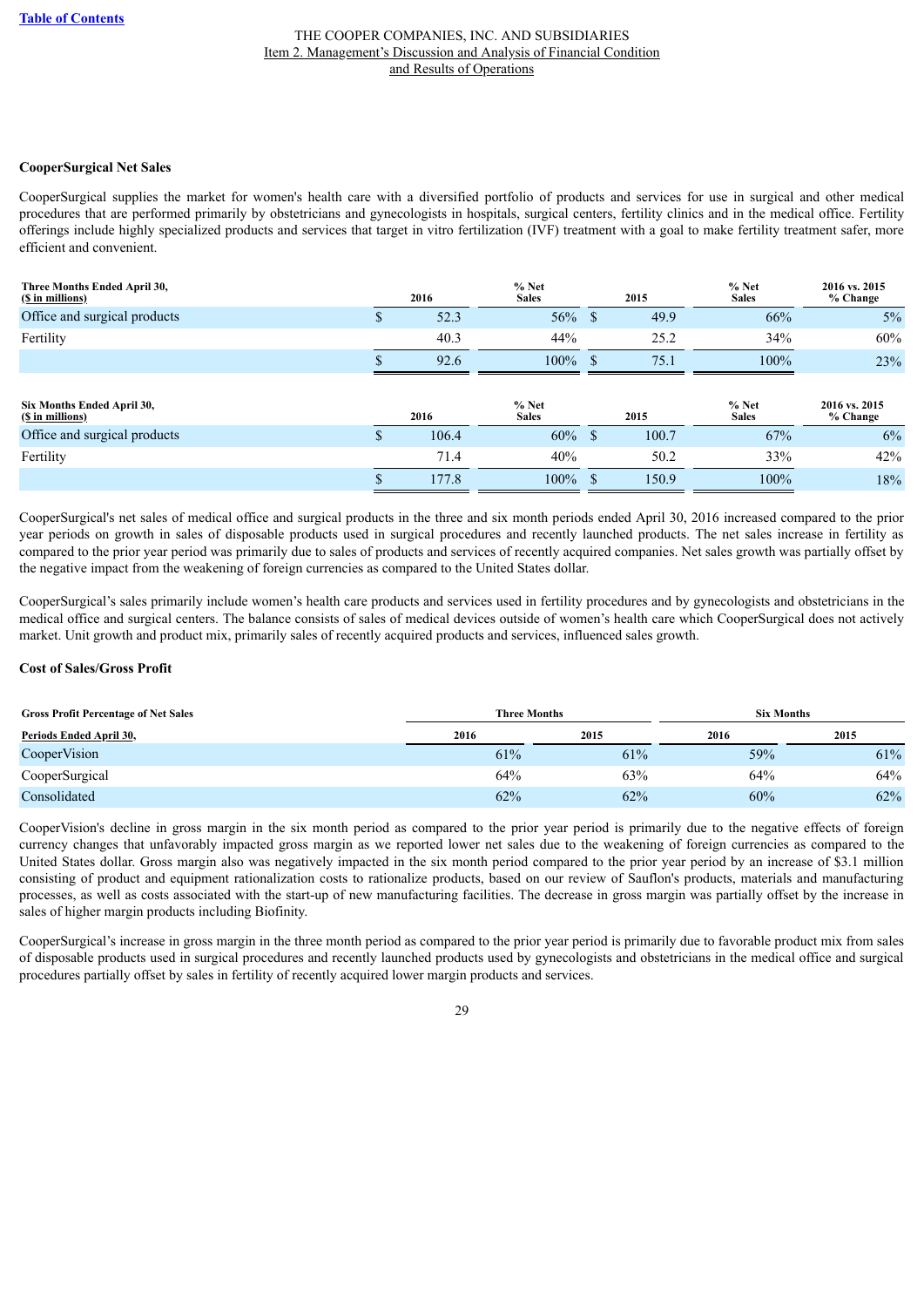#### **Selling, General and Administrative Expense (SGA)**

| Three Months Ended April 30,<br>(\$ in millions) |              | 2016  | $%$ Net<br><b>Sales</b> |               | 2015  | $%$ Net<br><b>Sales</b> | 2016 vs. 2015 %<br>Change |
|--------------------------------------------------|--------------|-------|-------------------------|---------------|-------|-------------------------|---------------------------|
| CooperVision                                     | S            | 133.6 | 34%                     | <sup>\$</sup> | 130.7 | 36%                     | $2\%$                     |
| CooperSurgical                                   |              | 32.6  | 35%                     |               | 26.0  | 35%                     | 25 %                      |
| Corporate                                        |              | 11.5  | __                      |               | 10.9  |                         | $5\%$                     |
|                                                  |              | 177.7 | 37%                     |               | 167.6 | 39%                     | 6 %                       |
| Six Months Ended April 30,<br>(\$ in millions)   |              | 2016  | $%$ Net<br><b>Sales</b> |               | 2015  | $%$ Net<br><b>Sales</b> | 2016 vs. 2015 %<br>Change |
| CooperVision                                     | <sup>S</sup> | 265.9 | 35%                     | -S            | 262.9 | 36%                     | $1\%$                     |
| CooperSurgical                                   |              | 63.1  | 35%                     |               | 54.0  | 36%                     | $17\%$                    |
| Corporate                                        |              | 22.3  |                         |               | 24.2  |                         | (8)%                      |
|                                                  |              |       |                         |               |       |                         |                           |

The increases in CooperVision's SGA in absolute dollars in the three and six month periods as compared to prior year periods were primarily due to investment in sales and marketing, including headcount, to promote our silicone hydrogel products and to reach new customers and support geographic expansions. CooperVision's SGA included \$2.1 million and \$10.4 million of Sauflon restructuring and integration costs in the three and six month period ended April 30, 2016, respectively, compared to \$4.5 million and \$10.4 million in the prior year periods, respectively.

The increase in CooperSurgical's SGA in absolute dollars is primarily due to the inclusion of operating expenses of recently acquired companies as well as \$3.4 million and \$6.2 million of acquisition and integration expenses in our fertility business for the three and six month periods ended April 30, 2016, respectively, compared to \$0.9 million and \$1.4 million in the prior year periods, respectively. CooperSurgical continues to invest in sales activities to promote our products and to reach new customers.

The increase in Corporate SGA in absolute dollars for the fiscal second quarter of 2016 as compared to the prior year period is primarily due to the timing of share-based compensation grants. The decrease in Corporate SGA in absolute dollars for the six month period ended April 30, 2016 as compared to the prior year period is primarily due to lower share-based compensation costs and efficiencies as a result of cost control measures.

### **Research and Development Expense (R&D)**

| Three Months Ended April 30,<br>(\$ in millions) |   | 2016 | $%$ Net<br><b>Sales</b> |     | 2015 | $%$ Net<br><b>Sales</b> | 2016 vs. 2015 % Change |
|--------------------------------------------------|---|------|-------------------------|-----|------|-------------------------|------------------------|
| CooperVision                                     | D | 12.4 | 3%                      | S   | 12.9 | 4%                      | (4)%                   |
| CooperSurgical                                   |   | 4.3  | $5\%$                   |     | 3.9  | 5%                      | $10\%$                 |
|                                                  |   | 16.7 | 3%                      | - D | 16.8 | $4\%$                   | (1)%                   |
| Six Months Ended April 30,<br>(\$ in millions)   |   | 2016 | $%$ Net<br><b>Sales</b> |     | 2015 | $%$ Net<br><b>Sales</b> | 2016 vs. 2015 % Change |
| CooperVision                                     | S | 23.5 | 3%                      | -\$ | 25.6 | 4%                      | $(8)\%$                |
| CooperSurgical                                   |   | 8.0  | $4\%$                   |     | 7.3  | $5\%$                   | $9\%$                  |
|                                                  |   | 31.5 | 3%                      | -D  | 32.9 | $4\%$                   | $(4)\%$                |

The decreases in CooperVision's research and development expense in absolute dollars and as a percentage of sales in the three and six month periods as compared to the prior year periods are primarily due to synergies resulting from the integration of Sauflon. CooperVision's R&D activities are primarily focused on the development of contact lenses and manufacturing improvements.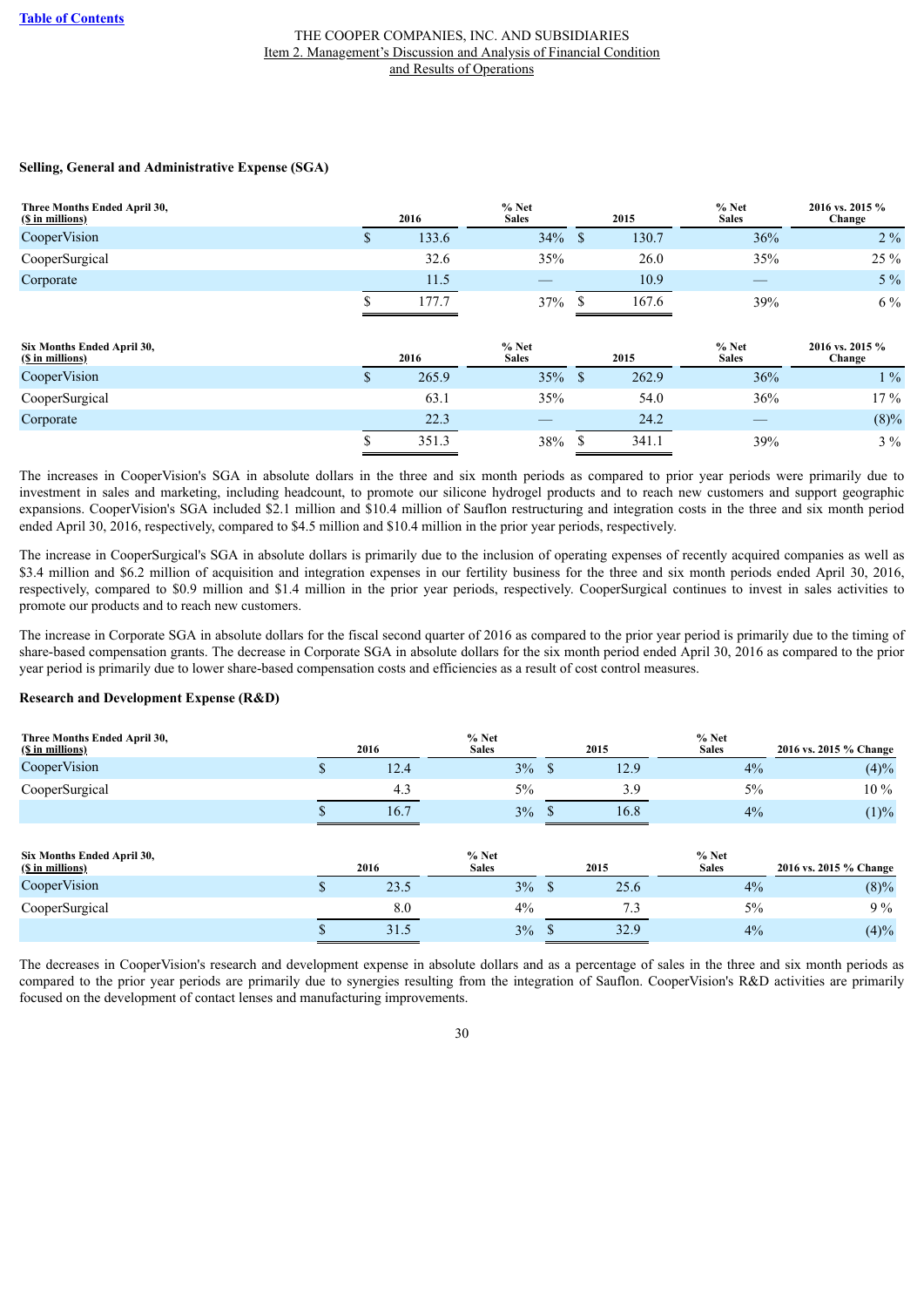The increases in CooperSurgical's research and development expense in absolute dollars in the three and six month periods are primarily due to increased activity to bring newly acquired products to market, increased investment in projects to develop new products and the upgrade of existing products. The decrease in research and development expense as a percent of sales in the six month period is due to the inclusion of the results of operations of several recent acquisitions. CooperSurgical's research and development activities include in vitro fertilization product development and the design and upgrade of surgical procedure devices.

#### **Amortization Expense**

| Three Months Ended April 30,<br>(\$ in millions) |          | 2016 | $%$ Net<br><b>Sales</b> | 2015 | $%$ Net<br><b>Sales</b> | 2016 vs. 2015 %<br>Change |
|--------------------------------------------------|----------|------|-------------------------|------|-------------------------|---------------------------|
| CooperVision                                     |          | 9.7  | $2\%$ \$                | 8.8  | 2%                      | 11%                       |
| CooperSurgical                                   |          | 4.6  | $5\%$                   | 3.5  | $5\%$                   | 30%                       |
|                                                  |          | 14.3 | 3%                      | 12.3 | 3%                      | 16%                       |
| Six Months Ended April 30,<br>(\$ in millions)   |          | 2016 | $%$ Net<br><b>Sales</b> | 2015 | % Net<br><b>Sales</b>   | 2016 vs. 2015 %<br>Change |
| CooperVision                                     | <b>J</b> | 21.7 | $3\%$ \$                | 18.7 | 3%                      | 16%                       |
| CooperSurgical                                   |          | 8.8  | 5%                      | 7.2  | $5\%$                   | 22%                       |
|                                                  |          | 30.5 | 3%                      | 25.9 | 3%                      | 18%                       |

The sequential increases in amortization are due to acquired intangible assets related to recent acquisitions in CooperSurgical. The increase in CooperVision's amortization expense in the six month period ended April 30, 2016 includes a current period charge of \$2.3 million to write off acquired in-process research and development. We expect amortization to be approximately \$14.9 million in the fiscal third quarter and \$14.1 million in the fiscal fourth quarter primarily due to intangible assets acquired with the recent acquisitions in CooperSurgical, offset by intangible assets which we forecast to become fully amortized.

#### **Restructuring Costs**

During the fiscal fourth quarter of 2014 and in connection with the Sauflon acquisition, our CooperVision business unit initiated restructuring and integration activities to optimize operational synergies of the combined companies. The 2014 Sauflon Integration Plan activities include workforce reductions, consolidation of duplicative facilities and product rationalization. We now estimate that the total restructuring costs under this plan will be \$125.0 million, as discussed in our notes to consolidated condensed financial statements. We are substantially complete with activities related to operating expenses, and we expect to incur costs related to the manufacturing activities through the end of fiscal 2016.

Pursuant to the 2014 Sauflon Integration Plan, in the three and six month periods ended April 30, 2016, we recorded in cost of sales \$4.2 million and \$14.7 million of expense, respectively, arising from production-related asset disposals and accelerated depreciation on equipment, primarily related to our hydrogel lenses, based on our review of products, materials and manufacturing processes of Sauflon. We recorded in cost of sales, employee termination costs of \$0.7 million and \$0.5 million in the three and six month periods ended April 30, 2016, respectively. We recorded \$0.1 million of employee termination costs and \$0.3 million for lease termination costs in selling, general and administrative expense in the six months ended April 30, 2016. We also recorded in research and development expense \$0.1 million of employee termination costs in the six months ended April 30, 2016. In addition, CooperVision incurred \$2.1 million and \$10.0 million of integration costs included in operating expenses in the three and six month periods ended April 30, 2016, respectively.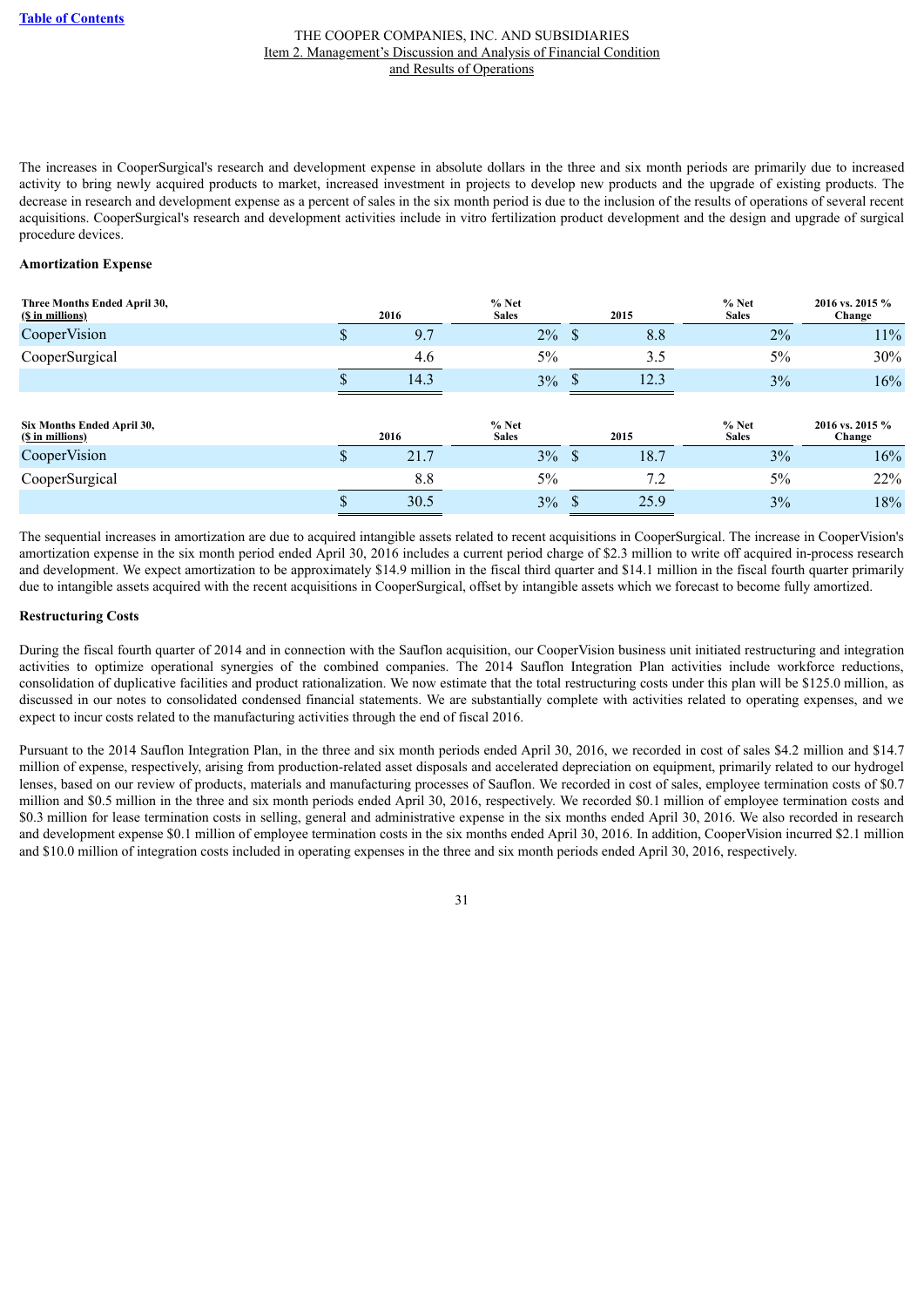#### **Operating Income**

| Three Months Ended April 30,<br>(\$ in millions) |             | 2016   | $%$ Net<br><b>Sales</b> | 2015   | $%$ Net<br><b>Sales</b> | 2016 vs. 2015 %<br>Change |
|--------------------------------------------------|-------------|--------|-------------------------|--------|-------------------------|---------------------------|
| CooperVision                                     | S           | 83.6   | $21\%$ \$               | 67.7   | 19%                     | 23 %                      |
| CooperSurgical                                   |             | 17.7   | 19%                     | 14.2   | 19%                     | $25 \%$                   |
| Corporate                                        |             | (11.5) |                         | (10.9) |                         | $(5)\%$                   |
|                                                  | ¢           | 89.8   | 19%                     | 71.0   | 16%                     | 27%                       |
| Six Months Ended April 30,<br>(\$ in millions)   |             | 2016   | $%$ Net<br><b>Sales</b> | 2015   | % Net<br><b>Sales</b>   | 2016 vs. 2015 %<br>Change |
| CooperVision                                     | $\mathbf S$ | 136.4  | $18\%$ \$               | 140.9  | 19%                     | $(3)\%$                   |
| CooperSurgical                                   |             | 33.1   | 19%                     | 27.4   | 18%                     | $21\%$                    |
| Corporate                                        |             | (22.3) |                         | (24.2) |                         | $8\%$                     |
|                                                  | \$          | 147.2  | 16%                     | 144.1  | 16%                     | $2\%$                     |

Consolidated operating income in the fiscal 2016 periods increased in absolute dollars compared to the prior year periods primarily due to the increase in consolidated net sales in the three and six month periods. CooperVision's operating income in the six month period decreased in absolute dollars and as a percentage of net sales primarily due to restructuring, integration and amortization costs primarily related to Sauflon, as discussed above, recorded in cost of sales and operating expenses. CooperSurgical's operating income in the fiscal 2016 periods increased in absolute dollars reflecting the increase in sales of higher margin legacy products as a result of our investment in sales and promotional activities to reach new customers as well as recently launched products.

#### **Interest Expense**

| Three Months Ended April 30,<br>(\$ in millions) | 2016 | $%$ Net<br><b>Sales</b> | 2015 | % Net<br><b>Sales</b> | $2016$ vs. $2015$ %<br>Change |
|--------------------------------------------------|------|-------------------------|------|-----------------------|-------------------------------|
| Interest expense                                 | 7.6  | 2%                      | 4.7  | $1\%$                 | 62%                           |
|                                                  |      |                         |      |                       |                               |
| Six Months Ended April 30,<br>(\$ in millions)   | 2016 | $%$ Net<br><b>Sales</b> | 2015 | % Net<br><b>Sales</b> | 2016 vs. 2015 $%$<br>Change   |
| Interest expense                                 | 12.9 | $1\%$                   | 8.6  | $1\%$                 | 49%                           |

Interest expense increased in absolute dollars and as a percentage of sales in the three month period and in absolute dollars in the six month period as compared to the prior year periods reflecting higher average debt as a result of debt incurred in connection with recent acquisitions as well as the August 2014 acquisition of Sauflon. Current period debt outstanding includes the \$830.0 million term loan entered on March 1, 2016, \$300.0 million of the \$700.0 million term loan entered into on August 4, 2014, and \$285.0 million of the \$300.0 million term loan entered into on September 12, 2013.

#### **Other (Income) Expense, Net**

| Periods Ended April 30,      | <b>Three Months</b> |       |      |       |  | <b>Six Months</b> |   |                  |  |  |
|------------------------------|---------------------|-------|------|-------|--|-------------------|---|------------------|--|--|
| (\$ In millions)             | 2016                |       | 2015 |       |  | 2016              |   | 2015             |  |  |
| Foreign exchange (gain) loss |                     | (0.7) |      | (0.8) |  | 0.9               |   | 0.7              |  |  |
| Other, net                   |                     | 0.3   |      | 0.    |  |                   |   | 0.3              |  |  |
|                              |                     | (0.4) |      | (0.7) |  | $.0\degree$       | w | 1.0 <sup>7</sup> |  |  |

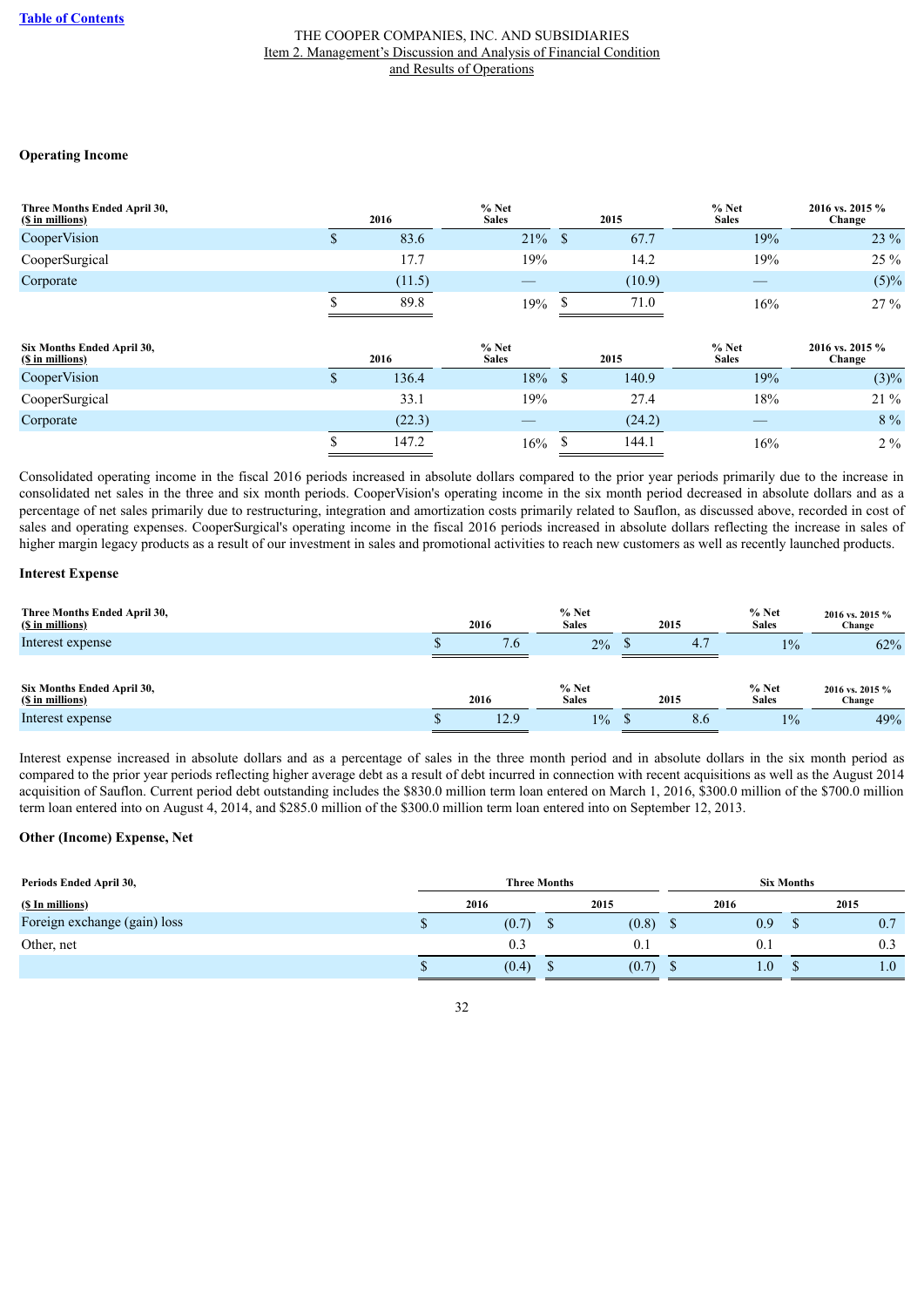#### **Provision for Income Taxes**

We recorded income tax expense of \$7.2 million in the fiscal first half of 2016 compared to \$11.6 million in the prior year period. Our effective tax rate (ETR) (provision for income taxes divided by pretax income) for the fiscal first half of 2016 was 5.4%. Our year-to-date results reflect the projected fiscal year ETR, plus any discrete items. The ETR used to record the provision for income taxes for the fiscal first half of 2015 was 8.6%. The decrease in the effective tax rate in the fiscal first half of 2016 was primarily due to a release of reserves associated with a prior year tax filing, a statutory tax rate reduction in the United Kingdom and the retroactive extension of the R&D tax credit.

The ETR is below the United States statutory rate as a majority of our taxable income is earned in foreign jurisdictions with lower tax rates. The ratio of domestic taxable income to worldwide taxable income has decreased over recent fiscal years effectively lowering the overall tax rate due to the fact that the tax rates in the majority of foreign jurisdictions where we operate are significantly lower than the statutory rate in the United States.

The impact on our provision for income taxes of income earned in foreign jurisdictions being taxed at rates different than the United States federal statutory rate was a benefit of approximately \$37.3 million and a foreign effective tax rate of a benefit of approximately 5.5% in our fiscal first half of 2016 compared to a benefit of \$40.2 million and a foreign effective tax rate of approximately 2.3% in our fiscal first half of 2015. See the notes to consolidated condensed financial statements for additional information.

#### **Share Repurchase**

In December 2011, our Board of Directors authorized a share repurchase program and subsequently amended the total repurchase authorization to \$500.0 million. The program has no expiration date and may be discontinued at any time. We did not repurchase any shares during the fiscal first half of 2016. At April 30, 2016, we had remaining authorization to repurchase about \$118.4 million of our common stock. See the notes to consolidated condensed financial statements for additional information.

#### **Share-Based Compensation Plans**

Cooper has several share-based compensation plans that are described in our Annual Report on Form 10-K for the fiscal year ended October 31, 2015. The compensation expense and related income tax benefit recognized in our consolidated condensed financial statements for share-based awards were as follows:

| Periods Ended April 30,                     | <b>Three Months</b> |     |  |      |  | <b>Six Months</b> |   |      |  |  |
|---------------------------------------------|---------------------|-----|--|------|--|-------------------|---|------|--|--|
| (\$ In millions)                            | 2016                |     |  | 2015 |  | 2016              |   | 2015 |  |  |
| Selling, general and administrative expense |                     | 7.0 |  | 6.2  |  | 12.8              | ъ | 15.9 |  |  |
| Cost of sales                               |                     | 0.7 |  | 0.6  |  |                   |   | 1.4  |  |  |
| Research and development expense            |                     | 0.2 |  | 0.2  |  | 0.6               |   | 0.4  |  |  |
| Total share-based compensation expense      |                     | 7.9 |  | 7.0  |  | 14.6              |   |      |  |  |
| Related income tax benefit                  |                     | 2.3 |  | 2.2  |  | 4.3               |   | 5.6  |  |  |

We capitalized share-based compensation expense as part of the cost of inventory in the amounts of \$0.7 million and \$1.2 million during the three and six months ended April 30, 2016, respectively; and \$0.6 million and \$1.4 million during the three and six months ended April 30, 2015, respectively.

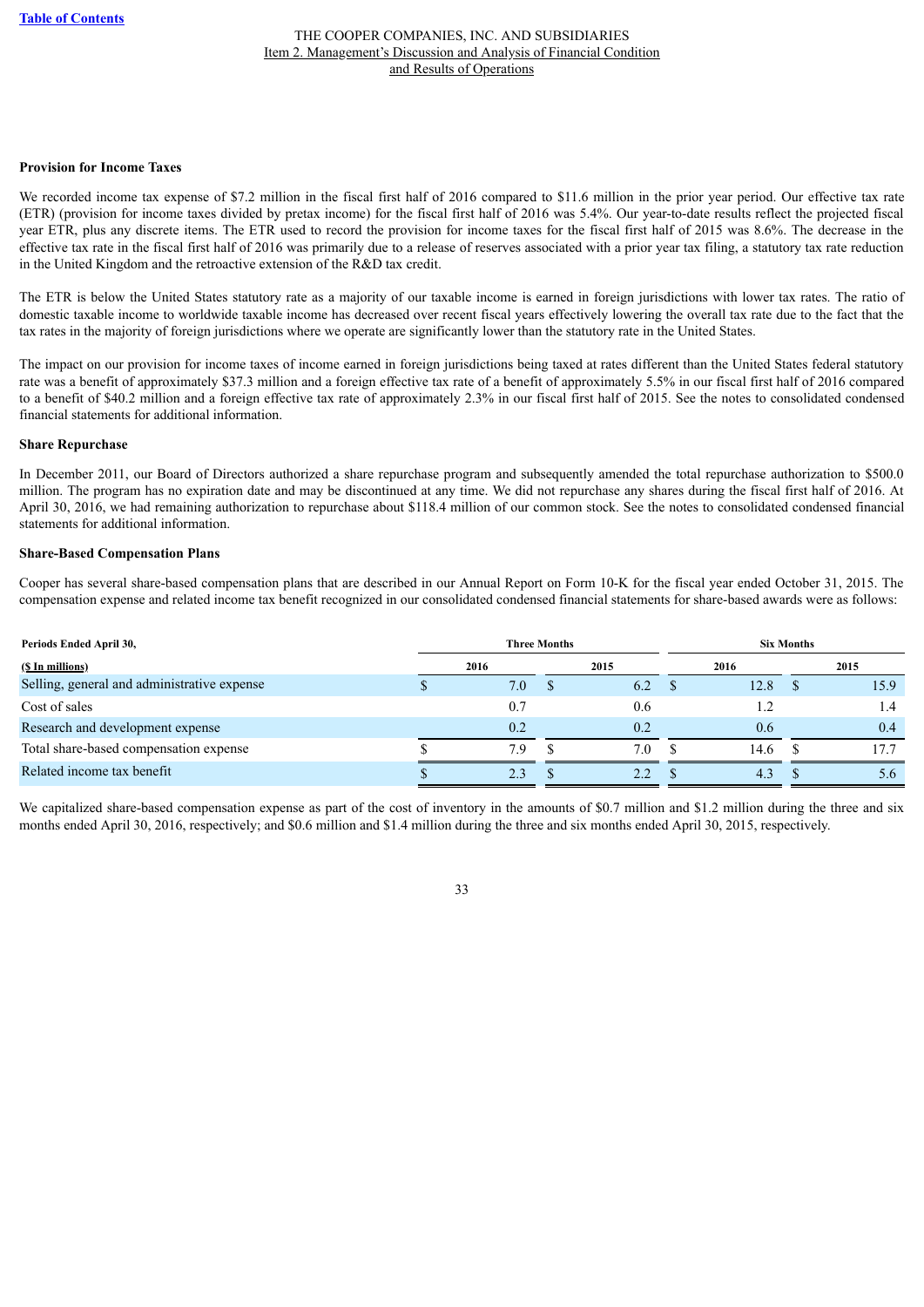#### **Capital Resources and Liquidity**

#### **Second Quarter Highlights**

- Operating cash flow \$97.8 million compared to \$110.6 million in the fiscal second quarter of 2015
- Expenditures for purchases of property, plant and equipment \$41.2 million compared to \$53.4 million in the prior year period

#### **Six-Month Highlights**

- Operating cash flow \$187.4 million compared to \$190.5 million in the fiscal second quarter of 2015
- Expenditures for purchases of property, plant and equipment \$86.3 million compared to \$118.4 million in the prior year period
- No share repurchases under our share repurchase plan compared to \$16.0 million in the prior year period

#### **Comparative Statistics**

| (\$ in millions)                             |               | April 30, 2016 | October 31, 2015 |         |  |
|----------------------------------------------|---------------|----------------|------------------|---------|--|
| Cash and cash equivalents                    |               | 44.5           |                  | 16.4    |  |
| Total assets                                 | D             | 4.601.3        | -S               | 4,459.9 |  |
| Working capital                              |               | 592.9          | <sup>\$</sup>    | 272.6   |  |
| Total debt                                   | <sup>\$</sup> | 1,441.4        | <sup>\$</sup>    | 1,349.2 |  |
| Stockholders' equity                         |               | 2,744.8        | -S               | 2,673.9 |  |
| Ratio of debt to equity                      |               | 0.53:1         |                  | 0.50:1  |  |
| Debt as a percentage of total capitalization |               | 34%            |                  | 34%     |  |
| Operating cash flow - twelve months ended    | ጦ             | 387.9          | \$.              | 391.0   |  |

#### **Working Capital**

The increase in working capital as of April 30, 2016 from the end of fiscal 2015 was primarily due to the decrease in short-term debt as the \$200.0 million revolving lines of credit entered into on March 24, 2015 were repaid in our fiscal second quarter of 2016 using the funds from the term loan as part of the new 2016 Credit Agreement. The increase in working capital was also due to the decrease in accounts payable and the increase in accounts receivables and inventories.

The \$13.9 million increase in inventories was primarily related to the acquisitions in CooperSurgical in the first half of 2016 and, in CooperVision, increased production to support product launches including clariti and MyDay, our single-use silicone hydrogel contact lenses. At April 30, 2016, our inventory months on hand (MOH) were 7.3 after adjusting for equipment rationalization costs related to the acquisition of Sauflon and facility start-up costs, compared to 7.5 at October 31, 2015. Our unadjusted inventory MOH were 7.0 and 6.2 at April 30, 2016, and October 31, 2015, respectively. Our days sales outstanding (DSO) were 54 days at April 30, 2016, compared to 57 days at October 31, 2015 and 56 days at April 30, 2015.

We have reviewed our needs in the United States for possible repatriation of undistributed earnings or cash of our foreign subsidiaries. Cooper presently intends to continue to indefinitely invest all earnings and cash outside of the United States of all foreign subsidiaries to fund foreign investments or meet foreign working capital and property, plant and equipment requirements.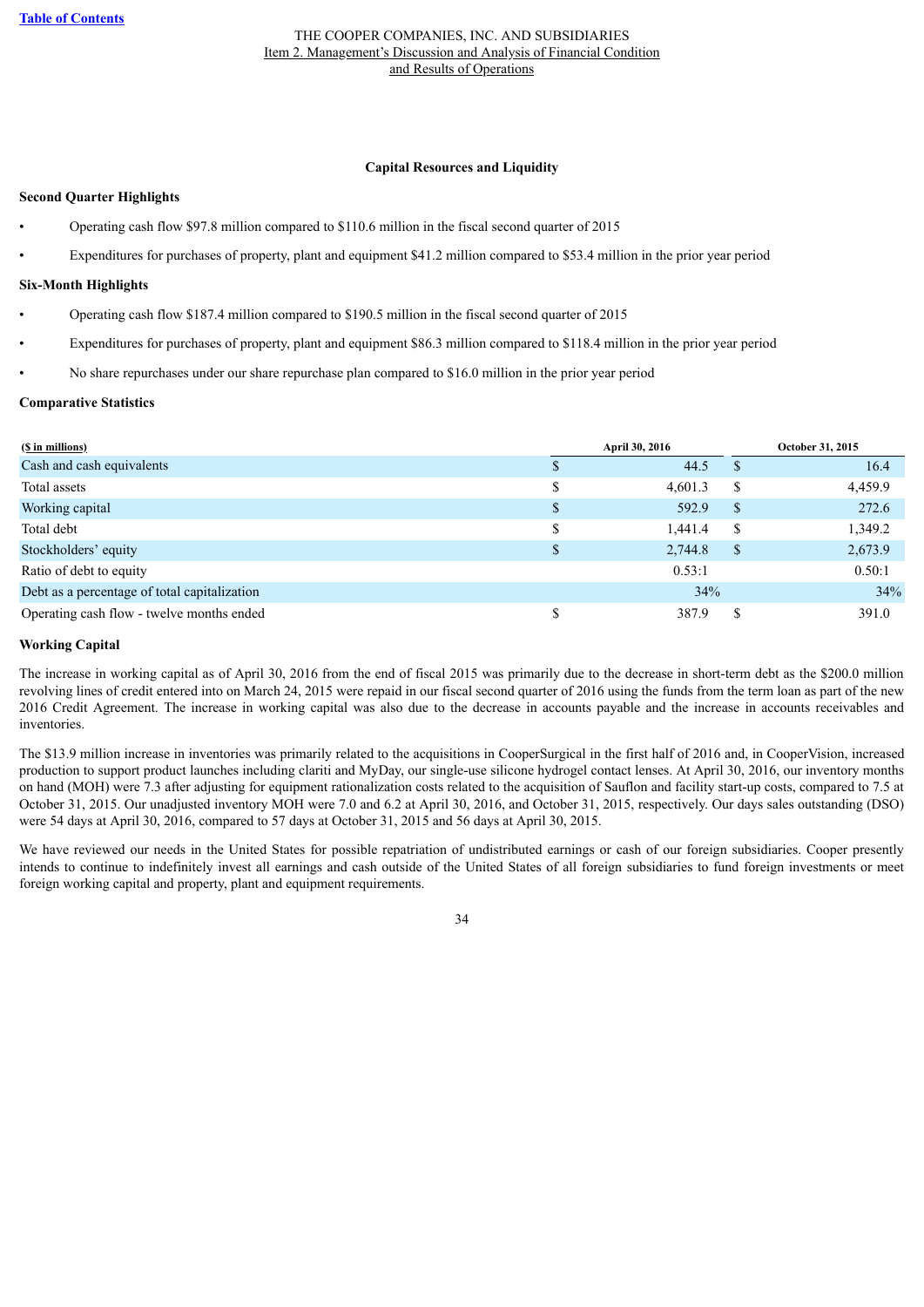#### **Operating Cash Flow**

Cash flow provided by operating activities in the fiscal first half of 2016 continued to be our major source of liquidity, at \$187.4 million compared to \$190.5 million in the prior year period. Current period results include \$126.2 million of net income and non-cash items primarily made up of \$101.4 million related to depreciation and amortization and \$14.5 million related to share-based compensation. Results also include changes in operating assets and liabilities, which primarily reflect the increases in inventories and other assets of \$14.6 million, the increases in trade and other receivables of \$18.8 million, the increases in accounts payable and other liabilities of \$0.6 million, and the decrease of \$21.8 million relating to deferred taxes and taxes payable. The \$3.1 million decrease in cash flow provided by operations in the fiscal first half of 2016 as compared to fiscal 2015 is primarily due to the decrease in operating capital.

For the fiscal first half of 2016, our primary source of cash flows provided by operating activities was cash collections from our customers for purchase of our products. Our primary uses of cash flows from operating activities were for personnel and material costs along with cash payments of \$9.6 million for interest.

For the fiscal first half of 2015, our primary source of cash flows provided by operating activities was cash collections from our customers for purchase of our products. Our primary uses of cash flows from operating activities were for personnel and material costs along with cash payments of \$6.8 million for interest.

#### **Investing Cash Flow**

Cash used in investing activities of \$231.8 million in the fiscal first half of 2016 was driven by capital expenditures of \$86.3 million, primarily to increase manufacturing capacity, and payments of \$145.4 million primarily related to CooperSurgical acquisitions as discussed in Outlook above and in the notes to consolidated condensed financial statements.

Cash used in investing activities of \$119.1 million in the fiscal first half of 2015 was driven by capital expenditures of \$118.4 million, primarily to increase manufacturing capacity.

#### **Financing Cash Flow**

The changes in cash provided by financing activities primarily relate to borrowings and repayments of debt as well as the effects of share-based compensation awards. Cash provided by financing activities of \$72.5 million in the fiscal first half of 2016 was driven by \$93.4 million net borrowings of debt and \$5.0 million of excess tax benefit relating to share-based compensation awards, partially offset by \$12.5 million payment of debt acquisition costs, \$11.5 million for taxes paid related to vested share-based compensation awards, dividend payments on common stock of \$1.5 million and \$0.4 million for distributions to noncontrolling interests.

Cash used in financing activities of \$74.5 million in the fiscal first half of 2015 was driven by \$39.3 million net repayment of debt, \$16.0 million in payments for share repurchases in the fiscal first quarter of 2015 under our share repurchase plan, \$8.6 million for the purchase of noncontrolling interests, net payment of \$6.7 million for taxes paid related to vested share-based compensation awards, \$2.4 million payment for contingent consideration, \$1.4 million of dividend payments on common stock and \$0.8 million for distributions to noncontrolling interests. Net repayment of debt in the period includes the payment of \$51.2 million to settle all the outstanding loan notes issued for the Sauflon acquisition.

On March 1, 2016, we entered into a new syndicated revolving Credit and Term Loan Agreement (2016 Credit Agreement) with Keybank as administrative agent. For more information, please see Outlook above and the notes to consolidated condensed financial statements.

At April 30, 2016, we had about \$1.0 billion available under the 2016 Credit Agreement. Current period debt outstanding includes the \$830.0 million term loan entered into on March 1, 2016, \$300.0 million of the \$700.0 million term loan entered into on August 4, 2014, and \$285.0 million of the \$300.0 million term loan entered into on September 12, 2013. We are in compliance with our financial covenants including the Interest Coverage Ratio at 26.42 to 1.00 and the Total Leverage Ratio at 2.37 to 1.00. As defined, in both the Credit Agreement and term loans, the Interest Coverage Ratio is the ratio of Consolidated Proforma EBITDA to Consolidated Interest Expense with the requirement to be at least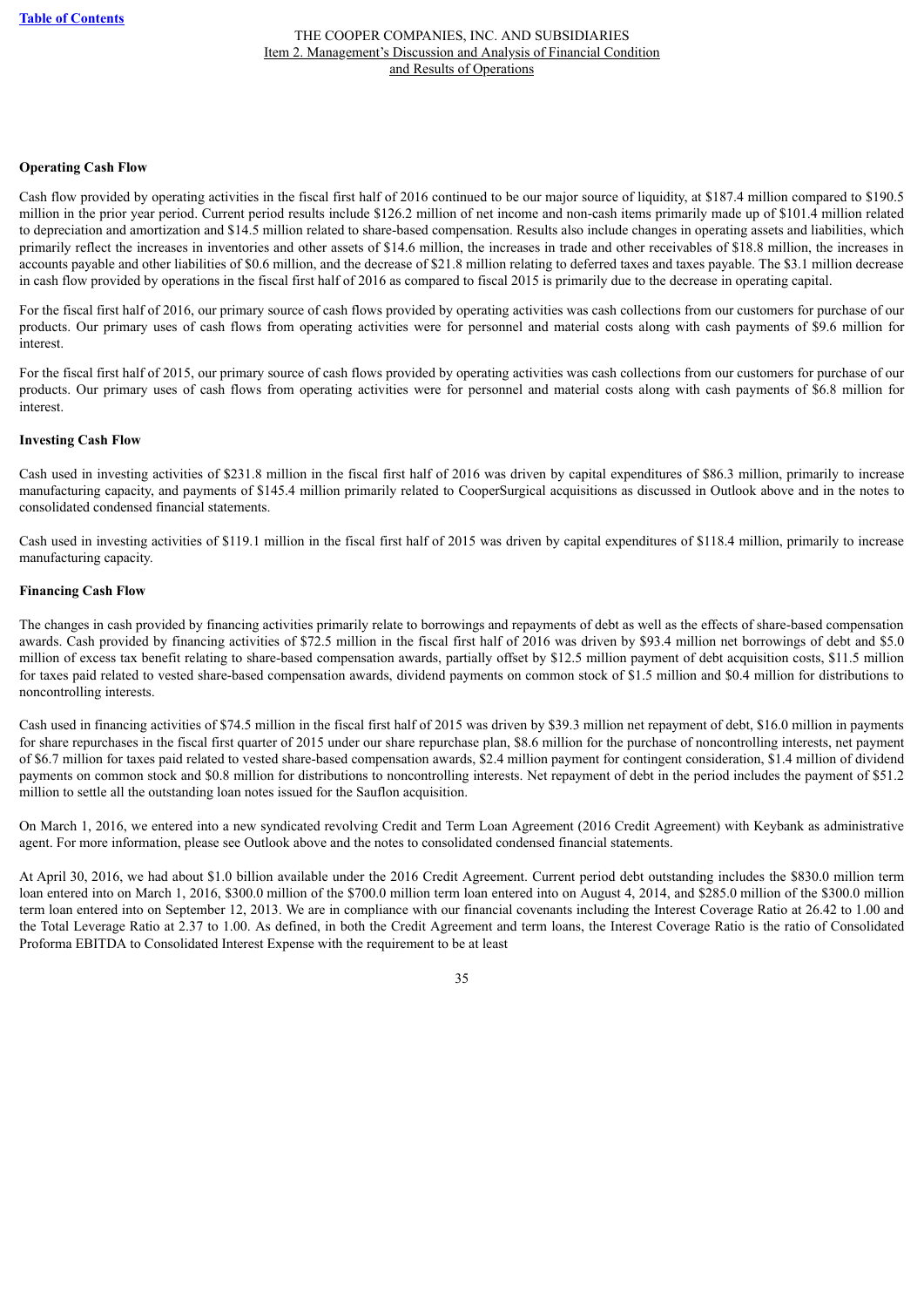3.00 to 1.00 and the Total Leverage Ratio is the ratio of Consolidated Funded Indebtedness to Consolidated Proforma EBITDA with the requirement to be no higher than 3.75 to 1.00.

#### **Estimates and Critical Accounting Policies**

Management estimates and judgments are an integral part of financial statements prepared in accordance with accounting principles generally accepted in the United States of America (GAAP). We believe that the critical accounting policies listed below address the more significant estimates required of management when preparing our consolidated financial statements in accordance with GAAP. We consider an accounting estimate critical if changes in the estimate may have a material impact on our financial condition or results of operations. We believe that the accounting estimates employed are appropriate and resulting balances are reasonable; however, actual results could differ from the original estimates, requiring adjustment to these balances in future periods. The accounting policies that reflect our more significant estimates, judgments and assumptions and which we believe are the most critical to aid in fully understanding and evaluating our reported financial results are:

- Revenue recognition
- Net realizable value of inventory
- Valuation of goodwill
- Business combinations
- Income taxes
- Share-based compensation

During the fiscal first half of 2016, there were no significant changes in our estimates and critical accounting policies. Please refer to Management's Discussion and Analysis of Financial Condition and Results of Operations in Part II, Item 7 of our Annual Report on Form 10-K for the fiscal year ended October 31, 2015, for a more complete discussion of our estimates and critical accounting policies.

We performed our annual impairment assessment of goodwill during the fiscal third quarter of 2015, and our analysis indicated that we had no impairment of goodwill. As described in Note 5 in this Quarterly Report on Form 10-Q and Note 1 in our Annual Report on Form 10-K for the fiscal year ended October 31, 2015, we will continue to monitor conditions and changes that could indicate that our recorded goodwill may be impaired.

#### **Accounting Pronouncements Issued Not Yet Adopted**

In March 2016, the FASB issued ASU 2016-09, *Stock Compensation (Topic 718): Improvements to Employee Share-Based Payment Accounting,* which is intended to improve the accounting for share-based payment transactions as part of the FASB's simplification initiative. The ASU changes the following aspects of the accounting for share-based payment award transactions, including: accounting for income taxes; classification of excess tax benefits on the statement of cash flows; forfeitures; minimum statutory tax withholding requirements; and classification of employee taxes paid on the statement of cash flows when an employer withholds shares for tax-withholding purposes. We are currently evaluating the impact of ASU 2016-09, which is effective for the Company in our fiscal year and interim periods beginning on November 1, 2017.

In February 2016, the FASB issued ASU 2016-02, *Leases (Topic 842).* ASU 2016-01 requires that a lessee recognize the assets and liabilities that arise from operating leases. A lessee should recognize in the statement of financial position a liability to make lease payments (the lease liability) and a right-of-use asset representing its right to use the underlying asset for the lease term. For leases with a term of 12 months or less, a lessee is permitted to make an accounting policy election by class of underlying asset not to recognize lease assets and lease liabilities. In transition, lessees and lessors are required to recognize and measure leases at the beginning of the earliest period presented using a modified retrospective approach. We are currently evaluating the impact of ASU 2016-02, which is effective for the Company in our fiscal year and interim periods beginning on November 1, 2019.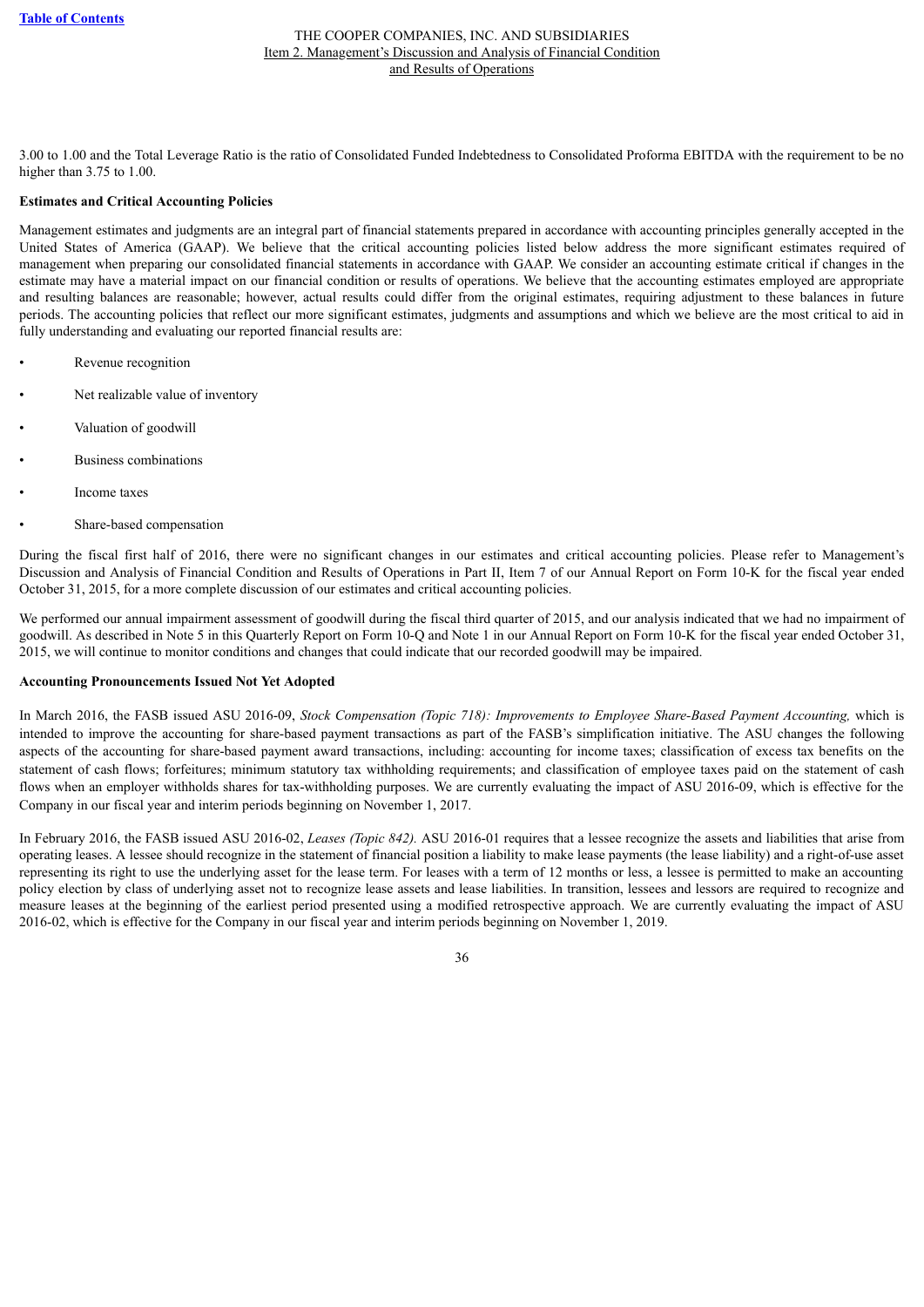In November 2015, the FASB issued ASU 2015-17, *Balance Sheet Classification of Deferred Taxes,* which requires entities to present all deferred tax assets and liabilities as noncurrent. The amendments in the ASU are effective for the Company in our fiscal year and interim periods beginning on November 1, 2017. The Company does not expect the new guidance to have a material impact on the Company's consolidated financial statements.

In May 2014, the FASB issued ASU 2014-09, *Revenue from Contracts with Customers (Topic 606)*. ASU 2014-09 requires revenue recognition to depict the transfer of goods or services to customers in an amount that reflects the consideration to which the entity expects to be entitled in exchange for those goods or services. ASU 2014-09 sets forth a new revenue recognition model that requires identifying the contract, identifying the performance obligations, determining the transaction price, allocating the transaction price to performance obligations and recognizing the revenue upon satisfaction of performance obligations. The amendments in the ASU can be applied either retrospectively to each prior reporting period presented or retrospectively with the cumulative effect of initially applying the update recognized at the date of the initial application along with additional disclosures. We are currently evaluating the impact of ASU 2014-09, which is effective for the Company in our fiscal year and interim periods beginning on November 1, 2018.

#### **Accounting Pronouncements Recently Adopted**

In April 2015, the FASB issued Accounting Standards Update (ASU) 2015-03, *Interest - Imputation of Interest (Subtopic 835-30) Simplifying the Presentation of Debt Issuance Costs.* The amendments in this update require that debt issuance costs related to a recognized debt liability be presented in the balance sheet as a direct deduction from the carrying amount of that debt liability, consistent with debt discounts. ASU 2015-03 is effective for interim and annual reporting periods beginning after December 15, 2016. Early adoption is permitted. We elected to early adopt this guidance as a change in accounting principle on a retrospective basis in the fiscal first quarter ended January 31, 2016. As of January 31, 2016 and October 31, 2015, we have presented debt issuance costs related to our term loans, previously reported in other assets, as direct deductions from the carrying amount of the debt liability. We also presented the debt issuance costs related to our revolving credit facility as a deferred asset within other assets, as is permitted by ASU 2015-15, *Imputation of Interest*, which was issued in August 2015. Such adoption did not have a material impact to our consolidated financial position.

#### **Trademarks**

Aquaform®, Avaira®, Biofinity®, MyDay® and Proclear® are registered trademarks of The Cooper Companies, Inc., its affiliates and/or subsidiaries. PC Technology™, FIPS™ and A Quality of Life Company™ are trademarks of The Cooper Companies, Inc., its affiliates and/or subsidiaries. The clariti® mark is a registered trademark of The Cooper Companies, Inc., its affiliates and/or subsidiaries worldwide except in the United States where the use of clariti® is licensed.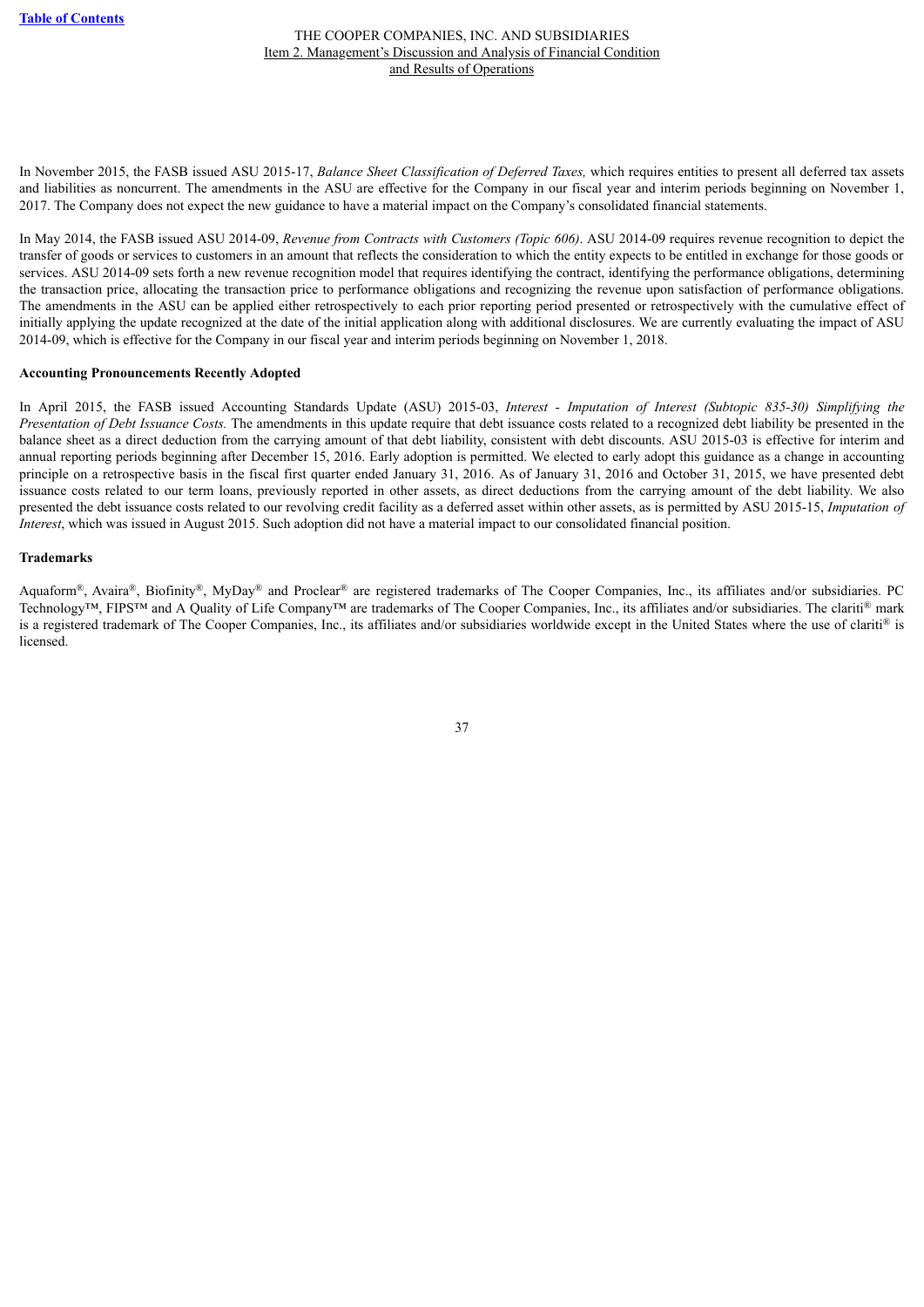#### <span id="page-37-0"></span>Item 3. Quantitative and Qualitative Disclosure About Market Risk

Most of our operations outside the United States have their local currency as their functional currency. We are exposed to risks caused by changes in foreign exchange, principally our British pound sterling, euro, Japanese yen, Danish krone, Swedish krona, Australian dollar and Canadian dollar-denominated debt and receivables denominated in currencies other than the United States dollar, and from operations in foreign currencies. We have taken steps to minimize our balance sheet exposure. Although we may enter into foreign exchange agreements with financial institutions to reduce our exposure to fluctuations in foreign currency values relative to our debt or receivables obligations, these hedging transactions do not eliminate that risk entirely. We are also exposed to risks associated with changes in interest rates, as the interest rates on our revolving lines of credit and term loans may vary with the Eurodollar rate. We may decrease this interest rate risk by hedging a portion of variable rate debt effectively converting it to fixed rate debt for varying periods. As of April 30, 2016, we have no outstanding interest rate swaps. For additional detail, see Item 1A. Risk Factors and Note 1 and Note 11 to the consolidated financial statements in our Annual Report on Form 10-K for the fiscal year ended October 31, 2015, and Note 11 in this Quarterly Report on Form 10-Q for the period ended April 30, 2016.

On March 1, 2016, we entered into a new syndicated Revolving Credit and Term Loan Agreement (2016 Credit Agreement) with Keybank as administrative agent. The new agreement provides for a multicurrency revolving credit facility in an aggregate principal amount of \$1.0 billion and a term loan facility in the aggregate principal amount of \$830.0 million. The 2016 Credit Agreement replaced our previous credit agreement and funds from the new term loan were used to repay the \$200.0 million outstanding principal amount of the two uncommitted revolving lines of credit, entered into on March 24, 2015 and the outstanding amounts under the previous credit agreement. We also used funds from the new term loan to partially repay outstanding amounts under the term loans entered into on August 4, 2014 and September 12, 2013 and for general corporate purposes. At April 30, 2016, we had about \$1.0 billion available under the revolving credit facility and \$830.0 million outstanding under the term loan. For more information, please see the notes to consolidated condensed financial statements.

On August 4, 2014, we entered into a three-year, \$700.0 million, senior unsecured term loan agreement that will mature on August 4, 2017. There is no amortization of the principal, and we may prepay the loan balances from time to time, in whole or in part, with premium or penalty. We repaid \$400.0 million of the outstanding balance during the fiscal second quarter of 2016. At April 30, 2016, \$300.0 million remained outstanding on this term loan.

On September 12, 2013, we entered into a five-year, \$300.0 million, senior unsecured term loan agreement that will mature on September 12, 2018, and will be subject to amortization of principal of 5% per year payable quarterly beginning October 31, 2016, with the balance payable at maturity. We repaid \$15.0 million of the outstanding balance during the fiscal second quarter of 2016. At April 30, 2016, \$285.0 million remained outstanding on this term loan.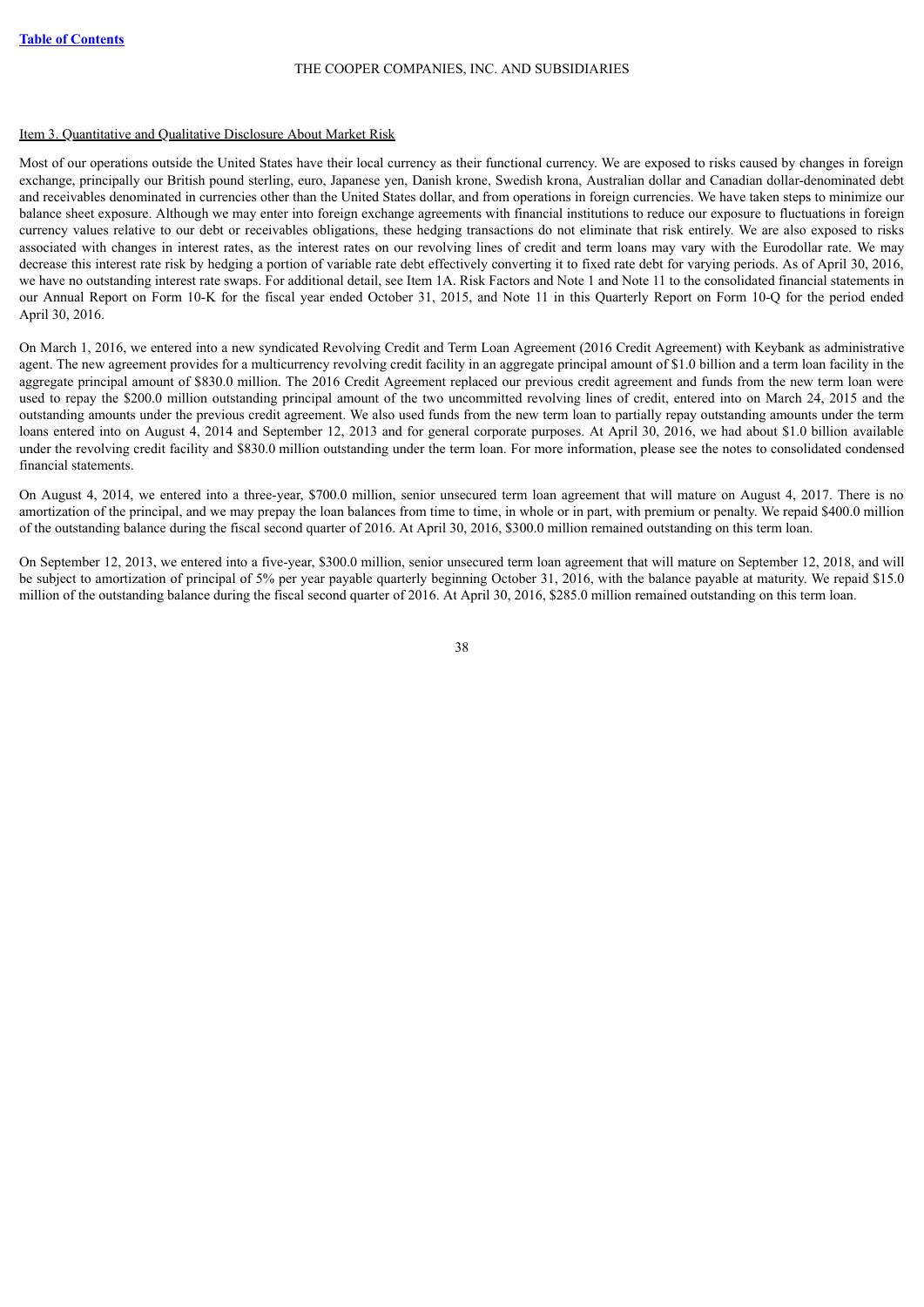#### <span id="page-38-0"></span>Item 4. Controls and Procedures

The Company has established and currently maintains disclosure controls and procedures designed to ensure that material information required to be disclosed in its reports filed under the Securities Exchange Act of 1934 is recorded, processed, summarized and reported within the time periods specified by the Securities and Exchange Commission and that any material information relating to the Company is recorded, processed, summarized and reported to its principal officers to allow timely decisions regarding required disclosures. In designing and evaluating the disclosure controls and procedures, management recognizes that controls and procedures, no matter how well designed and operated, can provide only reasonable assurance of achieving desired control objectives. In reaching a reasonable level of assurance, management necessarily was required to apply its judgment in evaluating the cost-benefit relationship of possible controls and procedures.

In conjunction with the close of each fiscal quarter, the Company conducts a review and evaluation, under the supervision and with the participation of the Company's management, including the Chief Executive Officer and Chief Financial Officer, of the effectiveness of the design and operation of the Company's disclosure controls and procedures. The Company's Chief Executive Officer and Chief Financial Officer, based upon their evaluation as of April 30, 2016, the end of the fiscal quarter covered in this report, concluded that the Company's disclosure controls and procedures were effective at the reasonable assurance level.

As of April 30, 2016, there has been no change in the Company's internal control over financial reporting during the Company's most recent fiscal quarter that has materially affected, or is reasonably likely to materially affect, the Company's internal control over financial reporting.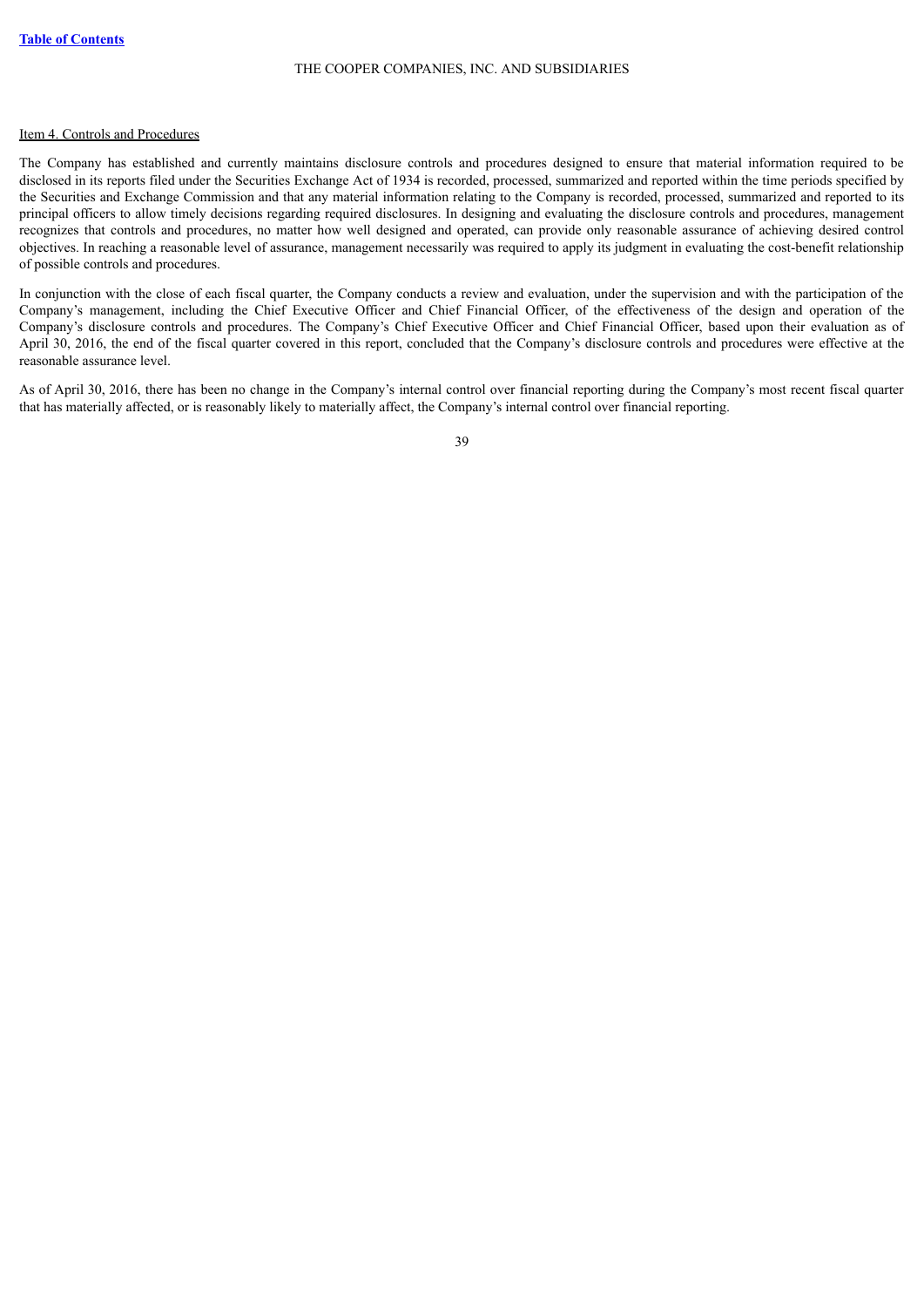#### <span id="page-39-0"></span>PART II—OTHER INFORMATION

#### <span id="page-39-1"></span>Item 1. Legal Proceedings

Since March 2015, over 50 putative class action complaints were filed by contact lens consumers alleging that contact lens manufacturers, in conjunction with their respective Unilateral Pricing Policy (UPP), conspired to reach agreements between each other and certain distributors and retailers regarding the prices at which certain contact lenses could be sold to consumers. The plaintiffs are seeking damages against CooperVision, Inc., other contact lens manufacturers, distributors and retailers, in various courts around the United States. In June 2015, all of the class action cases were consolidated and transferred to the United States District Court for the Middle District of Florida. CooperVision and the other defendants jointly filed a motion to dismiss the complaints which currently is pending, and the actions currently are in discovery. CooperVision denies the allegations and intends to defend the actions vigorously. We are not in a position to assess whether any loss or adverse effect on our financial condition is probable or remote or to estimate the range of potential loss, if any.

#### <span id="page-39-2"></span>Item 1A. Risk Factors

There have been no material changes in the Company's risk factors from those disclosed in our Annual Report on Form 10-K for fiscal year ended October 31, 2015.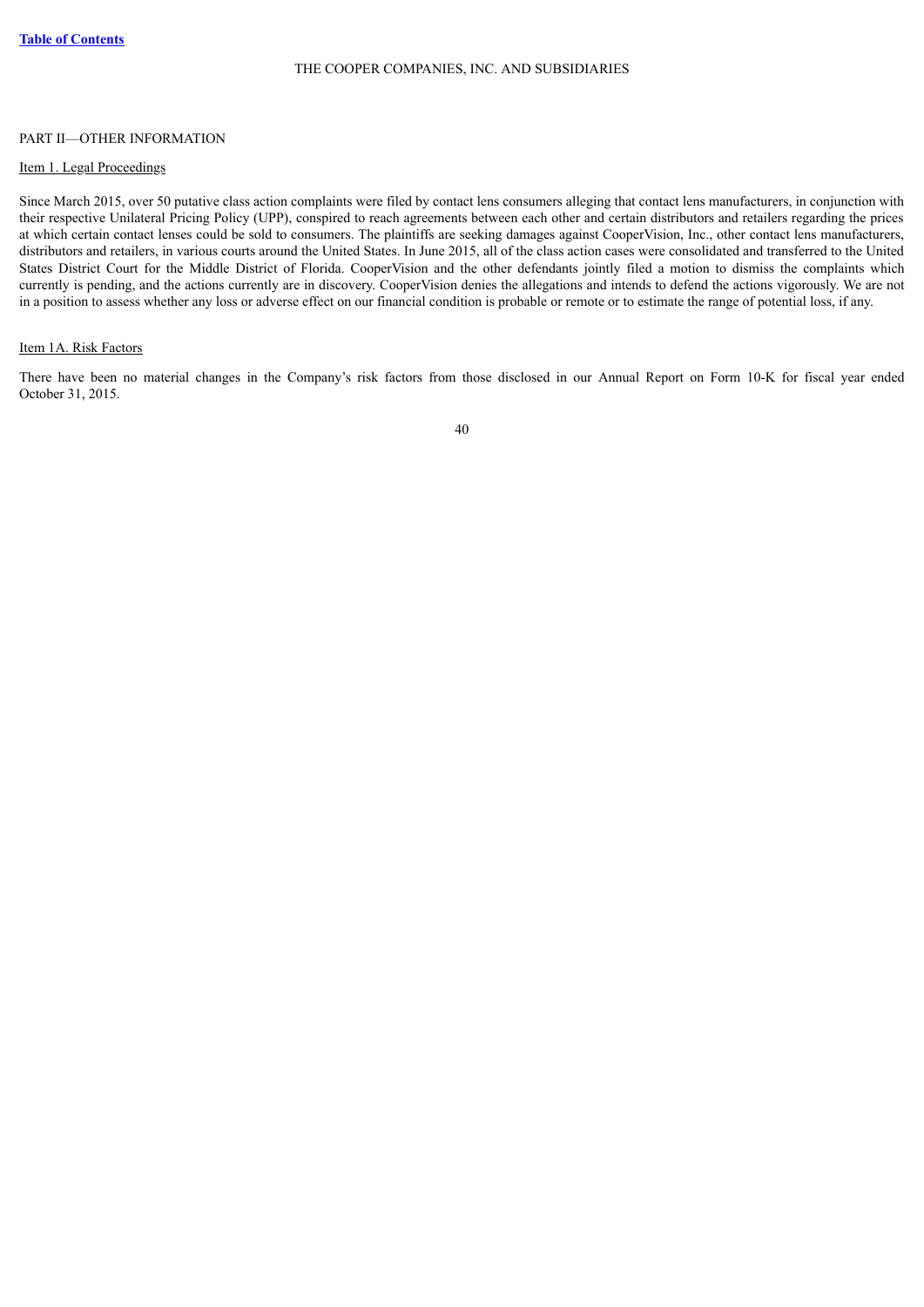### <span id="page-40-0"></span>Item 2. Unregistered Sales of Equity Securities and Use of Proceeds

## **Issuer Purchases of Equity Securities**

The Company's share repurchase activity during the three-month period ended April 30, 2016, was as follows:

| Period             | <b>Total Number</b><br>of Shares<br>Purchased | Average<br><b>Price Paid</b><br>Per Share | <b>Total Number of</b><br><b>Shares Purchased</b><br>as Part of Publicly<br><b>Announced Plans</b><br>or Programs |  | <b>Maximum Approximate</b><br><b>Dollar Value of Shares</b><br>that May Yet Be<br><b>Purchased Under</b><br><b>Publicly Announced</b><br><b>Plans or Programs</b> |  |  |
|--------------------|-----------------------------------------------|-------------------------------------------|-------------------------------------------------------------------------------------------------------------------|--|-------------------------------------------------------------------------------------------------------------------------------------------------------------------|--|--|
| $2/1/16 - 2/29/16$ |                                               |                                           |                                                                                                                   |  | 118,400,000                                                                                                                                                       |  |  |
| $3/1/16 - 3/31/16$ |                                               |                                           |                                                                                                                   |  | 118,400,000                                                                                                                                                       |  |  |
| $4/1/16 - 4/30/16$ | $\overline{\phantom{0}}$                      |                                           |                                                                                                                   |  | 118,400,000                                                                                                                                                       |  |  |
| Total              |                                               |                                           |                                                                                                                   |  |                                                                                                                                                                   |  |  |

The transactions described in the table above represent the repurchase of the Company's common stock on the New York Stock Exchange as part of the share repurchase program approved by the Company's Board of Directors in December 2011 (2012 Share Repurchase Program). The program as amended in December 2012 and December 2013 provides authorization for a total of \$500.0 million. Purchases under the 2012 Share Repurchase Program may be made from time-to-time on the open market at prevailing market prices or in privately negotiated transactions and are subject to a review of the circumstances in place at the time and will be made from time to time as permitted by securities laws and other legal requirements. This program has no expiration date and may be discontinued at any time. At April 30, 2016, the remaining repurchase authorization under the 2012 Share Repurchase Program was approximately \$118.4 million.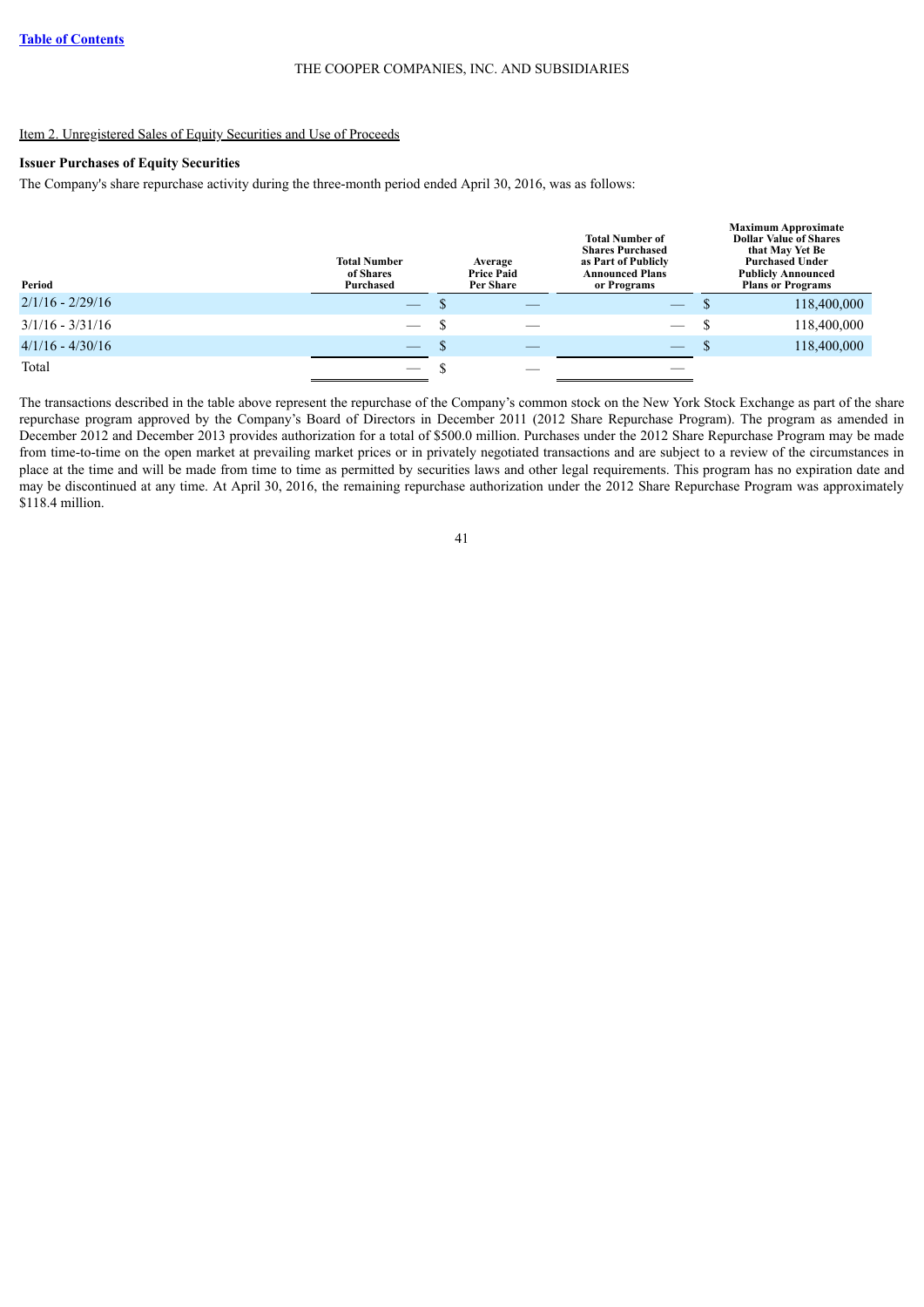## <span id="page-41-0"></span>Item 6. Exhibits

| Exhibit<br>Number | Description                                                                                                                                                                                                                                                                                                                                                                                                                                                                                                                         |
|-------------------|-------------------------------------------------------------------------------------------------------------------------------------------------------------------------------------------------------------------------------------------------------------------------------------------------------------------------------------------------------------------------------------------------------------------------------------------------------------------------------------------------------------------------------------|
| $11*$             | Calculation of Earnings Per Share                                                                                                                                                                                                                                                                                                                                                                                                                                                                                                   |
| 31.1              | Certification of the Chief Executive Officer, pursuant to Rule 13a-14(a) under the Securities Exchange Act of 1934                                                                                                                                                                                                                                                                                                                                                                                                                  |
| 31.2              | Certification of the Chief Financial Officer, pursuant to Rule 13a-14(a) under the Securities Exchange Act of 1934                                                                                                                                                                                                                                                                                                                                                                                                                  |
| 32.1              | Certification of the Chief Executive Officer, pursuant to 18 U.S.C. Section 1350                                                                                                                                                                                                                                                                                                                                                                                                                                                    |
| 32.2              | Certification of the Chief Financial Officer, pursuant to 18 U.S.C. Section 1350                                                                                                                                                                                                                                                                                                                                                                                                                                                    |
| 101               | The following materials from the Company's Quarterly Report on Form 10-Q for the period ended April 30, 2016, formatted in<br>Extensible Business Reporting Language (XBRL): (i) Consolidated Statements of Income for the three and six months ended April 30,<br>2016 and 2015, (ii) Consolidated Statements of Comprehensive Income for the three and six months ended April 30, 2016 and 2015,<br>(iii) Consolidated Condensed Balance Sheets at April 30, 2016 and October 31, 2015, (iv) Consolidated Condensed Statements of |

\* The information called for in this Exhibit is provided in Note 8. Earnings Per Share to the Consolidated Condensed Financial Statements in this report.

Cash Flows for the six months ended April 30, 2016 and 2015 and (v) related notes to consolidated condensed financial statements.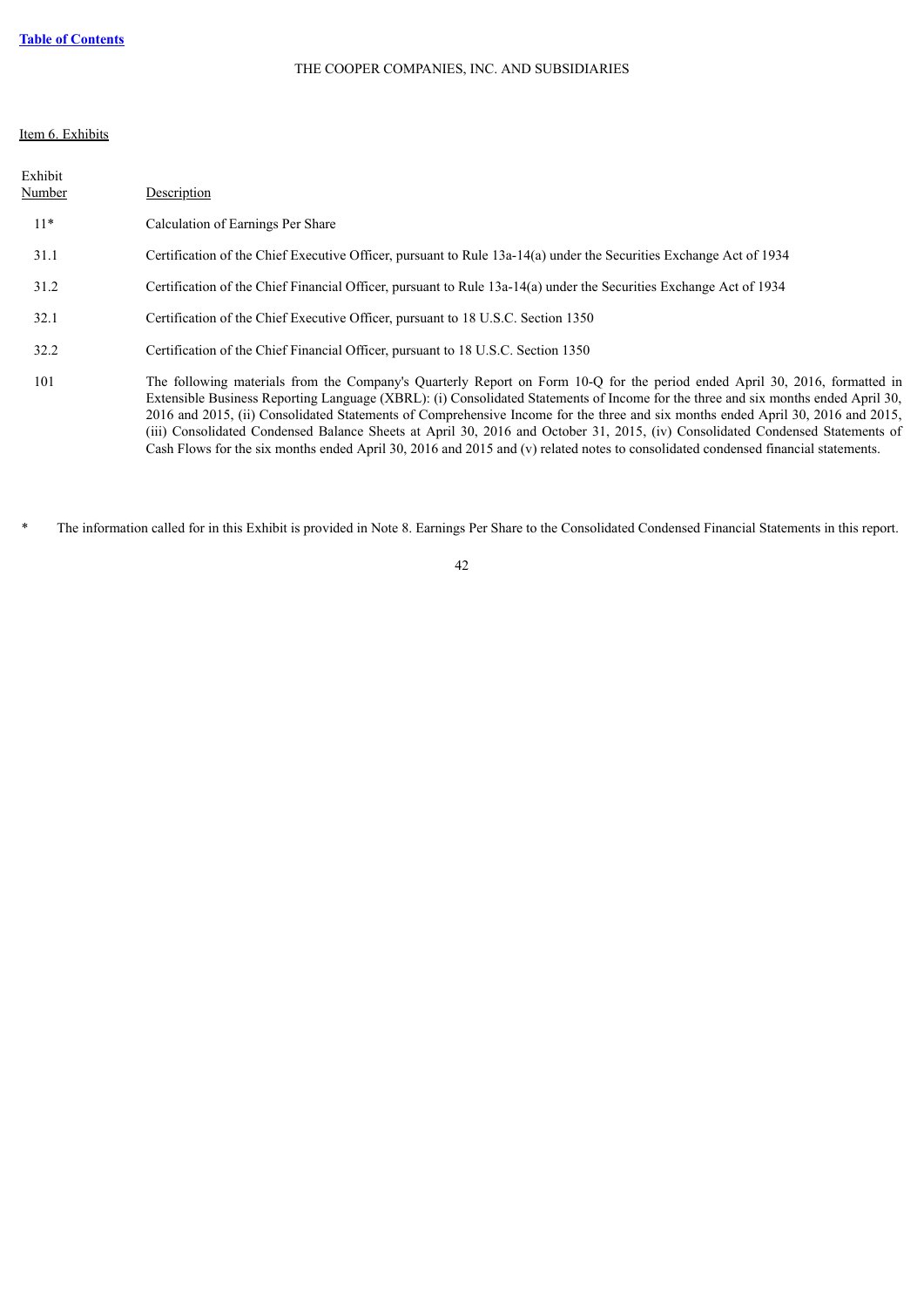### **SIGNATURE**

<span id="page-42-0"></span>Pursuant to the requirements of the Securities Exchange Act of 1934, the Registrant has duly caused this report to be signed on its behalf by the undersigned thereunto duly authorized.

The Cooper Companies, Inc.

(Registrant)

Tina Maloney Vice President and Corporate Controller (Principal Accounting Officer)

43

Date: June 3, 2016 /s/ Tina Maloney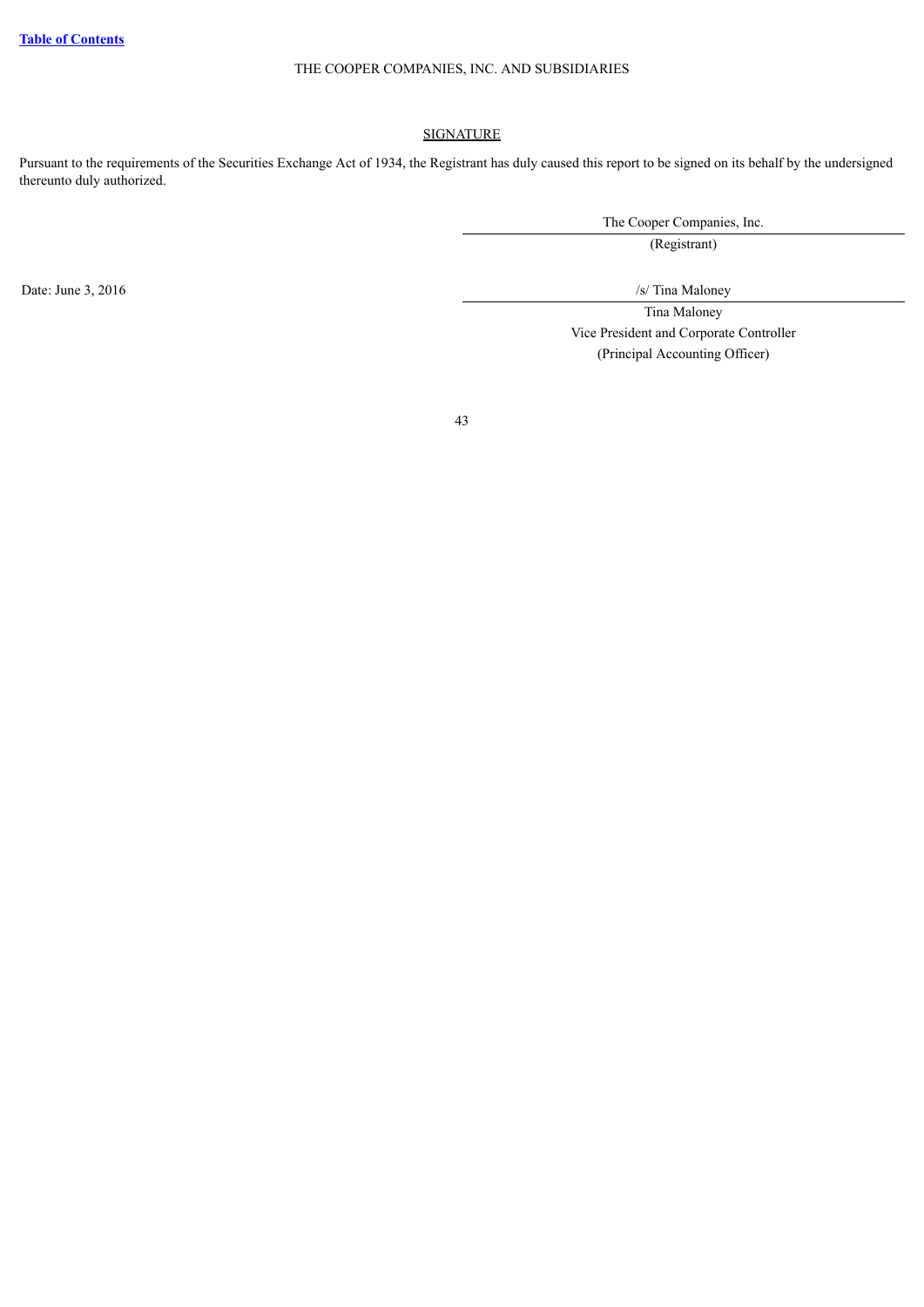#### Index of Exhibits

#### <span id="page-43-0"></span>**Exhibit No.** Page No. 2004. The set of the set of the set of the set of the set of the set of the set of the set of the set of the set of the set of the set of the set of the set of the set of the set of the set of the se

- 11\* Calculation of Earnings Per Share
- 31.1 Certification of the Chief Executive Officer, pursuant to Rule 13a-14(a) under the Securities Exchange Act of 1934
- 31.2 Certification of the Chief Financial Officer, pursuant to Rule 13a-14(a) under the Securities Exchange Act of 1934
- 32.1 Certification of the Chief Executive Officer, pursuant to 18 U.S.C. Section 1350
- 32.2 Certification of the Chief Financial Officer, pursuant to 18 U.S.C. Section 1350
- 101 The following materials from the Company's Quarterly Report on Form 10-Q for the period ended April 30, 2016, formatted in Extensible Business Reporting Language (XBRL): (i) Consolidated Statements of Income for the three and six months ended April 30, 2016 and 2015, (ii) Consolidated Statements of Comprehensive Income for the three and six months ended April 30, 2016 and 2015, (iii) Consolidated Condensed Balance Sheets at April 30, 2016 and October 31, 2015, (iv) Consolidated Condensed Statements of Cash Flows for the six months ended April 30, 2016 and 2015 and (v) related notes to consolidated condensed financial statements.
- \* The information called for in this Exhibit is provided in Note 8. Earnings Per Share to the Consolidated Condensed Financial Statements in this report.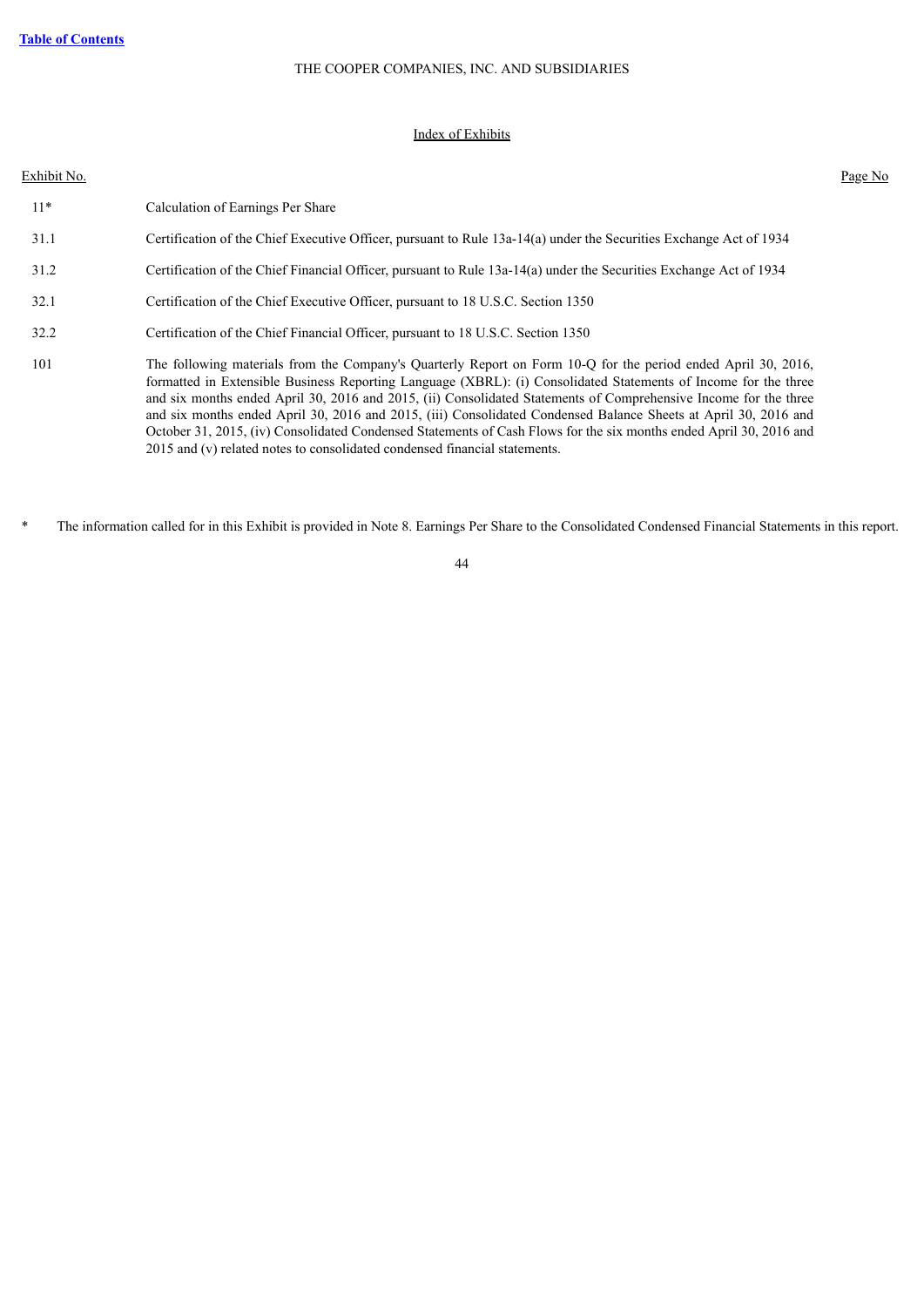#### **CERTIFICATION PURSUANT TO EXCHANGE ACT RULE 13a-14(a)/15d-14(a) AS ADOPTED PURSUANT TO SECTION 302 OF THE SARBANES-OXLEY ACT OF 2002**

I, Robert S. Weiss, certify that:

1. I have reviewed this quarterly report on Form 10-Q of The Cooper Companies, Inc. (the "registrant");

2. Based on my knowledge, this report does not contain any untrue statement of a material fact or omit to state a material fact necessary to make the statements made, in light of the circumstances under which such statements were made, not misleading with respect to the period covered by this report;

3. Based on my knowledge, the financial statements, and other financial information included in this report, fairly present in all material respects the financial condition, results of operations and cash flows of the registrant as of, and for, the periods presented in this report;

4. The registrant's other certifying officer and I are responsible for establishing and maintaining disclosure controls and procedures (as defined in Exchange Act Rules 13a-15(e) and 15d-15(e)) and internal control over financial reporting (as defined in Exchange Act Rules 13a-15(f) and 15d-15(f)) for the registrant and have:

a) Designed such disclosure controls and procedures, or caused such disclosure controls and procedures to be designed under our supervision, to ensure that material information relating to the registrant, including its consolidated subsidiaries, is made known to us by others within those entities, particularly during the period in which this report is being prepared;

b) Designed such internal control over financial reporting, or caused such internal control over financial reporting to be designed under our supervision, to provide reasonable assurance regarding the reliability of financial reporting and the preparation of financial statements for external purposes in accordance with generally accepted accounting principles;

c) Evaluated the effectiveness of the registrant's disclosure controls and procedures and presented in this report our conclusions about the effectiveness of the disclosure controls and procedures, as of the end of the period covered by this report based on such evaluation; and

d) Disclosed in this report any change in the registrant's internal control over financial reporting that occurred during the registrant's most recent fiscal quarter (the registrant's fourth fiscal quarter in the case of an annual report) that has materially affected, or is reasonably likely to materially affect, the registrant's internal control over financial reporting; and

5. The registrant's other certifying officer and I have disclosed, based on our most recent evaluation of internal control over financial reporting, to the registrant's auditors and the audit committee of the registrant's board of directors (or persons performing the equivalent functions):

a) All significant deficiencies and material weaknesses in the design or operation of internal control over financial reporting which are reasonably likely to adversely affect the registrant's ability to record, process, summarize and report financial information; and

b) Any fraud, whether or not material, that involves management or other employees who have a significant role in the registrant's internal control over financial reporting.

Date: June 3, 2016

/s/ Robert S. Weiss

Robert S. Weiss President and Chief Executive Officer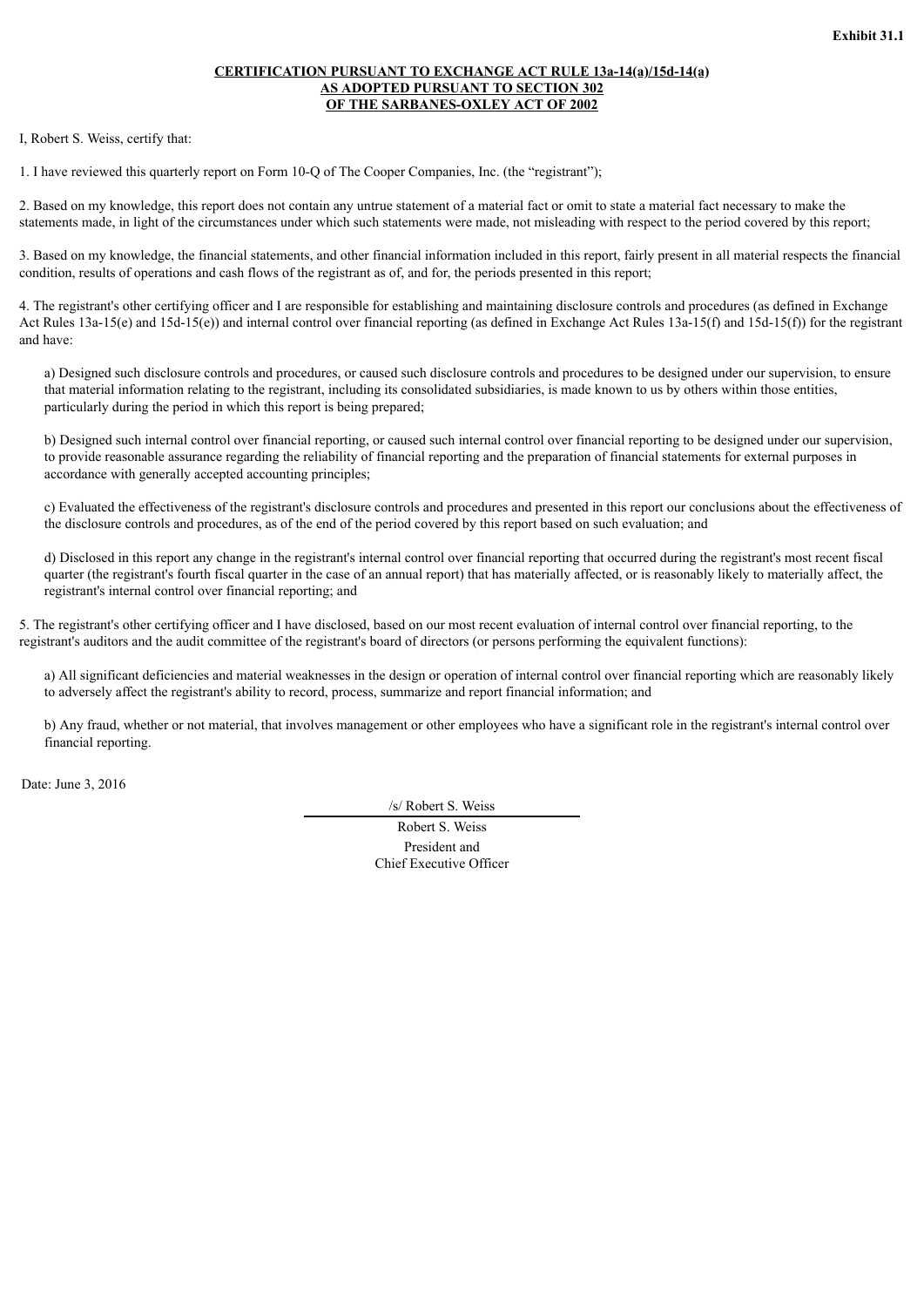#### **CERTIFICATION PURSUANT TO EXCHANGE ACT RULE 13a-14(a)/15d-14(a) AS ADOPTED PURSUANT TO SECTION 302 OF THE SARBANES-OXLEY ACT OF 2002**

I, Gregory W. Matz, certify that:

1. I have reviewed this quarterly report on Form 10-Q of The Cooper Companies, Inc. (the "registrant");

2. Based on my knowledge, this report does not contain any untrue statement of a material fact or omit to state a material fact necessary to make the statements made, in light of the circumstances under which such statements were made, not misleading with respect to the period covered by this report;

3. Based on my knowledge, the financial statements, and other financial information included in this report, fairly present in all material respects the financial condition, results of operations and cash flows of the registrant as of, and for, the periods presented in this report;

4. The registrant's other certifying officer and I are responsible for establishing and maintaining disclosure controls and procedures (as defined in Exchange Act Rules  $13a-15(e)$  and  $15d-15(e)$ ) and internal control over financial reporting (as defined in Exchange Act Rules  $13a-15(f)$  and  $15d-15(f)$ ) for the registrant and have:

a) Designed such disclosure controls and procedures, or caused such disclosure controls and procedures to be designed under our supervision, to ensure that material information relating to the registrant, including its consolidated subsidiaries, is made known to us by others within those entities, particularly during the period in which this report is being prepared;

b) Designed such internal control over financial reporting, or caused such internal control over financial reporting to be designed under our supervision, to provide reasonable assurance regarding the reliability of financial reporting and the preparation of financial statements for external purposes in accordance with generally accepted accounting principles;

c) Evaluated the effectiveness of the registrant's disclosure controls and procedures and presented in this report our conclusions about the effectiveness of the disclosure controls and procedures, as of the end of the period covered by this report based on such evaluation; and

d) Disclosed in this report any change in the registrant's internal control over financial reporting that occurred during the registrant's most recent fiscal quarter (the registrant's fourth fiscal quarter in the case of an annual report) that has materially affected, or is reasonably likely to materially affect, the registrant's internal control over financial reporting; and

5. The registrant's other certifying officer and I have disclosed, based on our most recent evaluation of internal control over financial reporting, to the registrant's auditors and the audit committee of the registrant's board of directors (or persons performing the equivalent functions):

a) All significant deficiencies and material weaknesses in the design or operation of internal control over financial reporting which are reasonably likely to adversely affect the registrant's ability to record, process, summarize and report financial information; and

b) Any fraud, whether or not material, that involves management or other employees who have a significant role in the registrant's internal control over financial reporting.

Date: June 3, 2016

/s/ Gregory W. Matz

Gregory W. Matz Sr. Vice President, Chief Financial Officer and Chief Risk Officer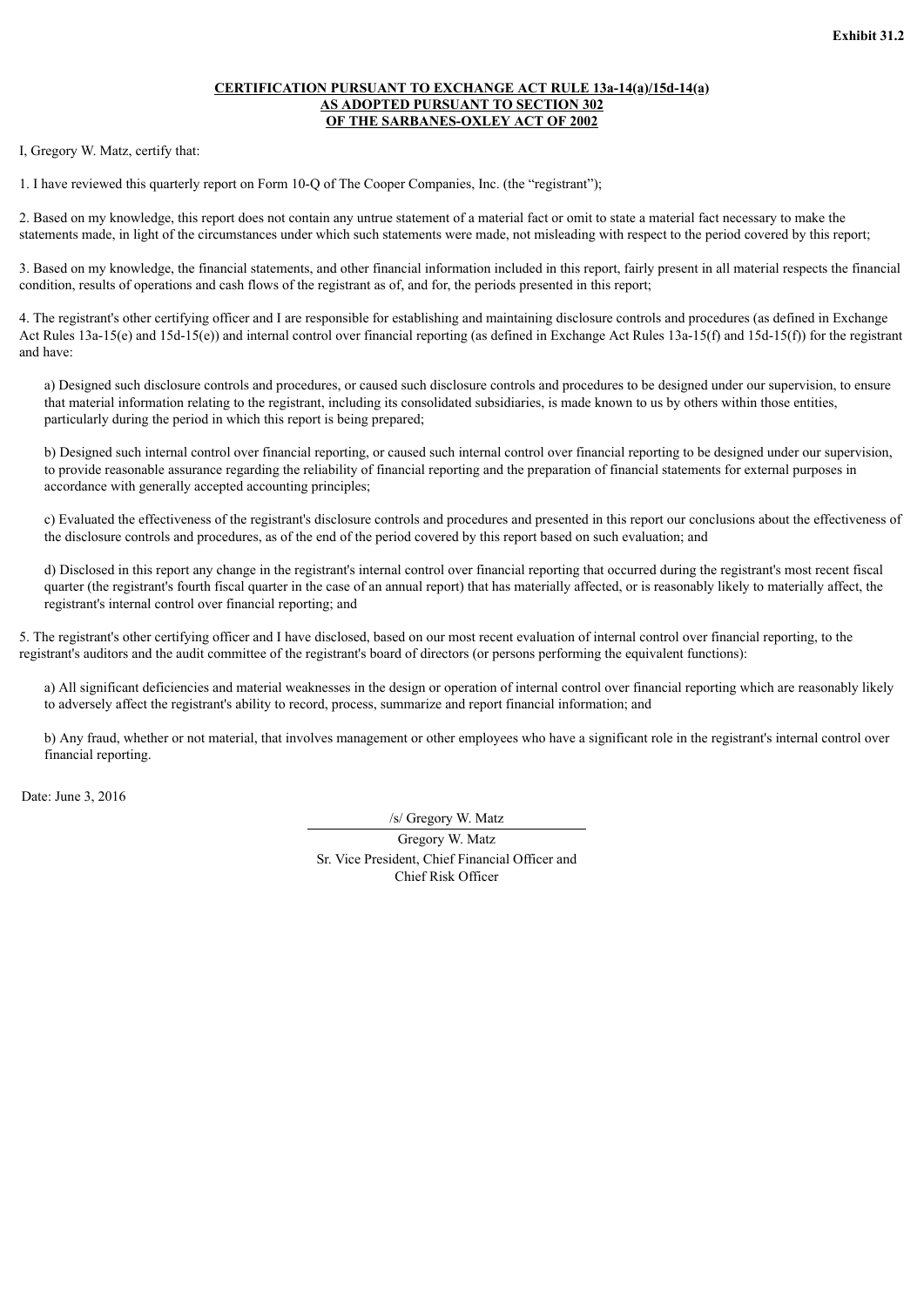### **CERTIFICATION PURSUANT TO 18 U.S.C. SECTION 1350 AS ADOPTED PURSUANT TO SECTION 906 OF THE SARBANES-OXLEY ACT OF 2002**

I, Robert S. Weiss, do hereby certify, pursuant to 18 U.S.C. Section 1350, as adopted pursuant to Section 906 of the Sarbanes-Oxley Act of 2002, that, to my knowledge:

- the Quarterly Report on Form 10-Q of the Company for the quarterly period ended April 30, 2016, as filed with the Securities and Exchange Commission (the "Report"), fully complies with the requirements of Section  $13(a)$  or  $15(d)$  of the Securities Exchange Act of 1934; and
- the information contained in the Report fairly presents, in all material respects, the financial condition and results of operations of the Company.

Date: June 3, 2016 /s/ Robert S. Weiss

Robert S. Weiss President and Chief Executive Officer